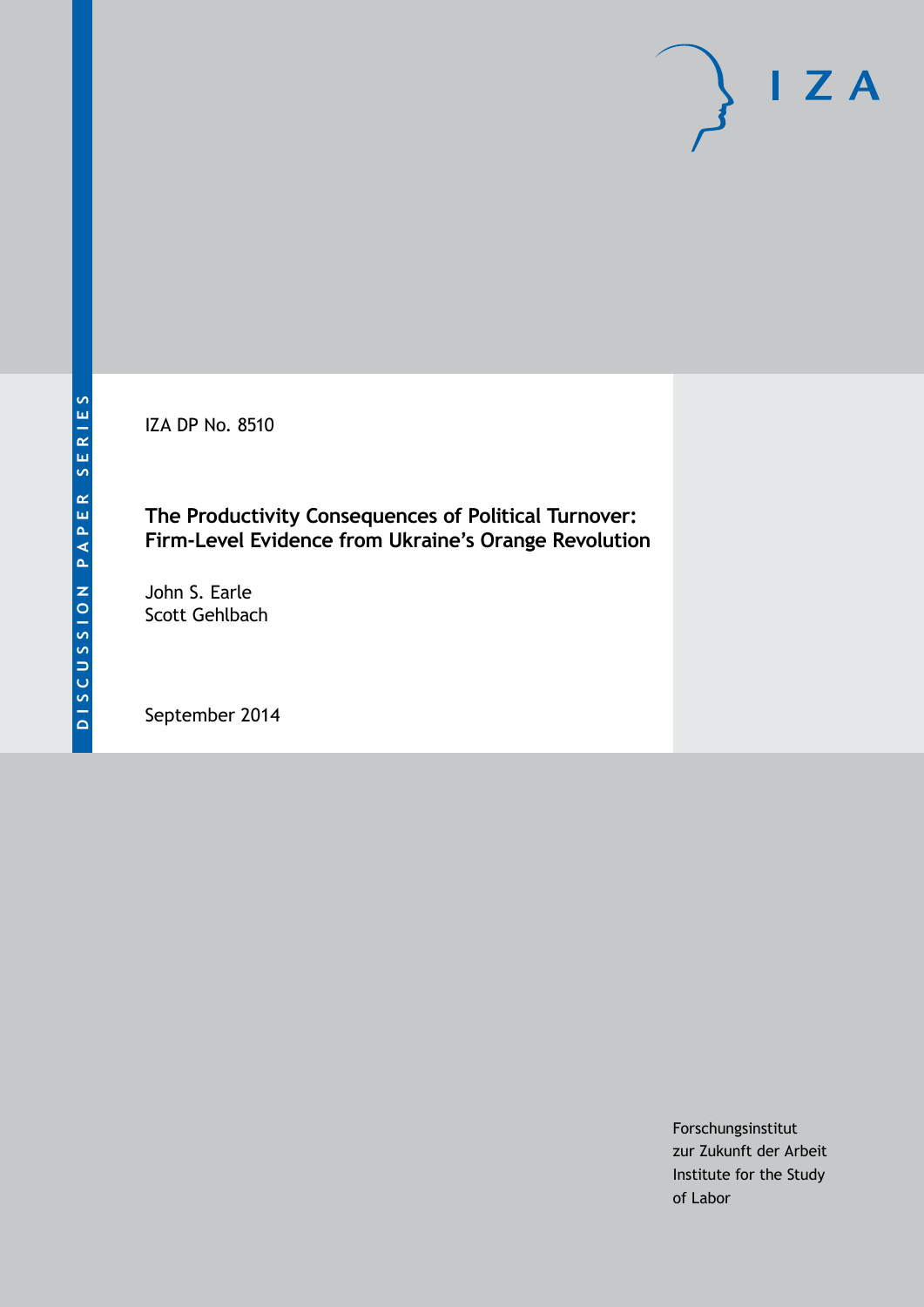# **The Productivity Consequences of Political Turnover: Firm-Level Evidence from Ukraine's Orange Revolution**

# **John S. Earle**

*George Mason University, Central European University and IZA*

# **Scott Gehlbach**

*University of Wisconsin-Madison*

Discussion Paper No. 8510 September 2014

IZA

P.O. Box 7240 53072 Bonn **Germany** 

Phone: +49-228-3894-0 Fax: +49-228-3894-180 E-mail: [iza@iza.org](mailto:iza@iza.org)

Any opinions expressed here are those of the author(s) and not those of IZA. Research published in this series may include views on policy, but the institute itself takes no institutional policy positions. The IZA research network is committed to the IZA Guiding Principles of Research Integrity.

The Institute for the Study of Labor (IZA) in Bonn is a local and virtual international research center and a place of communication between science, politics and business. IZA is an independent nonprofit organization supported by Deutsche Post Foundation. The center is associated with the University of Bonn and offers a stimulating research environment through its international network, workshops and conferences, data service, project support, research visits and doctoral program. IZA engages in (i) original and internationally competitive research in all fields of labor economics, (ii) development of policy concepts, and (iii) dissemination of research results and concepts to the interested public.

IZA Discussion Papers often represent preliminary work and are circulated to encourage discussion. Citation of such a paper should account for its provisional character. A revised version may be available directly from the author.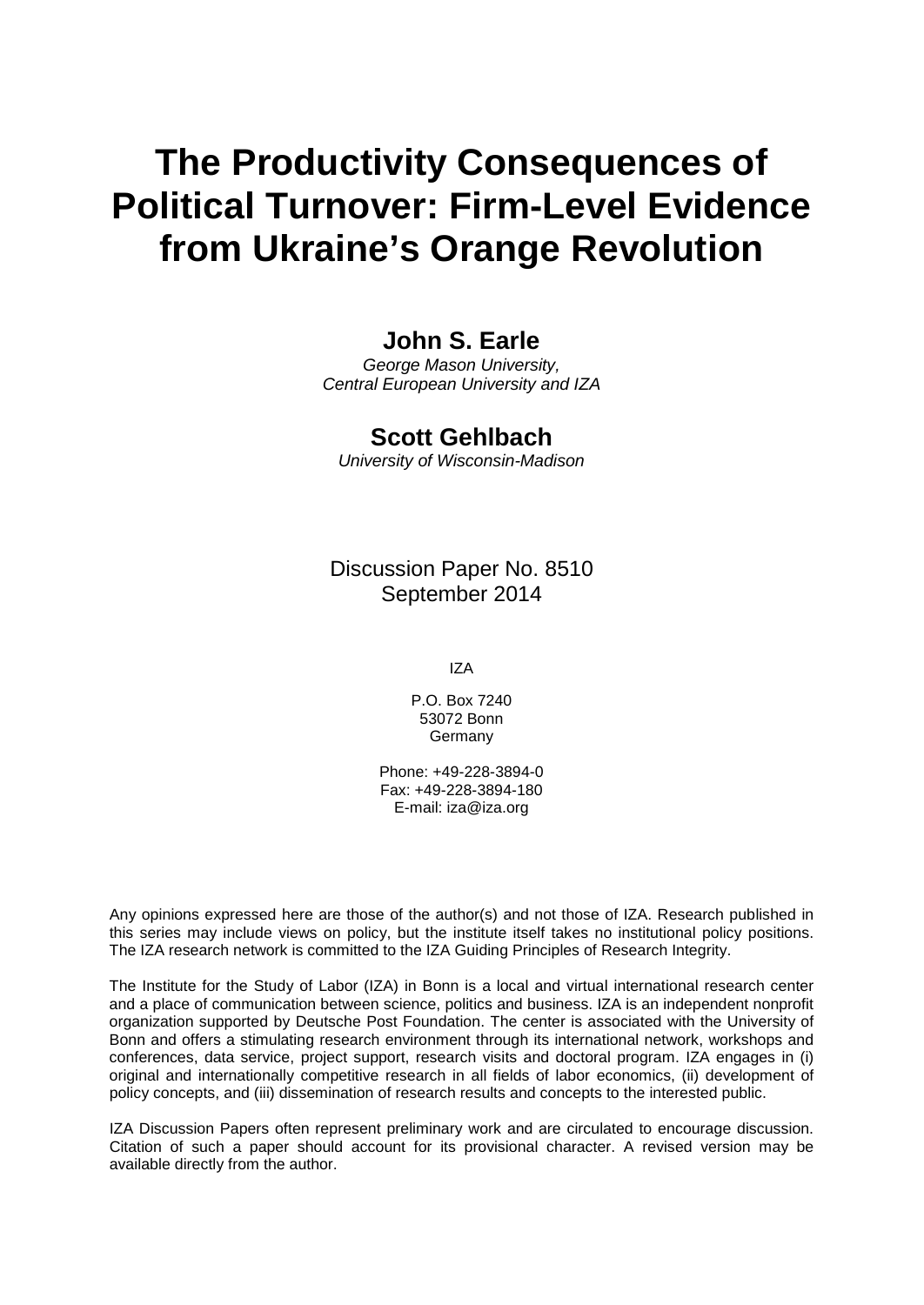IZA Discussion Paper No. 8510 September 2014

# **ABSTRACT**

# **The Productivity Consequences of Political Turnover: Firm-Level Evidence from Ukraine's Orange Revolution**

We examine the impact of political turnover on economic performance in a setting of largely unanticipated political change and profoundly weak institutions: the 2004 Orange Revolution in Ukraine. Exploiting census-type panel data on over 7,000 manufacturing enterprises, we find that the productivity of firms in the regions most supportive of Viktor Yushchenko increased by more than 15 percentage points in the three years following his election, relative to that in the most anti-Yushchenko regions. We conclude that this effect is driven primarily by particularistic rather than general economic policies that disproportionately increased output among large enterprises, government suppliers, and private enterprises – three types of firms that had much to gain or lose from turnover at the national level. Our results demonstrate that political turnover in the context of weak institutions can have substantial distributional effects that are reflected in economic productivity.

JEL Classification: H32, D72, P26

Keywords: political connections, firm behavior, voting, transition

Corresponding author:

John S. Earle School of Public Policy George Mason University 3351 Fairfax Drive, MS 3B1 Arlington, VA 22201 USA E-mail: [earle@gmu.edu](mailto:earle@gmu.edu)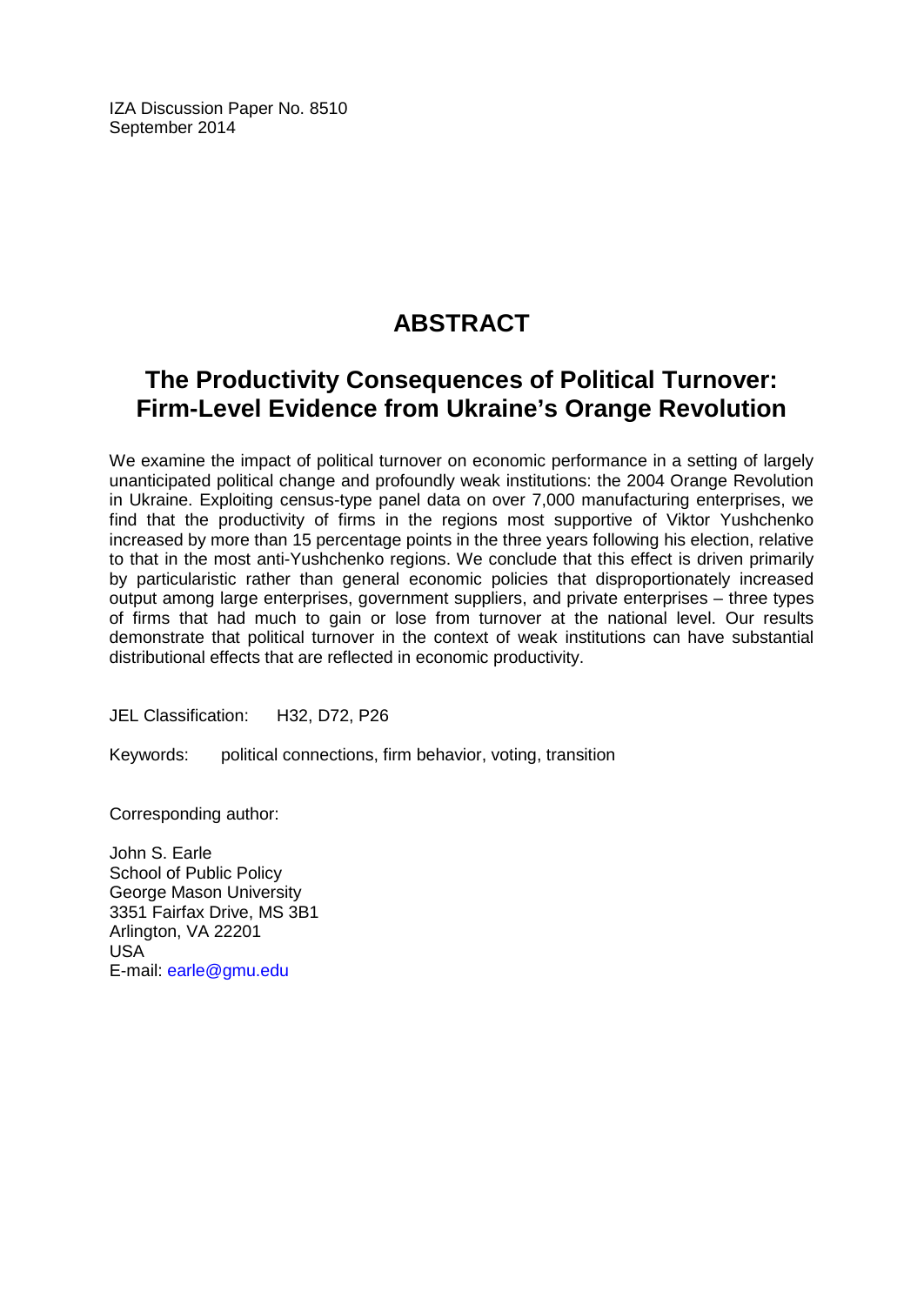Political turnover disrupts connections between political and economic actors, produces changes in economic policy, and creates uncertainty, with potential consequences for economic performance. Beginning with the seminal work of Londregan and Poole (1990), Barro (1991), and Alesina et al. (1996), the possible impact of turnover on economic performance has been incorporated into cross-country empirical work on growth and investment through the inclusion of measures of political instability. More recently, scholars working on the economic consequences of political connections have examined the differential impact of political turnover on politically connected firms (e.g., Fisman, 2001; Fisman et al., 2012; Ferguson and Voth, 2008).

Of course, not all turnover is bad for economic performance. Bates and Block (2013), for example, demonstrate that total factor productivity growth is greater in African countries with competitive executive elections—that is, in countries in which peaceful transfers of power are likely. But the potential for political turnover to negatively affect economic performance for some actors, even as it improves it for others, is especially large in countries with weak institutions (North, Wallis and Weingast, 2009, p. 263). In such countries, political turnover can redistribute connections in a way that makes doing business harder for some firms and easier for others; weak property rights can leave firms vulnerable to expropriation when political patrons disappear. Moreover, a relative absence of checks and balances implies that changes in power can produce large swings in economic policy, while a lack of transparency increases opportunities for discrimination and favoritism.

We examine the impact of political turnover on economic performance in a setting of largely unanticipated turnover and profoundly weak institutions: the 2004 Orange Revolution in Ukraine. Our research design exploits a sharp divide in Ukraine's political-economic geography. The old regime was tied to business owners and managers in the eastern part of the country, whereas Viktor Yushchenko, who successfully contested power in 2004 at the ballot box and in the street, had his political base in the west. The Orange Revolution dramatically shifted the geographic balance of power from the first region to the second. We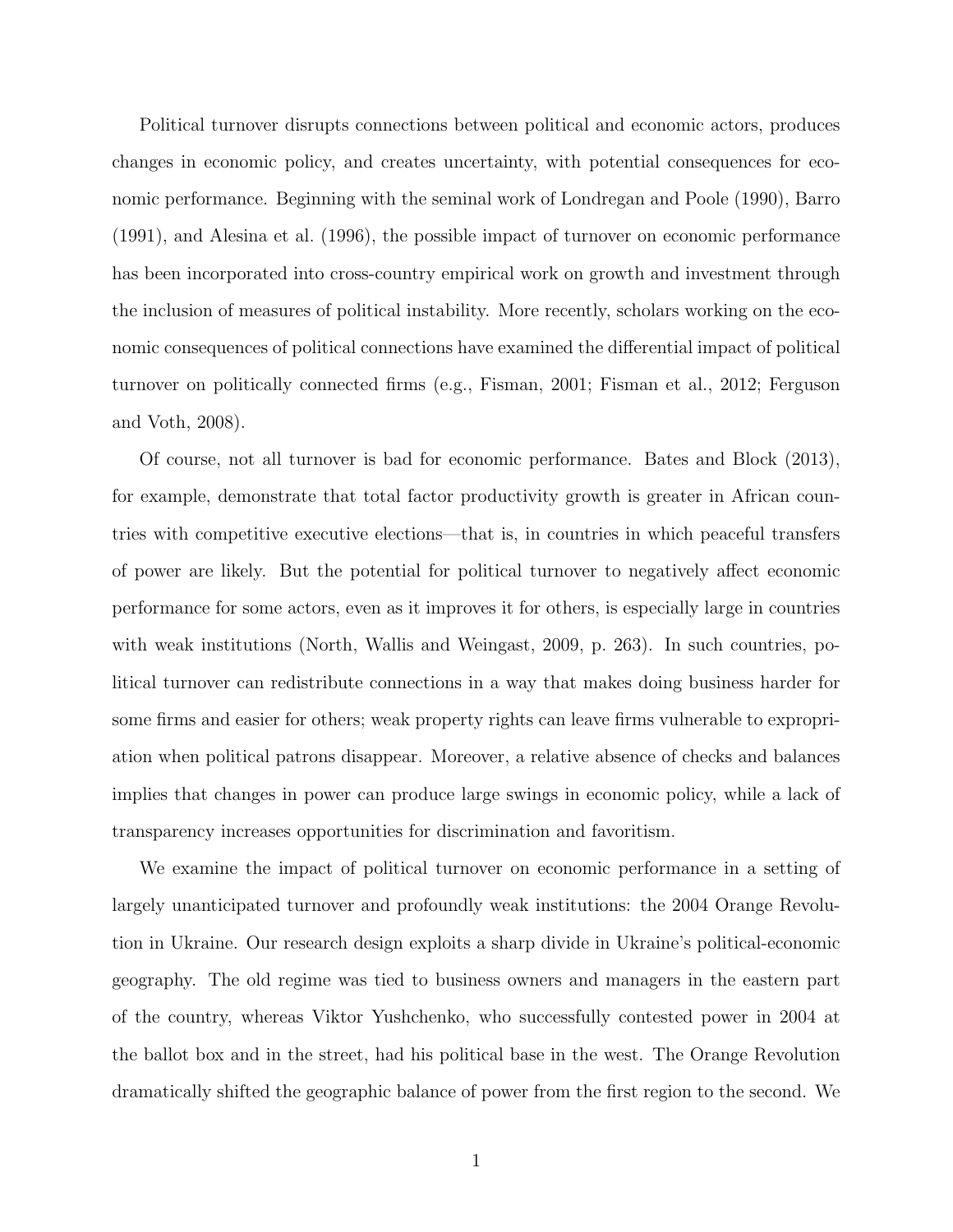thus identify the impact of political turnover on economic performance through a differencein-differences design that compares the relative performance of pro- and anti-Yushchenko regions before and after 2004.<sup>1</sup>

Our empirical focus is firm productivity, which we estimate with census-type panel data on over 7,000 Ukrainian manufacturing enterprises. The idea that turnover can affect productivity is not new (see, e.g., Alesina and Perotti, 1996), but most existing work focuses on investment or profits, which have a more tangential relationship to economic welfare. An important exception is the work of Haber and Razo (1998; see also Haber, Razo and Maurer, 2003), who document the impact of the Mexican Revolution on productivity in a single sector (the cloth textile industry). To our knowledge, there is no analogous work that identifies the differential impact on productivity in sectors or regions differently affected by political turnover. The few papers that examine the relationship between political connections and productivity do so in a cross-sectional setting (e.g., Guriev and Rachinsky, 2005; Faccio, 2010; Desai and Olofsgard, 2011), so that the impact of changes to connections cannot be identified.

We find a sharp divergence after the Orange Revolution in the relative performance of firms between regions supportive of and opposed to Viktor Yushchenko. Our results suggest that the productivity of firms in the most pro-Yushchenko regions increased by more than 15 percentage points in the three years following the Orange Revolution, relative to that in the most anti-Yushchenko regions. Guided by a discussion of the various channels through which political turnover might affect productivity, we conclude that this effect is driven primarily by particularistic rather than general economic policies that disproportionately increased output among large enterprises, government suppliers, and private enterprises—three types of firms that had much to gain or lose from turnover at the national level.

Our results demonstrate that political turnover in a context of weak institutions can

<sup>&</sup>lt;sup>1</sup>In related work, Malesky and Samphantharak (2008) exploit differences in gubernatorial turnover to test theories about the predictability of corruption.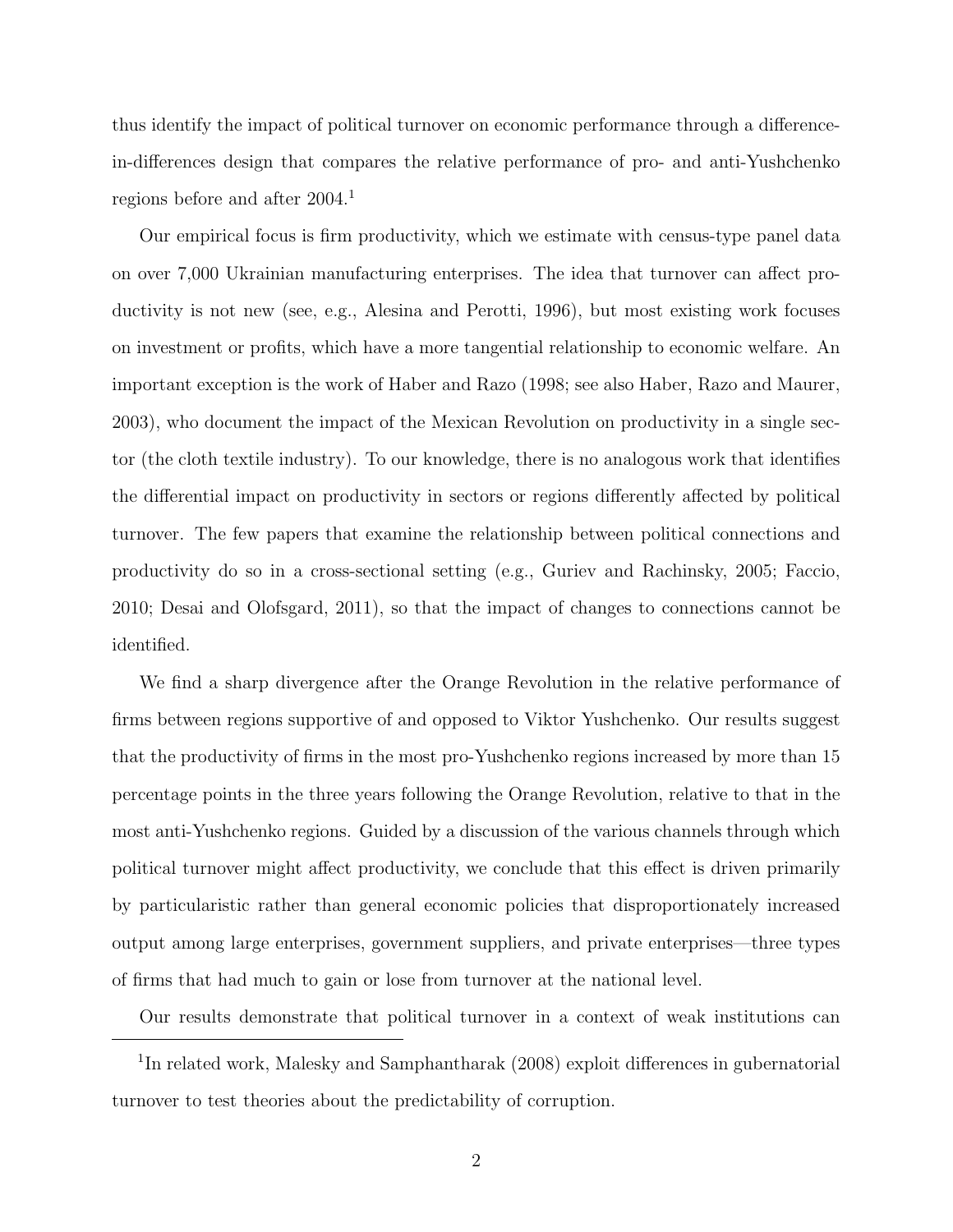have substantial distributional effects that are reflected in economic productivity. The next section describes the channels through which such effects might operate.

# 1 Political turnover and firm behavior

Political turnover can lead to changes in firm behavior through various channels. A new government may change official policies towards business, including taxes and regulations that affect the incentives of firms to invest, eliminate redundant labor and capital, refrain from asset stripping, seek out new markets, create new product lines, and otherwise take costly actions with the potential to improve firm performance. Political turnover may also be accompanied by changes in more subtle practices involving enforcement, corruption and predation, which may be less easily observed but matter just as much if not more for the business environment (e.g., Fisman and Svensson, 2007). Political turnover may also raise uncertainty to the extent that either the objectives of the new leaders, or their ability to implement their goals, are unknown; indeed, some economists have recently argued that uncertainty of the latter sort creates a substantial drag on U.S. economic growth (e.g., Baker, Bloom and Davis, 2013) These channels are economy-wide in their impacts, and not necessarily discriminatory across different groups or regions. For instance, any change that reduces the overall security of property rights will have a general tendency to reduce investment, growth, and productivity throughout the economy.

Other channels are more likely to lead to differential effects. Particular firms or those in particular regions or sectors may gain political connections while others lose them. Especially when institutions are weak, such connections can provide various economic benefits, including direct subsidies, preferential access to inputs (including credit from state-controlled banks), and government contracts. The reallocation of contracts following political turnover may be particularly attractive because it is less transparent than open subsidies or changes to legislation and regulations.

Policies that superficially seem to be general may also have differential effects. For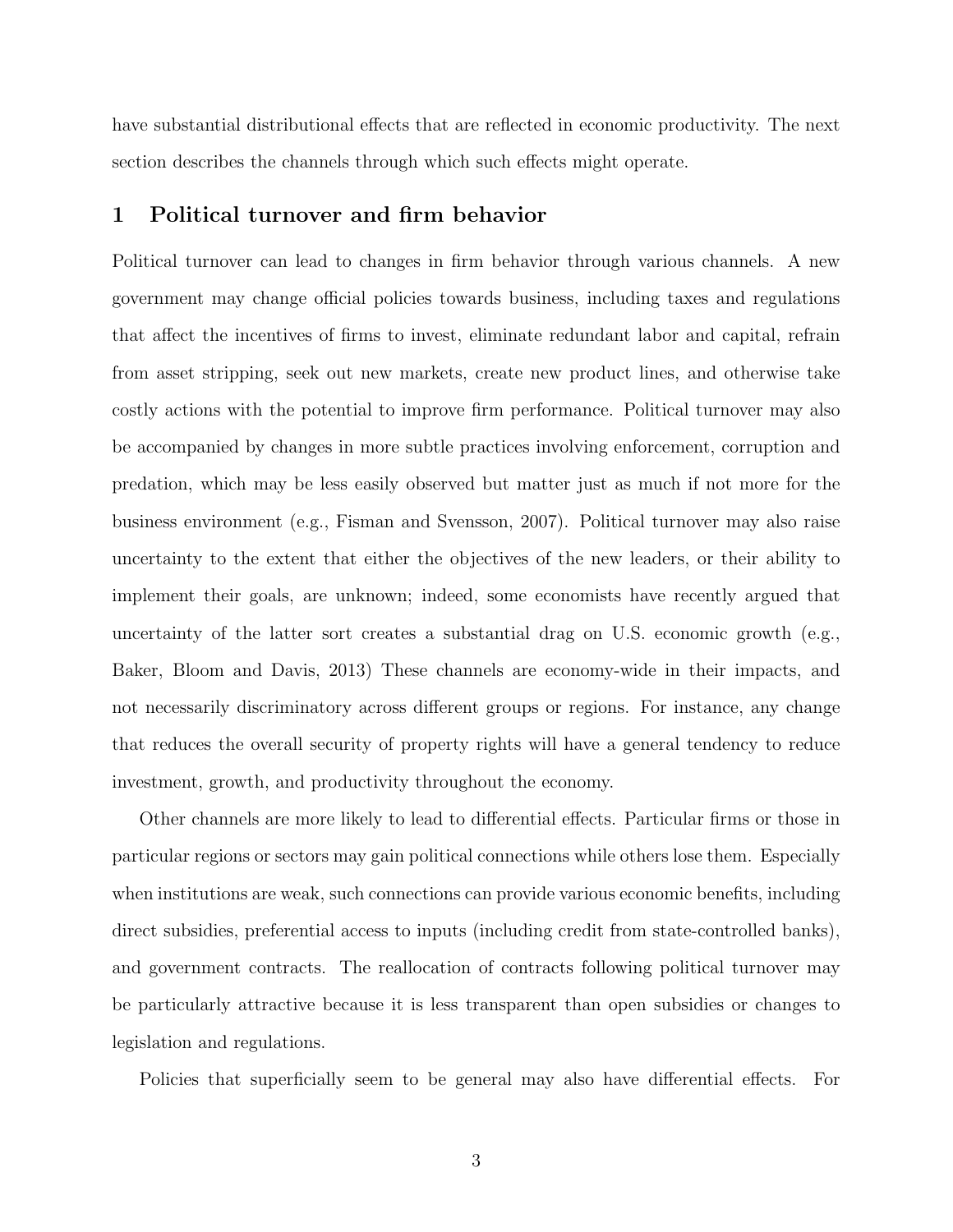example, trade liberalization will hurt import-competing sectors while it benefits users of imported raw materials and intermediates, as well as consumers more generally. To the extent that firms in such sectors are are distributed non-uniformly across space, this may result in regional differences in the response to turnover. Political turnover that leads to efforts to redress past discrimination and favoritism will also have differential effects on the winners and losers from these changes.

To the extent that differential effects are driven by particularistic policies, or the removal of such, these may be more evident among some types of firms than others. Large firms, for example, may be more likely than small firms to rely on ties to national politicians for support and protection, implying that channels working through political connections would be reflected in size-related differences. (Large firms may also benefit disproportionately from general improvements in the business climate because of financial resources or diversification. Further below we discuss the empirical implications of these alternative perspectives.) Similarly, business groups with direct representation in government (e.g., owners or managers who sit in parliament) may be more sensitive to changes in national political coalitions.

Heterogeneous effects may also be reflected in other firm characteristics. Firms in sectors that are government suppliers may be more reliant on political connections, especially when an absence of transparency and rule of law allows for favoritism in awarding contracts. In an environment of economic transition, the incentives of private firms may also be more sensitive to political turnover. Policies to reverse privatizations conducted by previous governments can encourage firms to delay restructuring, especially if the original allocation of property rights was questionable legally or ethically.<sup>2</sup> Alternatively, privately owned firms may be more active in restructuring and investment; such firms will be more reliant on a "helping hand" for complementary infrastructure and more exposed to the "grabbing hand" of obstructive or predatory government behavior (Frye and Shleifer, 1997; Brown, Earle and

<sup>&</sup>lt;sup>2</sup>Frye (2006) shows that "good works" can reduce the threat of renationalization for such firms.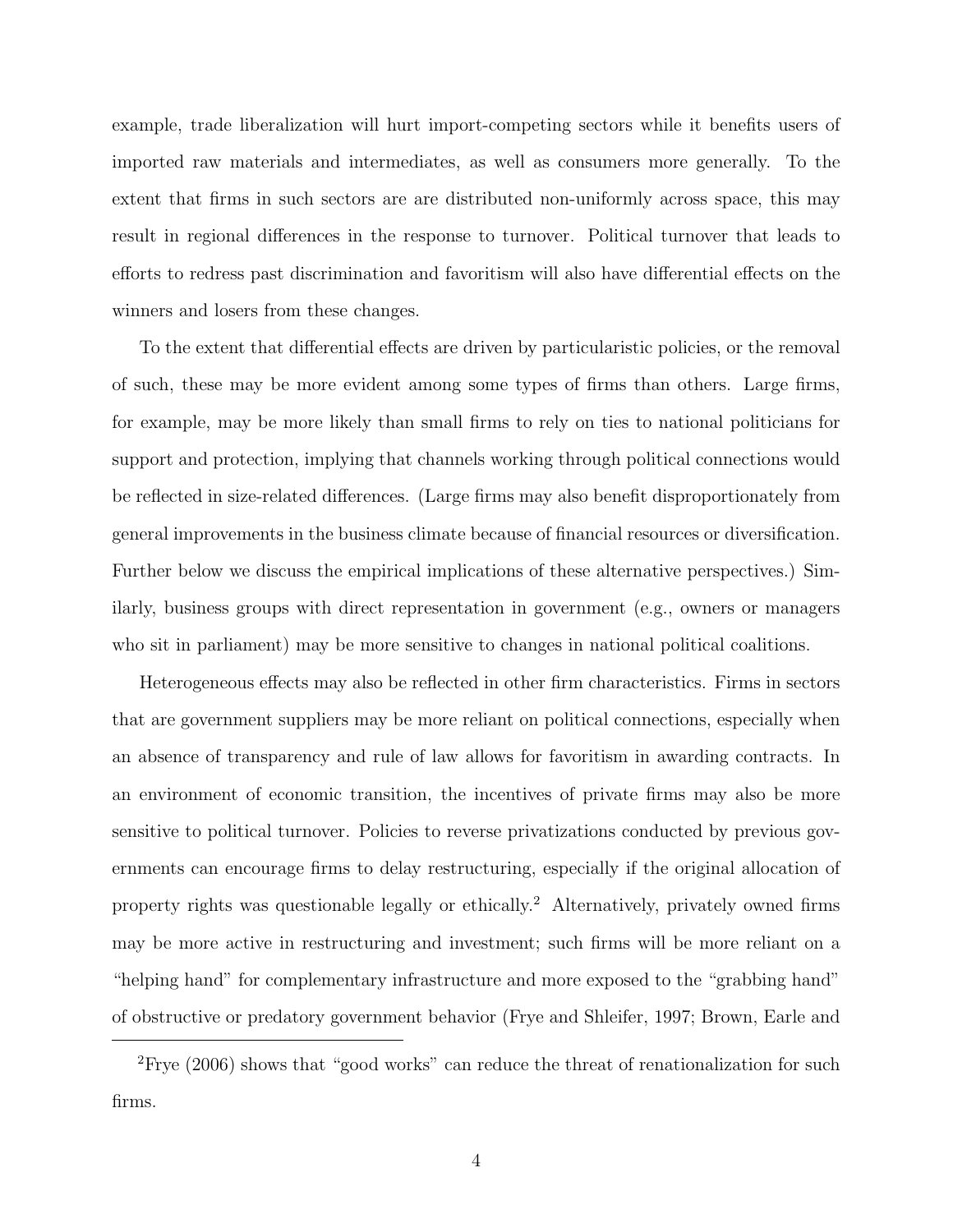Gehlbach, 2009).

Finally, the various channels through which political turnover affects firm performance may be reflected in the components of productivity, which in general is defined as the ratio of output to inputs. Threats to property rights should discourage investment, though effects on other variables are also possible: most any productivity-enhancing change is an "investment"—a costly action with an uncertain return—and thus subject to the same considerations as investments in physical capital. Improvements in the business climate, which can be conceptualized as the elimination of transaction costs, should work in the opposite direction. Last, any impact that operates through increased business opportunities, such as the reallocation of government contracts, should be reflected at the output margin. Whether inputs are similarly affected depends on the extent to which firms are already operating at capacity.

We return to these channels and provide empirical evidence on their relative importance further below, after describing our data, empirical strategy, and baseline estimates of the impact of political turnover on productivity. First, however, we discuss the political context for our analysis of these issues.

#### 2 Political context

In late December 2004, following a tumultuous month of street protests and a do-over election, Viktor Yushchenko was declared the president-elect of Ukraine. The events of that period are commonly known as the Orange Revolution.

The seeds of the Orange Revolution were planted in 2002, when Yushchenko's Our Ukraine party won a plurality in national voting for the Rada, Ukraine's parliament. This strong showing positioned Yushchenko, a former central banker and the prime minister from December 1999 to April 2001, as the opposition favorite to contest power in 2004 against Prime Minister Viktor Yanukovich, the chosen successor of incumbent President Leonid Kuchma. Although Yushchenko was initially given little chance of winning the presidency,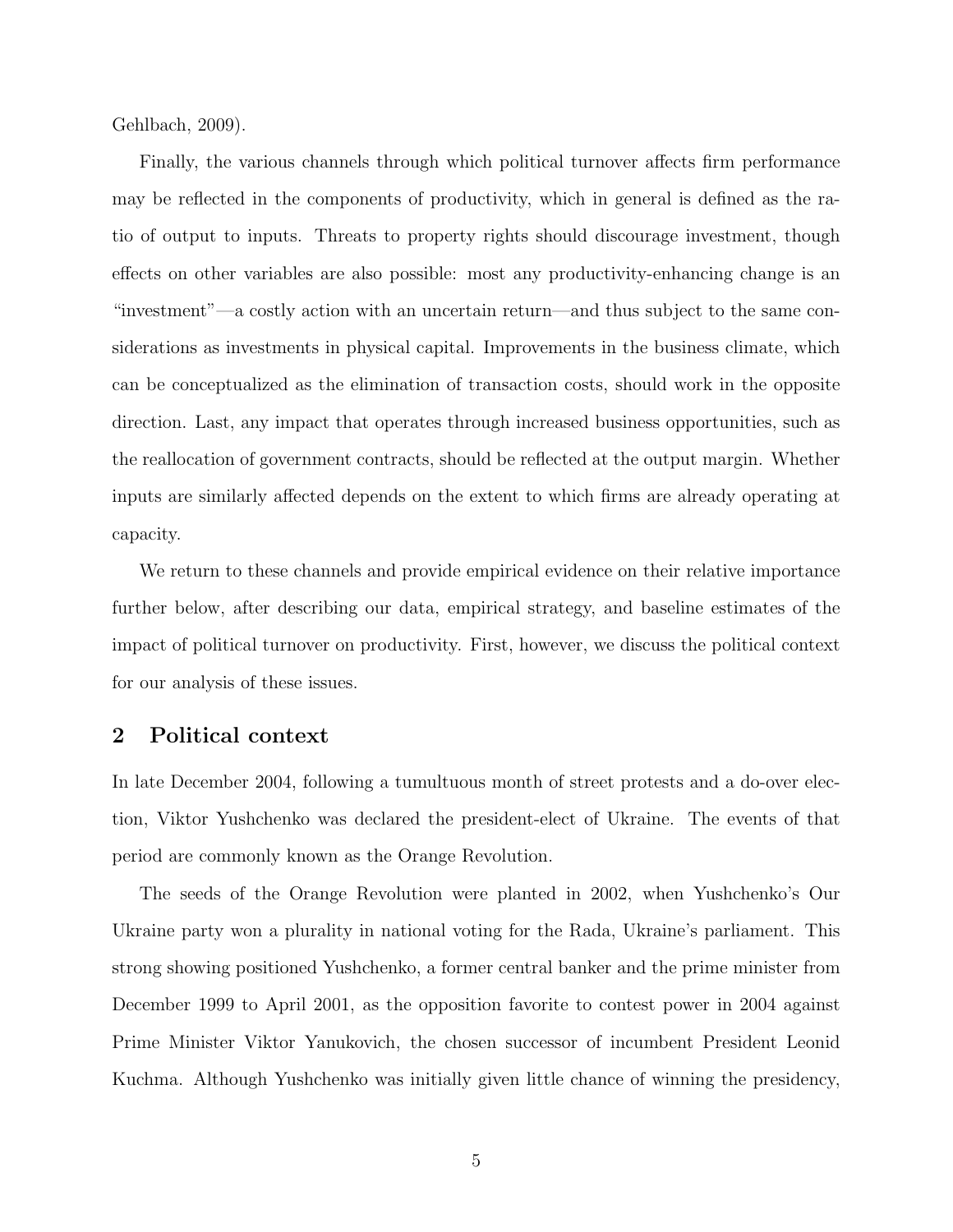the "mood gradually changed during the long election campaign" (Kuzio, 2006, p. 46). The growing fear during 2004 of a Yushchenko victory would lead to his poisoning in September at the probable hands of Yanukovich's political operatives, and subsequently to massive electoral fraud to secure Yanukovich's victory in a runoff election on November 21. The popular unrest that followed, modeled to some extent on earlier "color revolutions" in the postcommunist region (Beissinger, 2007; Tucker, 2007; Finkel and Brudny, 2013), ultimately led to the do-over election that catapulted Yushchenko to the presidency.<sup>3</sup>

Ukraine under Kuchma was a paradigmatic case of "patronal presidentialism," in which the president "wields not only the powers formally invested in the office but also the ability to selectively direct vast sources of material wealth and power outside of formal institutional channels" (Hale, 2005, p. 138). During the latter years of his reign, Kuchma utilized these powers in return for the support of a narrow business elite drawn primarily from the ethnically Russian east of the country.<sup>4</sup> As in other postcommunist countries (Gehlbach, Sonin and Zhuravskaya, 2010), the influence of these business groups was cemented through representation in official government positions: using data that we describe further below, Gorodnichenko and Grygorenko (2008) report that in 2002 over one-quarter of large firms in eastern Ukraine belonged to a business group with a representative in parliament or government, far in excess of the ratio elsewhere.

The regional divide was exacerbated by Kuchma's choice of successor, as Yanukovich was closely associated with mining and steel interests in the southeastern region of Donetsk. His Regions of Ukraine was the most prominent example of the parties of power that served as "political kryshy [roofs] for corrupt, oligarchic and regional interests, not for clearly defined ideologies" (Kuzio, 2005, p. 356). Fearful of loss of access under Yushchenko (in the words

<sup>3</sup>For an excellent chronicle of these events, see Wilson (2005).

<sup>4</sup>Viktor Medvedchuk, the head of Kuchma's presidential administration, led a business group based in Kyiv, but this group had few production assets of the sort included in our dataset.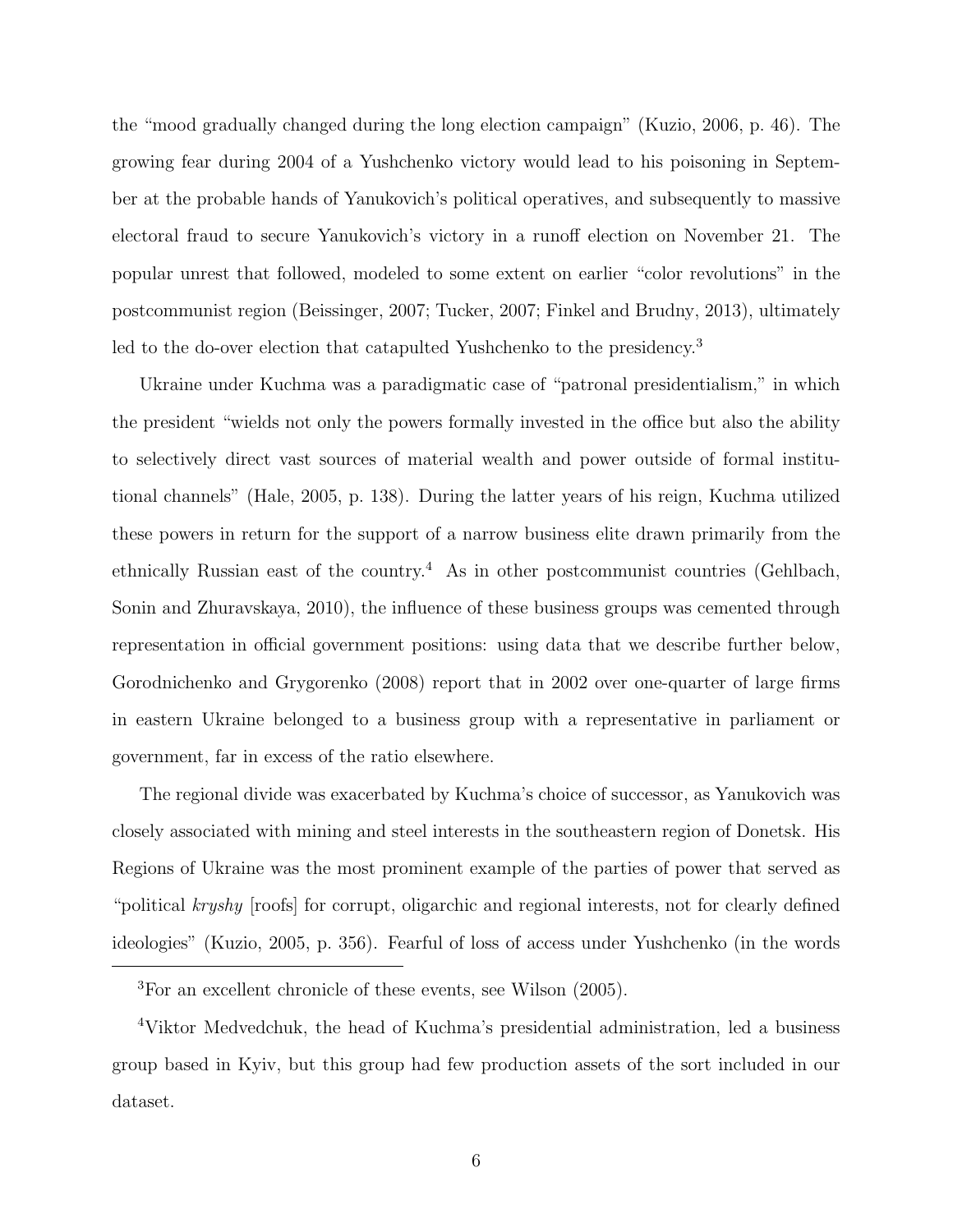

Figure 1: Voting in Ukraine's 2004 presidential election

of one analyst, reputational concerns make it "difficult to move from one cart to another"<sup>5</sup> ), and in some cases perhaps sharing Yanukovich's views on language issues and policy toward Russia and the West, these eastern businessmen spent generously on the 2004 election and mobilized their workers to vote for Yanukovich.<sup>6</sup>

As Figure 1 illustrates, voting in the 2004 elections was highly polarized around a regional divide between the ethnically Ukrainian west and Russian east: there are very few regions

5 Interview with Jorge Zukoski, American Chamber of Commerce in Ukraine, June 2010. This point was also stressed in an interview with Anna Derevyanko, European Business Association, June 2010.

 ${}^{6}$ Estimates of total campaign expenditures in 2004 exceed one percent of GDP ( $\AA$ slund, 2006, p. 20). For evidence of various forms of electoral fraud in Ukraine's 2004 election, see Myagkov, Ordeshook and Shakin (2009).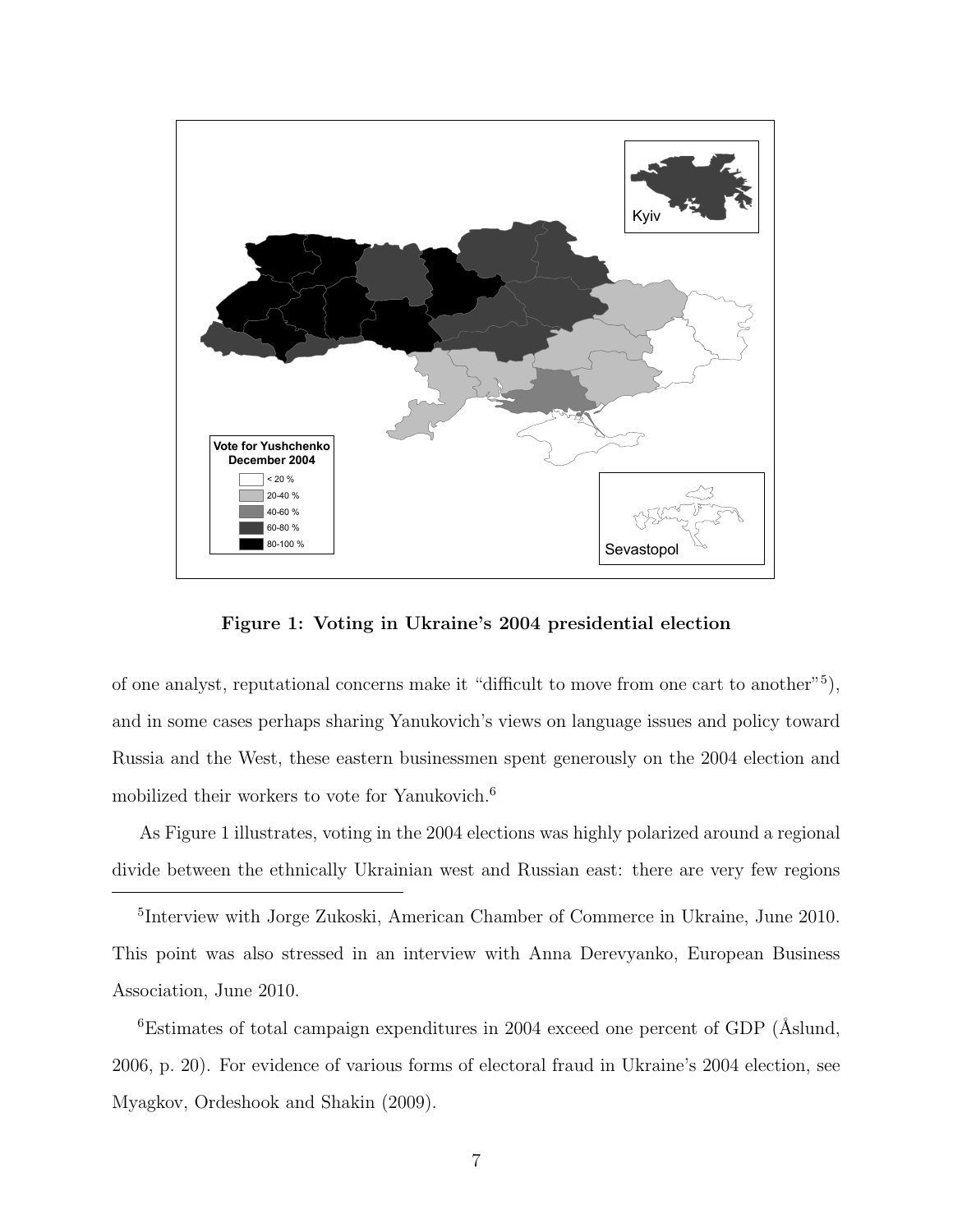that are not either strongly pro-Yushchenko or strongly pro-Yanukovich. Yushchenko's political base was in the most western, historically Hapsburg part of the country (Clem and Craumer, 2005), and he owed nothing to the men who had financed the campaign against him. Upon taking power, Yushchenko named Yulia Tymoshenko, an oligarch-turned-populist who was one of Ukraine's savviest political operators, to head a short-lived government that was notable for the absence of easterners. Just as important, Yushchenko replaced every one of Ukraine's regional leaders, exercising the power of the president to appoint governors. These representatives of presidential authority play a key role in directing federal resources and allocating land and permits to local businesses; they consequently have enormous (and lucrative) influence over the fortunes of enterprises in their regions.<sup>7</sup>

In addition to these personnel changes, Ukraine's new leaders took various actions that threatened the eastern economic order. A series of investigations were launched against eastern businessmen, including the Donetsk industrialist Rinat Akhmetov, Ukraine's richest man, who temporarily fled the country in response to an inquiry into his connections with organized crime (Katchanovski, 2008). In addition, a noisy campaign in favor of "reprivatization" (i.e., nationalization and subsequent privatization of previously privatized enterprises) targeted many of the eastern businessmen who had acquired assets under Kuchma on the cheap (Paskhaver and Verkhovodova, 2007). The threat was credible, given the overwhelming majority of Ukrainians who were in favor of revising privatization (Aslund, 2009, pp. 206– 207; see also Denisova et al., 2009). In the end, only two previously privatized enterprises were seized by authorities, but the perceived threat to property rights has been blamed for the collapse in GDP growth that followed the Orange Revolution ( $\text{\AA slund}, 2005$ ).<sup>8</sup> Finally,

7 Interviews with Jorge Intriago, Ernst and Young, and Jorge Zukoski, American Chamber of Commerce in Ukraine, June 2010.

<sup>8</sup>As suggested in an interview with Dmitro Sologub, Raiffeisen Bank Aval, June 2010, fluctuations in world metals prices may have also played a role. Our identification strategy corrects for any such industry-specific shocks.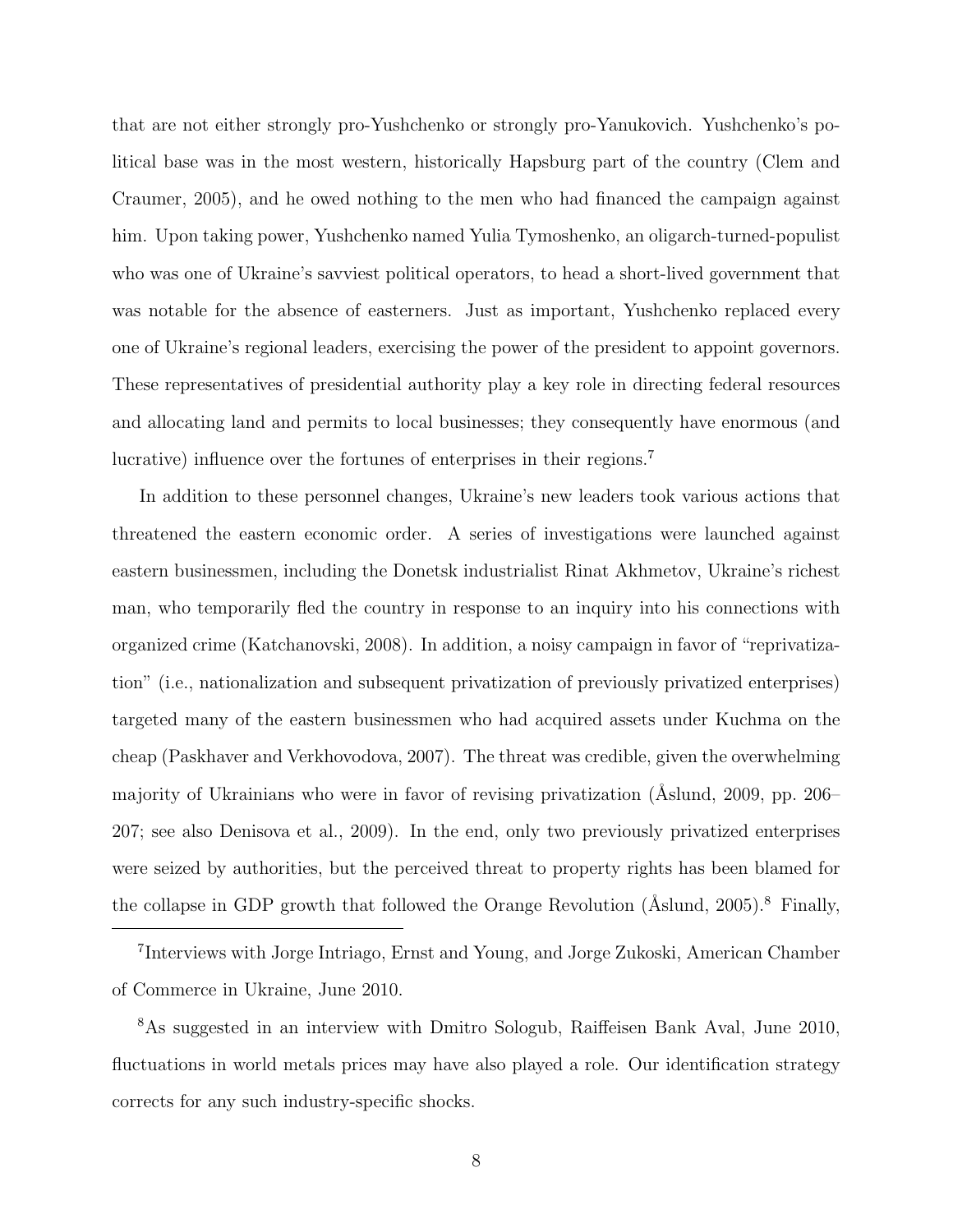the elimination of special economic zones in 2005 eliminated an important instrument of tax evasion for some firms in Donetsk.<sup>9</sup>

As discussed in the previous section, events such as these can have various effects on firm performance, some of which may be distributional in nature. Given the strongly regional character of the Orange Revolution, in the context of presidential authority exercised at the regional level through gubernatorial appointments, our emphasis is on differential changes in the productivity of firms located in Yushchenko and Yanukovich regions, respectively. In the following section, we describe the data used to estimate such changes.

# 3 Data

Our research design employs a multilevel approach, with firms nested in 27 regions (oblasti) of Ukraine. Our firm-level data are collected by the Ukrainian State Statistics Service (Derzhkomstat) and its Soviet-era predecessor. The primary source is industrial-enterprise registries, which include all industrial firms with more than 100 employees, plus those that are more than 25 percent owned by the state and/or by legal entities that are themselves included in the registry. Once firms enter the registries, they typically continue to report even if the original conditions for inclusion are no longer satisfied. The data thus correspond to the "old" sector of firms (and their successors) inherited from the Soviet system. We supplement the registry data with balance-sheet data and information from the State Property Committee and State Securities Commission, all linked over time using a firm identifier (OKPO) to construct a panel.

The resulting database includes measures of *Output, Employment, Capital stock*, and ownership, as well as industry affiliation and regional location. With respect to ownership, we classify firms as Domestic private if the state holds less than 50 percent of the shares and domestic private shareholders own more than foreigners; the firm is classified as Foreign private if the state holds less than 50 percent of the shares and foreign shareholders own

<sup>9</sup> Interview with Andriy Servetnuk, Deloitte and Touche, June 2010.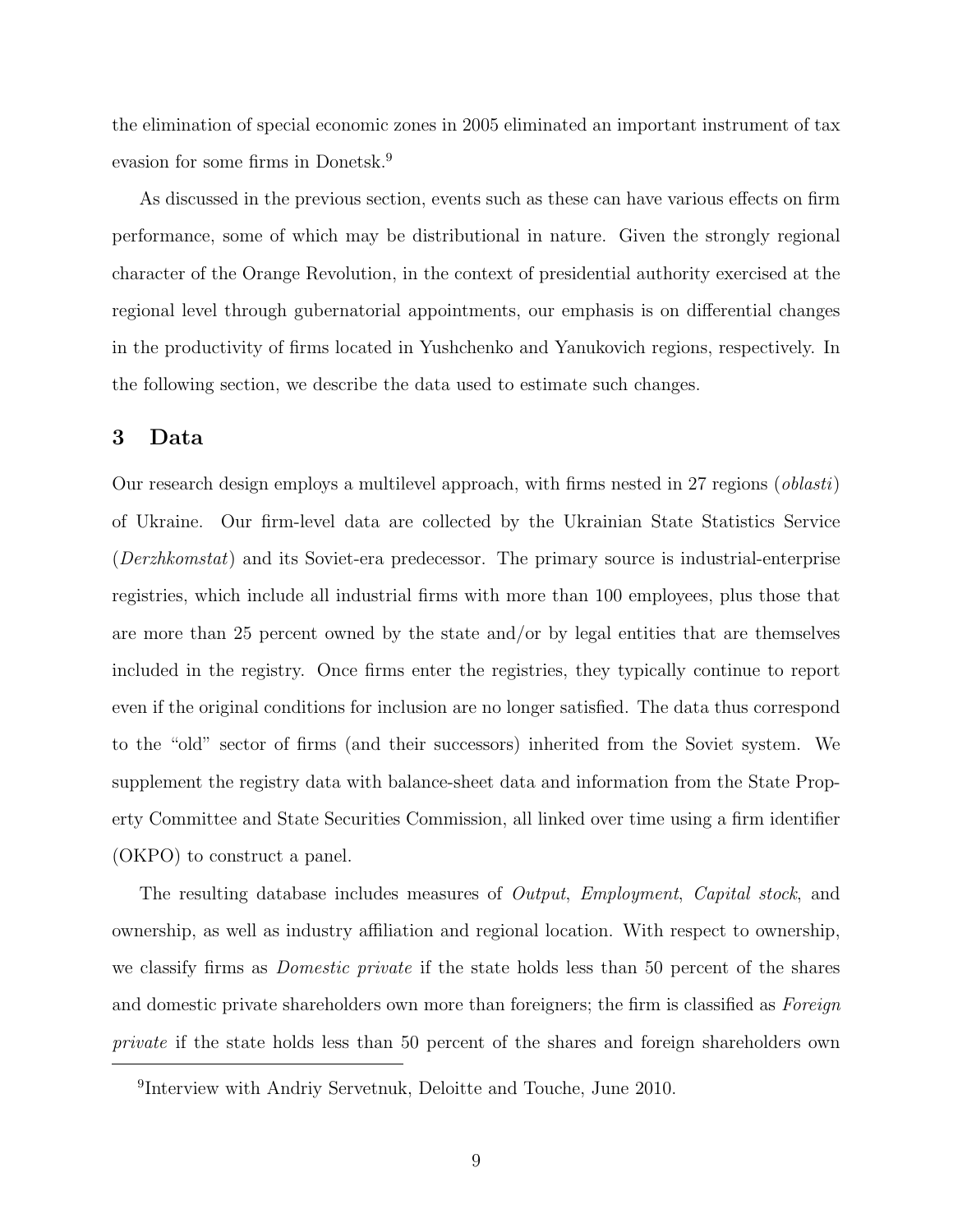|                  | 1992    | 1997    | 2002    | 2007    |
|------------------|---------|---------|---------|---------|
| Output           | 68      | 28      | 38      | 77      |
|                  | (481)   | (275)   | (389)   | (665)   |
| Employment       | 756     | 544     | 351     | 331     |
|                  | (1,814) | (1,544) | (1,568) | (1,615) |
| Capital stock    | 34      | 42      | 35      | 66      |
|                  | (640)   | (646)   | (337)   | (542)   |
| Domestic private | 0.000   | 0.552   | 0.742   | 0.767   |
| Foreign private  | 0.000   | 0.002   | 0.009   | 0.000   |
| Number of firms  | 5,667   | 4,999   | 5,189   | 3,813   |

Table 1: Firm-level variables and summary statistics

Notes: Means and standard deviations. Capital and output are expressed in constant 2002 prices: millions of hryvnias. Output equals the value of gross output net of VAT and excise taxes. Employment equals the average number of registered industrial production personnel, which includes non-production workers but excludes "nonindustrial" employees who mainly provide employee benefits. Capital equals the average book value of fixed assets used in the main activity of the enterprise, adjusted for revaluations. The domestic and foreign private dummies are based on Derzhkomstat ownership classifications as of December 31st of the previous year.

more than domestic private owners. The residual category is state ownership. To maximize comparability and data quality, we exclude non-manufacturing sectors and non-profit organizations from the sample, and we include only firms that are state-owned on entry into the database. Finally, we retain firm-years in the sample only when they contain complete information, which does not reduce the sample appreciably. The resulting sample contains information on a panel of 7,684 enterprises, with 85,057 firm-year observations for 1989 and 1992–2007; data for 1990 and 1991 are not available. Table 1 presents summary statistics for several years in the panel.

For one exercise, we supplement these firm-level data with data on *Oligarch ownership* from Gorodnichenko and Grygorenko (2008). As described in that paper, a firm is considered to be "owned by an oligarch" if it belongs to a business group of at least three firms, at least one of which is a for-profit enterprise, where the parent entity coordinates the decisions of firms in the group and has a public representative in either the government or parliament.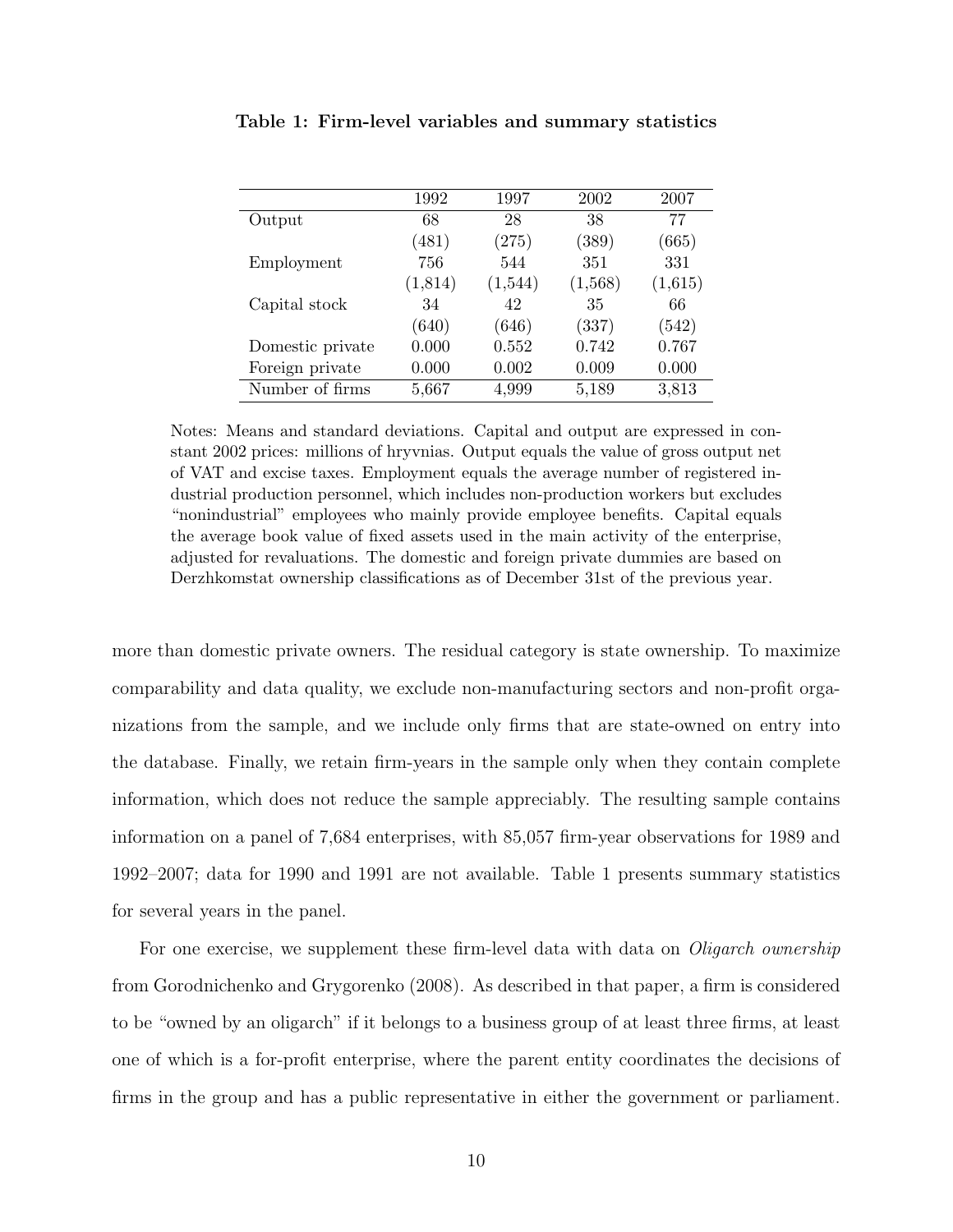|                         | Mean  | SD    | Min   | Max    |
|-------------------------|-------|-------|-------|--------|
| Yushchenko vote         | 0.583 | 0.308 | 0.042 | 0.960  |
| Russian ethnicity       | 0.151 | 0.179 | 0.012 | 0.716  |
| Industrial production   | 0.727 | 0.439 | 0.270 | 3.791  |
| Unemployment            | 0.093 | 0.030 | 0.031 | 0.192  |
| (Log) small enterprises | 8.691 | 0.789 | 6.952 | 11.055 |
| $(Log)$ exports         | 5.902 | 1.255 | 3.581 | 9.274  |
| $(Log)$ imports         | 5.635 | 1.275 | 2.996 | 10.074 |
| <b>FDI</b><br>(Log)     | 4.283 | 1.429 | 0.042 | 8.700  |

Table 2: Region-level variables and summary statistics

Unfortunately, the data are only available as a cross section, for 2002. Moreover, we are able to match the data in Gorodnichenko and Grygorenko with only 1,662 of the 7,684 enterprises in our dataset. Many of the unmatched firms are disproportionately small and/or never privatized and thus unlikely to be oligarch assets. We therefore set oligarch ownership equal to one if the firm is coded as such in Gorodnichenko and Grygorenko's dataset, and zero otherwise, which results in a coding of oligarch ownership for 243 firms, or slightly over three percent of our sample. This likely represents a lower bound on the actual level of oligarch ownership of firms in our dataset.

We use region-level data on the *Yushchenko vote* in the do-over runoff election of December 2004. As indicated in Table 2, which also includes summary statistics for other region-level variables, there is enormous variation in this variable, with Yushchenko receiving under 5 percent of the vote in the most pro-Yanukovich region (Donetsk) and more than 95 percent of the vote in the most pro-Yushchenko region (Ternopil). (The cities of Kyiv and Sevastopol are governed administratively as regions, and the data in this paper distinguish between these cities and the surrounding regions of Kyiv oblast and Crimea.) In some exercises we also use region-level aggregate economic data from the Ukrainian State Statistics Service: *Industrial production* (measured as an index, with  $1990 = 1$ ), the *Unemployment* rate, the number of Small enterprises, the volume of Exports and Imports, and the level of Foreign direct investment *(FDI)*, with the latter four variables measured in logs.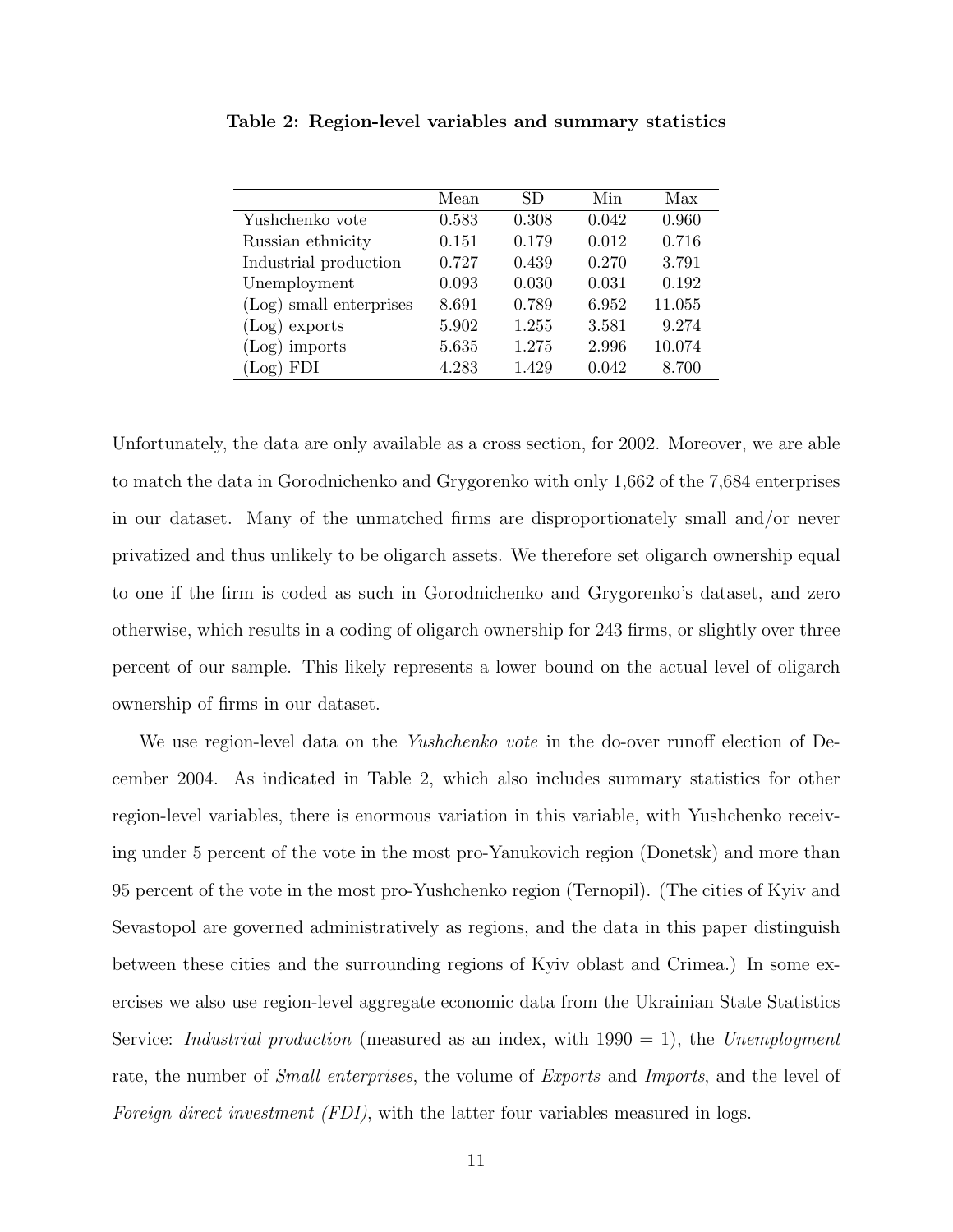# 4 Empirical strategy

We are interested in comparing changes in firm performance after the Orange Revolution in regions that were more or less supportive of Viktor Yushchenko, the ultimate victor in the 2004 presidential election. Our performance measure is multifactor productivity.<sup>10</sup> Our baseline estimating equation is

$$
x_{jrst} = f_s(k_{jrst}, l_{jrst}) + O_t V_r \gamma + \mathbf{Z}_{jrt} \boldsymbol{\mu} + \psi_{st} + \mathbf{w}_t \boldsymbol{\alpha}_j + \eta_{jrst}, \qquad (1)
$$

where j indexes firms,  $r$  indexes regions,  $s$  indexes industries, and  $t$  indexes years. The variable  $x_{jrst}$  is output,  $k_{jrst}$  is capital stock, and  $l_{jrst}$  is employment. We assume an unrestricted Cobb-Douglass production function  $f_s$ , which we allow to vary by manufacturing industry at the two-digit level, with 22 distinct sectors in our data.

Our difference-in-differences estimates are captured in the coefficient on the interaction term  $O_tV_r$ , where the dummy variable  $O_t$  is an indicator for the *Post-Orange Revolution* period, set equal to 0 through 2004 and 1 thereafter, whereas the variable  $V_r$  is the Yushchenko vote in the do-over 2004 presidential election, as described in the previous section. The "direct effect"  $O_t$  is absorbed by the industry-year fixed effects  $\psi_{st}$ : adopting vector notation,

$$
\mathbf{O} = \mathbf{I}_{2005} \mathbf{1} + \mathbf{I}_{2006} \mathbf{1} + \mathbf{I}_{2007} \mathbf{1},
$$

where  $I_t$  is the  $N \times 22$  matrix of industry dummies for year t (with N the number of observations), and 1 is the  $22 \times 1$  vector  $(1, \ldots, 1)$ . Similarly, the variable  $V_r$  is absorbed by the firm fixed effects, as firm location is constant over time. The variable  $\gamma$  in Equation 1

 $10$ Multifactor productivity is sometimes referred to as "total factor productivity," implying that all factors of production are included, but in practice some factors are unobserved. Our method takes into account firm-specific, time-varying levels of capital and employment; firmspecific constants (fixed effects) and trends; and a full set of industry-year interactions to control for differences in other factors.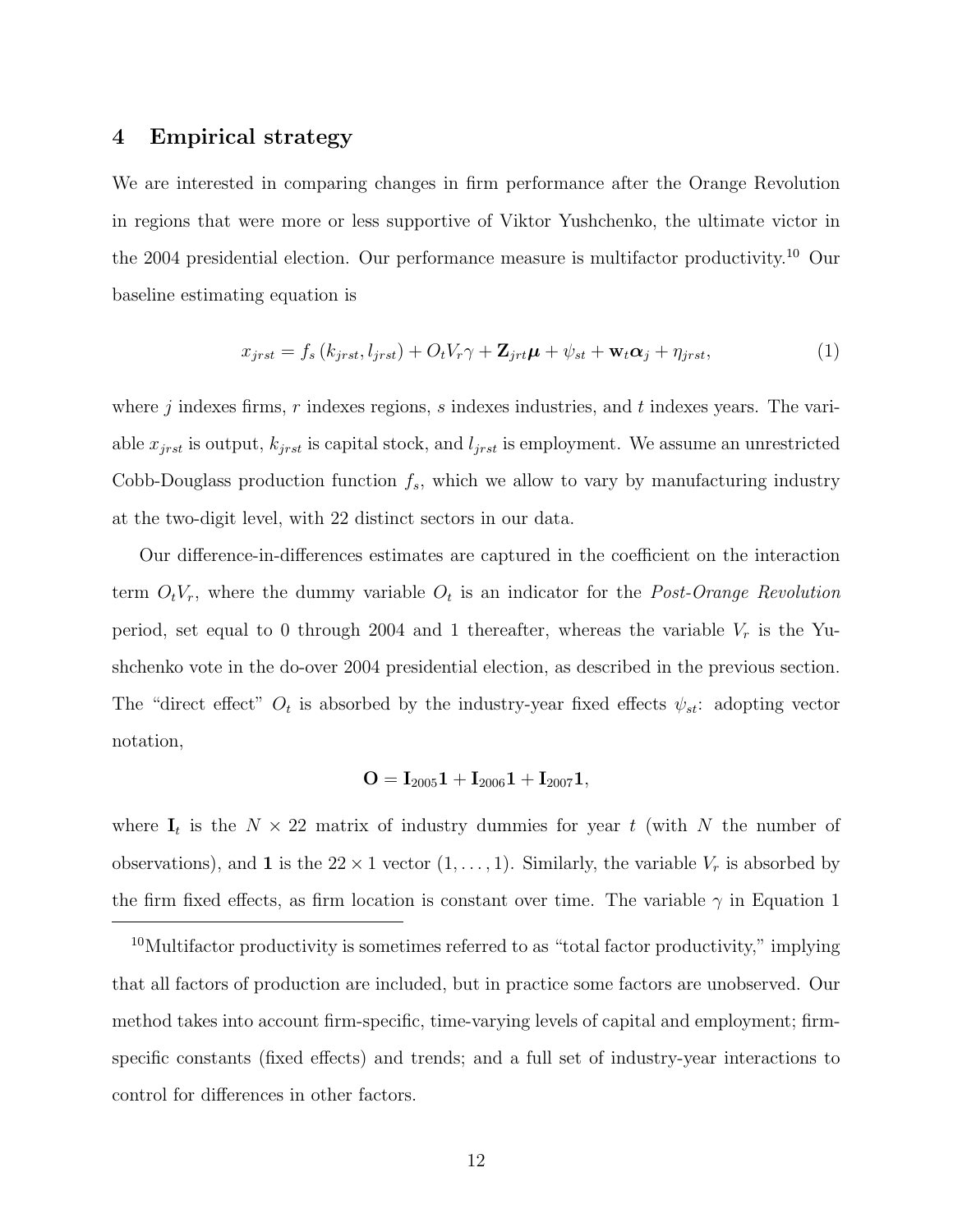is our coefficient of interest: the differential effect of the Orange Revolution on multifactor productivity in regions more or less supportive of Yushchenko.

These estimates control for a great deal of heterogeneity over time and across firms, regions, and sectors. The vector  $\mathbf{Z}_{jrt}$  includes various time-varying firm and regional characteristics; in some specifications, these include firm-level indicators for domestic private and foreign ownership at the end of year  $t-1$ . To avoid contaminating the estimates with industry-specific shocks or mismeasured relative prices, we include a full set of industry-year fixed effects,  $\psi_{st}$ , so that comparisons are within industry-year cells. Finally, we correct for firm-specific heterogeneity through the term  $\mathbf{w}_t \alpha_j$ , where  $\mathbf{w}_t$  is a vector of aggregate time variables and  $\alpha_j$  a vector of firm-specific coefficients.

We consider two specifications of  $\mathbf{w}_t$ . The first defines  $\mathbf{w}_t = 1$ , so that  $\alpha_j$  is a firm fixed effect; the second defines  $\mathbf{w}_t = (1, t)$ , with  $\alpha_j$  a firm-specific linear trend. We emphasize the second specification (a "random-growth" model) because it has a number of advantages. First, firm location is constant over time, so the inclusion of firm-specific trends implicitly captures region-specific trends.<sup>11</sup> This helps to ensure that the difference-in-differences assumption of parallel trends across regions in the absence of treatment (conditional on covariates) is not violated. Similarly, the random growth model controls for different trend growth rates in productivity at the firm level. Second, as Brown, Earle and Telegdy (2006) show using similar data, the inclusion of firm-specific trends corrects for selection into type of ownership—state, domestic private, or foreign private—which will be an important issue when we focus on the differential effect of the Orange Revolution on private and state-owned enterprises.<sup>12</sup>

 $12$ The existence of long panels, as in our dataset, is especially important when including unit fixed effects and trends. Observe that any trends in firm performance are net of industry-

<sup>&</sup>lt;sup>11</sup>Similarly, the inclusion of firm fixed effects implicitly captures region fixed effects. There are a very small number of cases in our data of firms changing location. For these firms, we define region as the modal region across years.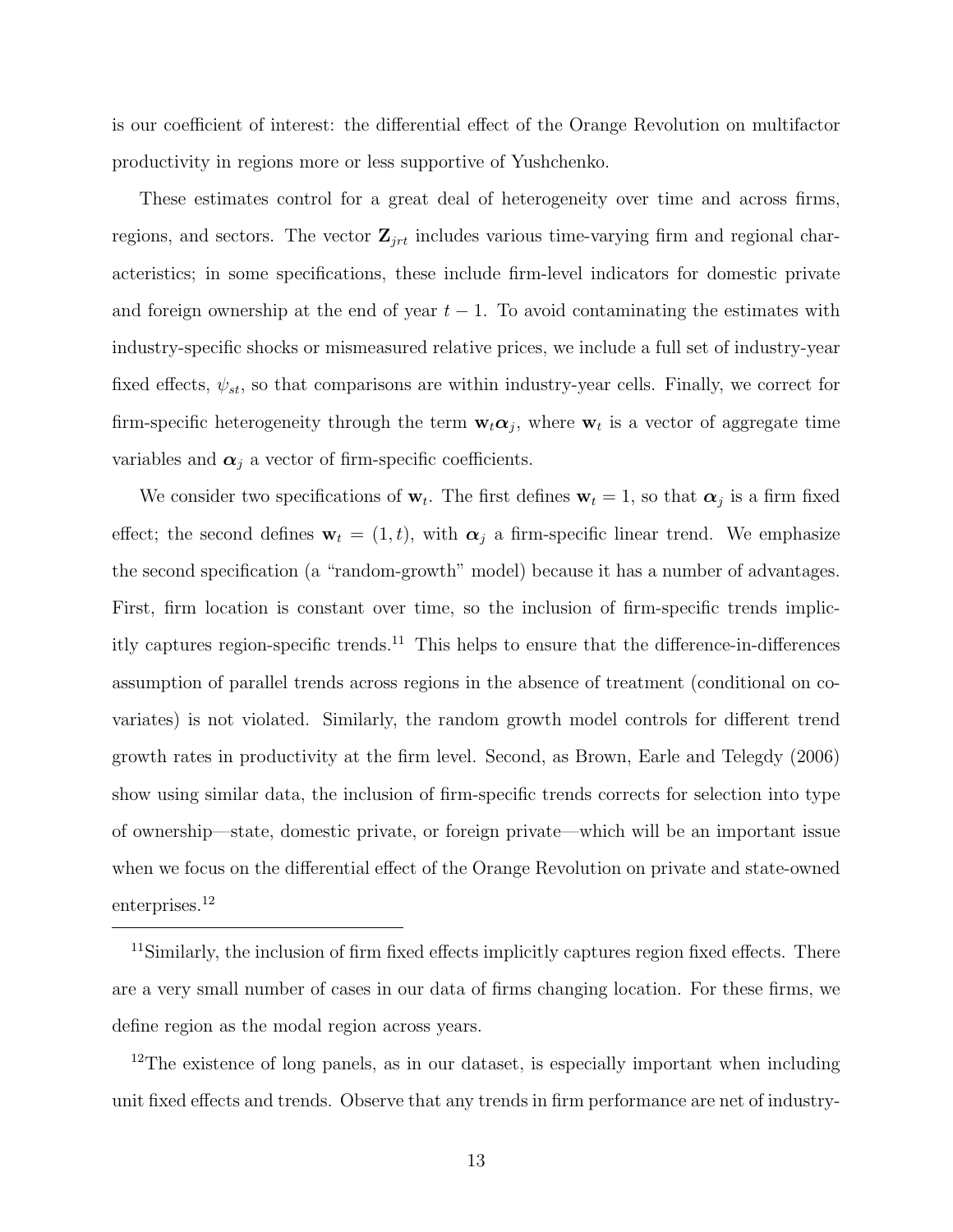Finally, the variable  $\eta_{jrst}$  is an idiosyncratic error. We report heteroskedasticity-robust standard errors that correct for clustering of errors at the region level, which, given that firms are nested in regions, also correct for arbitrary correlation of errors within time series for individual firms.<sup>13</sup>

### 5 Difference-in-differences results

The first two columns of Table 3 present our baseline difference-in-differences estimates for models with firm fixed effects and firm-specific trends, respectively. Although the estimated effect of the Orange Revolution is positive in both cases, it is larger and more precisely estimated in the second. Recalling that Yushchenko's vote share in the December 2004 election ranged from 0.04 to 0.96 (the density is mostly in the tails), the result in Column 2 implies a relative change in multifactor productivity after the Orange Revolution of approximately 17 percentage points in the most pro-Yushchenko region, compared to the most pro-Yanukovich region. Alternatively, a one-standard-deviation increase in Yushchenko vote (0.308) is associated with a relative increase in productivity of 6 percentage points. To put this in perspective, using data similar to those in this paper, Brown, Earle and Telegdy (2006) estimate that domestic privatization increases multifactor productivity (measured from the year before privatization to three years after) by 12 percent in Ukraine, versus 38, 20, and -8 percent in Romania, Hungary, and Russia, respectively. (We consider variation over time in the private-ownership effect further below, where we take advantage of an additional five specific shocks, such as those associated with the economic transition and the output collapse in the 1990s, given the inclusion of industry-year fixed effects.

<sup>13</sup>Asymptotics for "cluster robust" standard errors are in the number of clusters, not number of observations, raising some questions about the interpretation of such standard errors when the number of clusters is small, as here. In practice, our choice is conservative, as the standard errors are substantially smaller if we correct for clustering at the region-year level or if we assume no correlation of errors across observations.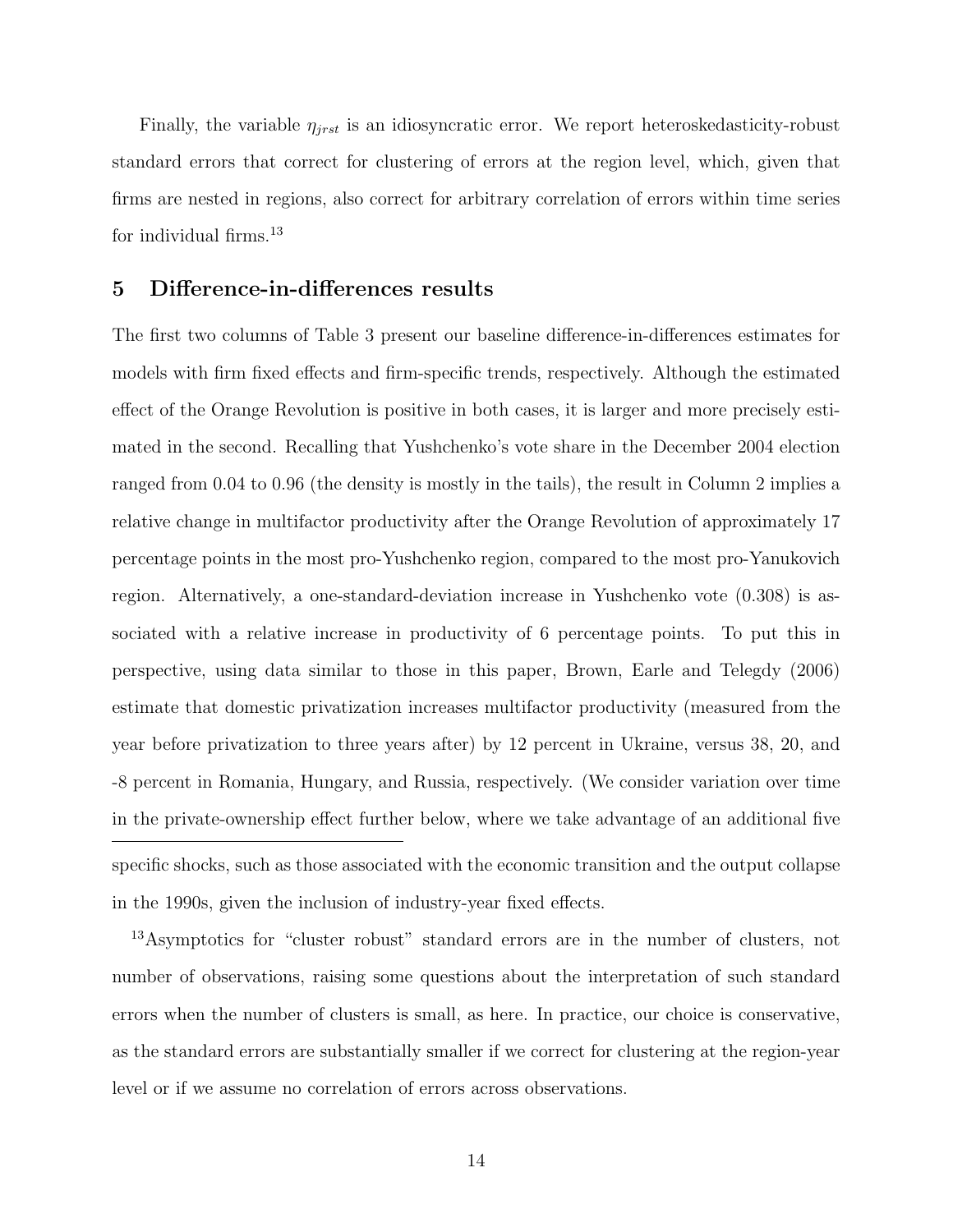years of data not available to Brown, Earle and Telegdy, 2006.) It is worth emphasizing that this result controls for industry-specific shocks, which may affect regions differentially given their different industrial compositions. The regression in Column 3 further includes controls for domestic private and foreign ownership; the estimated effect is nearly identical to that in Column 2.

The results in the first three columns are consistent with the hypothesis that the Orange Revolution had a differential effect on the formal and informal business environment for firms in different parts of the country. A related hypothesis, not mutually inconsistent, is that firms in particular regions benefited or suffered from Yushchenko's efforts to realign Ukraine with the West, a policy that came at the expense of relations with Russia. In principle, the shifting geopolitical environment could have disproportionately affected firms with actual or potential trade ties to the European Union and Russia. (Changing relations with the European Union and Russia may also have affected particular sectors, but any such impact would be captured by the industry-year fixed effects included in Equation 1.)

The specifications in Columns 4 and 5 explore this possibility by including interactions of the Orange Revolution dummy with various indicators for geographic location. The model in Column 4 divides Ukraine into four macro-regions—western, southern, eastern, and central (the excluded category)—following the typology in Clem and Craumer (2005). In Column 5, we interact the Orange Revolution dummy with indicators equal to one if the region borders Poland, Slovakia, Hungary, or Romania (Romania joined the European Union in 2007, but accession was nearly assured by the time of the Orange Revolution) or Russia, respectively. In each case, there is a relative productivity increase after the Orange Revolution for firms in the west of the country, holding constant Yushchenko's vote share, but the estimated effect of the Orange Revolution  $\times$  Yushchenko vote interaction remains large and statistically significant.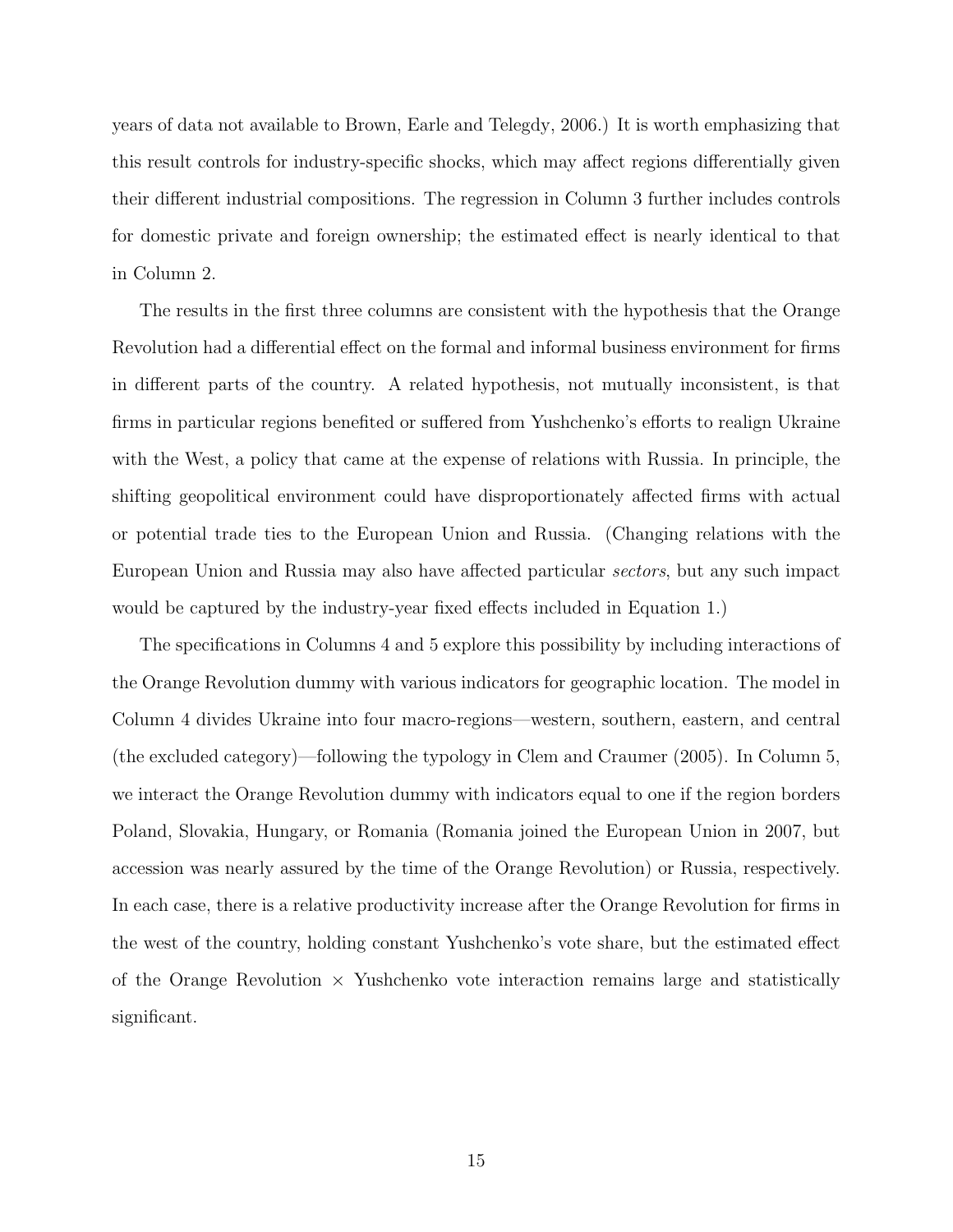| $-1$ , $-1$<br>١<br>ĺ                            |
|--------------------------------------------------|
| こくそく<br>(                                        |
| )<br>2110                                        |
| http://www.compannon.com/www.com/<br>ľ<br>ו<br>נ |
|                                                  |
| i.<br>.<br>E                                     |

|                                          |                | $\widehat{c}$   | $\widehat{\mathcal{E}}$ | $\widehat{4}$ | $\widetilde{5}$      | $\widehat{6}$ |
|------------------------------------------|----------------|-----------------|-------------------------|---------------|----------------------|---------------|
| Post-Orange Revolution ×                 | 0.115          | $0.186***$      | $0.188***$              | $0.152***$    | $0.153***$           |               |
| Yushchenko vote                          | (0.075)        | (0.061)         | (0.061)                 | (0.060)       | (0.054)              |               |
| Post-Orange Revolution ×                 |                |                 |                         | $0.065***$    |                      |               |
| western region                           |                |                 |                         | (0.019)       |                      |               |
| Post-Orange Revolution $\times$          |                |                 |                         | $0.050***$    |                      |               |
| southern region                          |                |                 |                         | (0.015)       |                      |               |
| $Post\text{-}Orange$ Revolution $\times$ |                |                 |                         | $-0.010$      |                      |               |
| eastern region                           |                |                 |                         | (0.011)       |                      |               |
| Post-Orange Revolution ×                 |                |                 |                         |               | $0.059***$           |               |
| western border                           |                |                 |                         |               | (0.016)              |               |
| $Post\text{-}Orange$ Revolution $\times$ |                |                 |                         |               | $-0.019$             |               |
| eastern border                           |                |                 |                         |               | (0.012)              |               |
| Pre-OR trend $\times$                    |                |                 |                         |               |                      | 0.027         |
| Yushchenko vote                          |                |                 |                         |               |                      | (0.041)       |
| $Post$ -Orange Revolution $\times$       |                |                 |                         |               |                      | 0.060         |
| Yushchenko vote                          |                |                 |                         |               |                      | (0.061)       |
| Post-OR trend $\times$                   |                |                 |                         |               |                      | $0.089***$    |
| Yushchenko vote                          |                |                 |                         |               |                      | (0.036)       |
| Industry-year fixed effects              | Yes            | Yes             | Yes                     | $Y$ es        | $Y$ es               | Yes           |
| Firm fixed effects                       | ${\rm Yes}$    | $Y_{\text{es}}$ | $_{\rm Yes}^{\rm Yes}$  | ${\rm Yes}$   | $\operatorname{Yes}$ | ${\rm Yes}$   |
| Firm-specific trends                     | $\overline{R}$ |                 |                         | Yes           | Yes                  | Yes           |
| Ownership controls                       | $\overline{R}$ | $\overline{S}$  | $Y$ es                  | $Y$ es        | Yes                  | Yes           |
|                                          |                |                 |                         |               |                      |               |

Notes: The dependent variable is log(Output), and the independent variables include  $log(Capital)$  and  $log(Employment)$ , with coefficients permitted to vary across industries parentheses, heteroskedasticity-robust standard errors adjusted to allow for clustering at the two-digit level. The baseline period for Pre-OR trend in Column (6) is 1997 at the two-digit level. The baseline period for Pre-OR trend in Column (6) is 1997 Yushchenko vote is nested in both variables. In parentheses, heteroskedasticity-robust standard errors adjusted to allow for clustering Notes: The dependent variable is log(Output), and the independent variables include log(Capital) and log(Employment), with coefficients permitted to vary across industries × $\times$  Yushchenko vote is nested in Pre-OR trend<br> $\ldots$ , at the regional level. Significance levels: \*\*\* = 0.01, \*\* = 0.05, \* = 0.10. at the regional level. Significance levels: \*\*\* =  $0.01$ , \*  $= 0.10$ ,  $* = 0.10$ . ××Yushchenko vote, and Post-OR trend and before; Post-Orange Revolution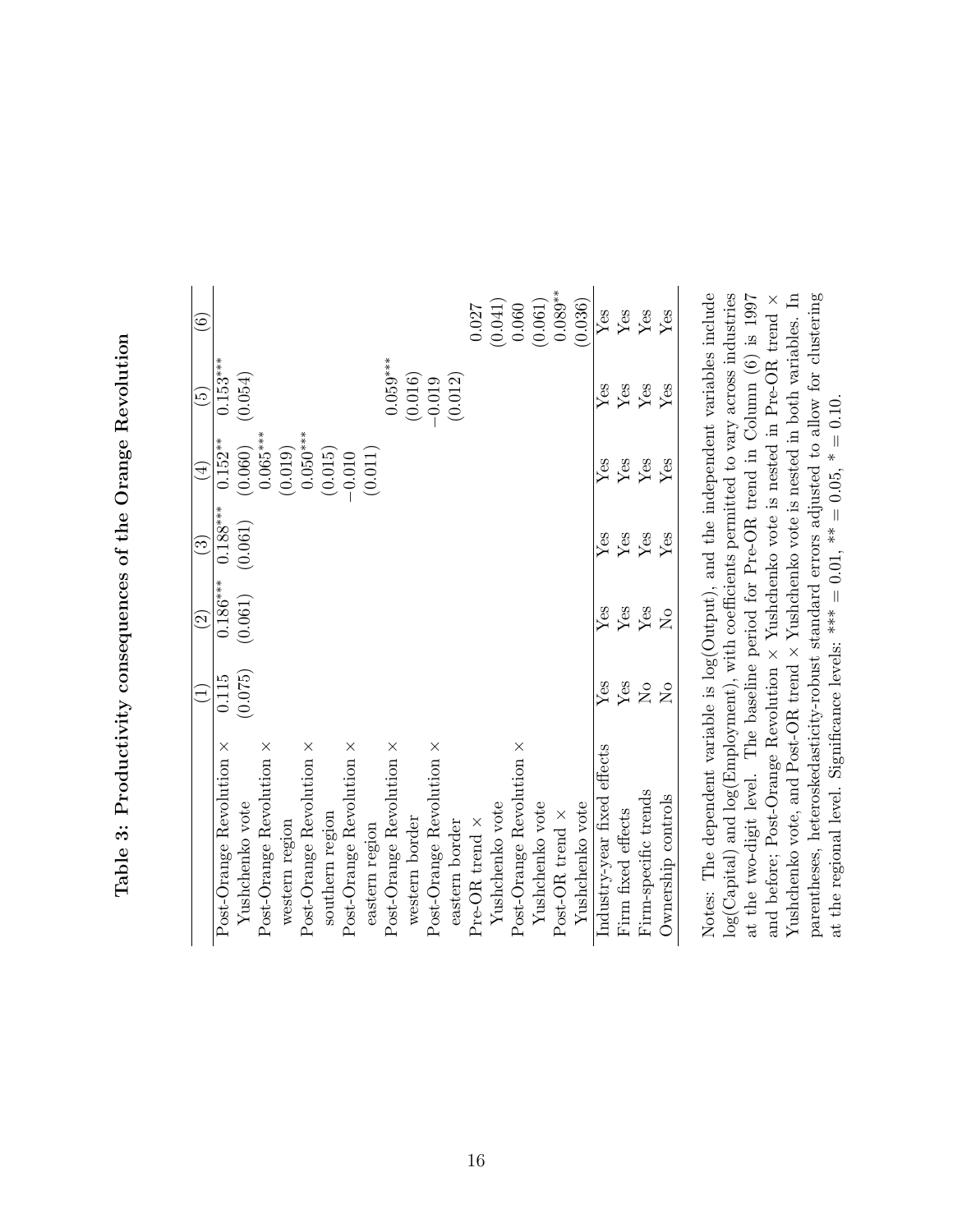Finally, we explore the dynamics of the estimated treatment effect. To do so, we estimate the following variant of Equation 1:

$$
x_{jrst} = f_s(k_{jrst}, l_{jrst}) + R_t V_r \varsigma + M_t V_r \omega + P_t V_r \varpi + \mathbf{Z}_{jrt} \boldsymbol{\mu} + \psi_{st} + \mathbf{w}_t \alpha_j + \eta_{jrst},
$$

where  $R_t$  (Pre-treatment) is equal to 0 for all years strictly before 1998 and equal to  $t-1997$ for all subsequent years,  $M_t$  (Treatment) is equal to 0 for all years strictly before 2005 and equal to 1 for all years thereafter, and  $P_t$  (Post-treatment) is equal to 0 for all years strictly before 2006 and equal to  $t-2005$  for all years thereafter. Each of these variables is interacted with Yushchenko vote, providing an estimate of the relationship between productivity trends and voting in the 2004 presidential election both before and after the Orange Revolution, relative to a baseline period prior to 1998. The presence of the second term allows for a discontinuity at 2005, the first year after the Orange Revolution.

Column 6 presents the estimated dynamics. There is a small, statistically insignificant relationship between political geography and productivity prior to the Orange Revolution. In contrast, the results imply a sizable but imprecisely estimated jump in relative productivity of 6 percentage points in 2005 between the most pro-Yushchenko and the most anti-Yushchenko region. The increase in 2005 is sustained through the years following the Orange Revolution, and each additional year leads to a larger, statistically significant divergence from pre-Orange Revolution trends. Thus, by 2007, the final year for which we have data, the estimated effect of Yushchenko vote on firm productivity is greater than that implied by the pre-Orange Revolution trend by  $0.060 + (2 \times 0.089) = 0.238$  (SE = 0.111). These dynamic results are consistent with a causal effect of the Orange Revolution on firm performance. There is no evidence of a preexisting divergence/convergence between Yushchenko and Yanukovich regions: the treatment effect occurs post-treatment.

We also performed a number of other robustness checks, including dropping regions one at a time from the sample. The largest reduction in the estimated effect of the Orange Revolution comes from dropping Lviv, the center of Yushchenko's geographic base, though even in this case the estimated coefficient on Orange Revolution  $\times$  Yushchenko vote is 0.152,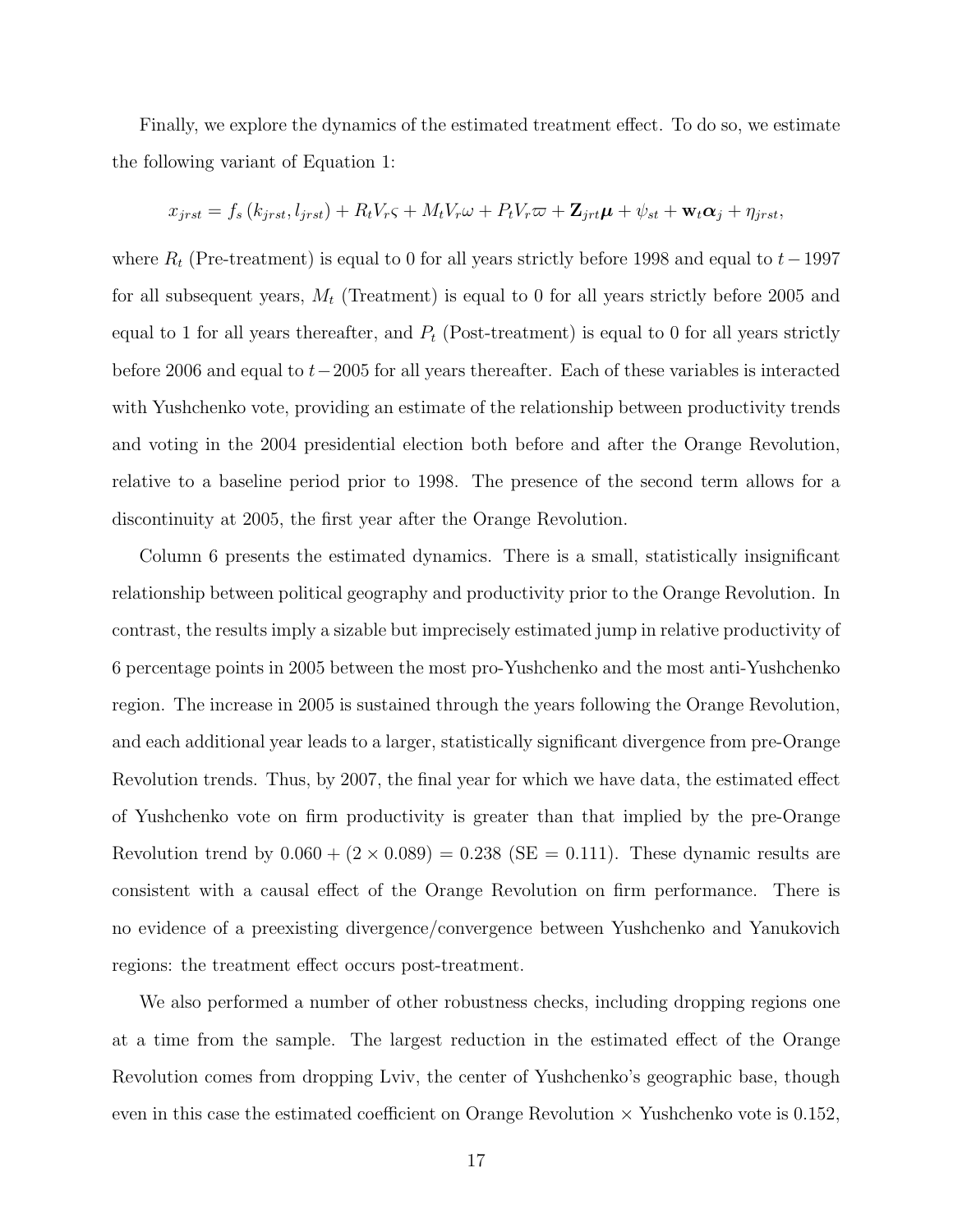significant at  $p = 0.05$ . We obtain qualitatively similar dynamic results using a baseline period of years prior to 1997 or 1999, rather than 1998. Further, the estimated dynamics with fixed effects but not firm-specific trends are similar to those in Column 6—statistically indistinguishable from zero in the pre-treatment period (an estimated coefficient of -0.011 [SE  $= 0.022$  on the pre-OR trend  $\times$  Yushchenko vote interaction), and in fact stronger during the post-treatment period (an estimated coefficient of  $0.085$   $|SE = 0.072|$  on the Post-OR  $\times$  Yushchenko vote interaction, and an estimated coefficient of 0.108 [SE = 0.037] on the Post-OR trend  $\times$  Yushchenko vote interaction).

Finally, as discussed in the online appendix, we estimate Equation 1 by two-stage least squares, where we instrument  $O_tV_r$  on the interaction of the dummy variable  $O_t$  and the Russian ethnicity of the region; the exclusion of this instrument is justified in part by the presence in Equation 1 of industry-year fixed effects, given that the ethnic composition of regions is correlated with industrial structure. As before, the estimated effect is substantively large and statistically significant, with a point estimate only slightly lower than that in Column 3. The results reported in this section prove to be quite robust.

#### 6 Interpretation and mechanisms

In this section, we interpret and unpack the result documented in Section 5: an increase in multifactor productivity following the Orange Revolution in regions supportive of the winning candidate, relative to regions that supported the old regime. Subject to data limitations, our aim is to shed light on the theoretical channels that might account for this result. Following the discussion in Section 1, we explore three types of evidence: evidence of general versus particularistic policies; estimation of heterogeneous effects across types of firms that might be more or less vulnerable to political turnover; and exercises that separately examine the impact of the Orange Revolution on output, labor, and capital.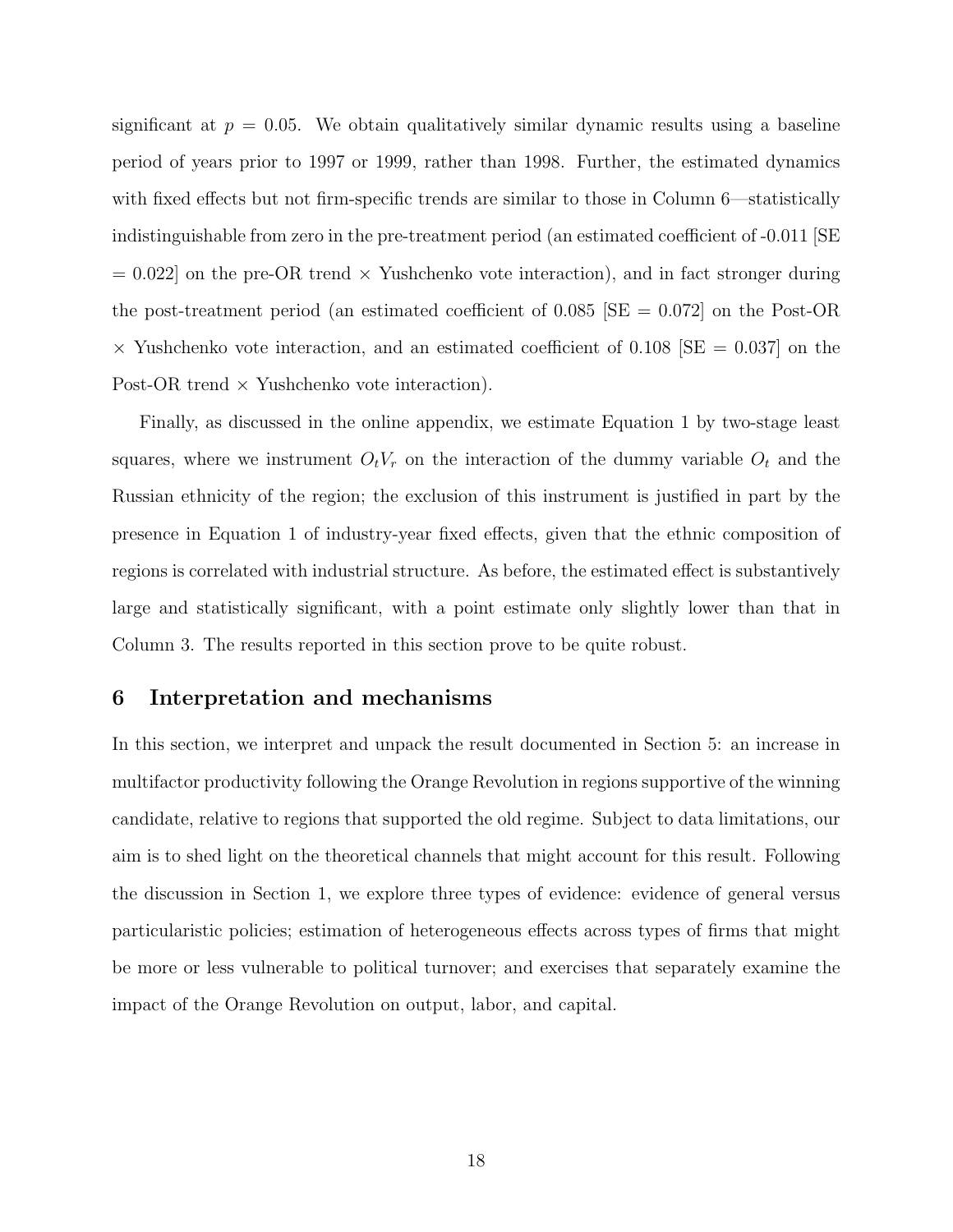#### 6.1 General versus particularistic policies

In principle, the differing performance of Yushchenko and Yanukovich regions following the Orange Revolution could be a consequence not of particularistic policies, but of general policy changes that affected productivity in similar ways across regions, with differences in regional economic structure leading to different outcomes. Our empirical strategy rules out the most obvious such "composition effects": with a full set of of industry-year controls, any effects of the Orange Revolution that operate at the sector level should be held constant. Nonetheless, there could be other aspects of regional economic structure that create varying responses to identical policies.

Ideally, we would explore this possibility using data on other firm characteristics, the distributions of which are potentially heterogeneous at the regional level. Unfortunately, other than ownership, which we take up further below, our dataset does not include the variables necessary for this sort of analysis. We therefore turn to aggregate economic data, running regressions on regional panel data using the variables from the Ukrainian State Statistics Service summarized in Table 2. The general idea is to estimate the impact of the Orange Revolution on various macroeconomic outcomes in regions that are relatively more or less pro-Yushchenko. Given that our firm-level data are all manufacturing enterprises, we expect to find an effect on industrial production similar to that identified in the previous section.<sup>14</sup> Beyond that, we look for effects on macroeconomic outcomes that might reflect general changes in economic policy refracted through regional differences in economic structure.

<sup>14</sup>To the extent that they are not, this could raise concerns about systematic bias in our firm-level data, as might occur if firms were differentially inclined to truthfully provide data to statistical authorities (Zhuravskaya, 2007).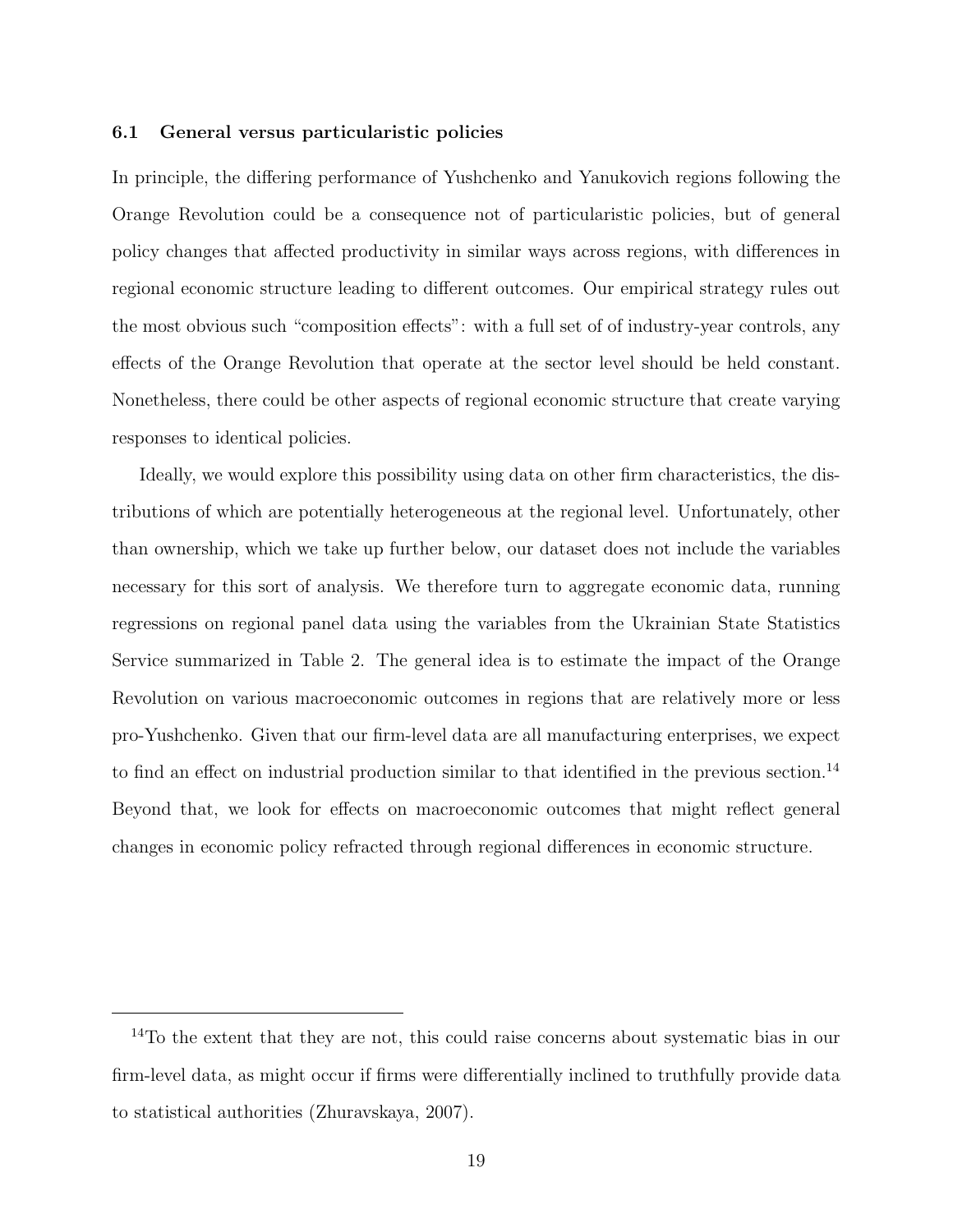|                                                                                                                 |                         | $\widehat{\mathfrak{S}}$           | $\widetilde{\mathbf{e}}$ | $(\pm)$                     | $\widetilde{\mathbb{G}}$ | $\widehat{\mathfrak{S}}$ | E                                                              |
|-----------------------------------------------------------------------------------------------------------------|-------------------------|------------------------------------|--------------------------|-----------------------------|--------------------------|--------------------------|----------------------------------------------------------------|
| Dependent variable:                                                                                             | Industrial              | <u>Industrial</u>                  |                          | Small                       |                          |                          |                                                                |
|                                                                                                                 | production              | $\operatorname{production}$        | Jnemployment             | enterprises                 | Exports                  | Imports                  | FDI                                                            |
| Post-Orange Revolution $\times$                                                                                 | $0.234***$              | $\overline{0.267}$ ***             |                          |                             |                          |                          | $-0.152$                                                       |
| Yushchenko vote                                                                                                 | (0.050)                 | $(0.054)$<br>0.262***              | $\frac{-0.013}{(0.008)}$ | $\frac{-0.113***}{(0.035)}$ | $\frac{-0.111}{(0.104)}$ | $\frac{-0.127}{(0.109)}$ | (0.194)                                                        |
| Post-Orange Revolution ×                                                                                        |                         |                                    |                          |                             |                          |                          |                                                                |
| 2004 industrial production                                                                                      |                         | (0.072)                            |                          |                             |                          |                          |                                                                |
| Region fixed effects                                                                                            |                         |                                    |                          |                             |                          |                          |                                                                |
| Year fixed effects                                                                                              | $\frac{V}{Y}$ es<br>Yes | $\sqrt{\frac{3}{2}}$ $\frac{3}{2}$ | Yes<br>Yes<br>Yes        | yes<br>Yes<br>Yes           | $\frac{V}{Y}$ es<br>Yes  | yes<br>Yes<br>Yes        |                                                                |
| Region-specific trends                                                                                          |                         |                                    |                          |                             |                          |                          | $\frac{\text{Yes}}{\text{Yes}}$ $\frac{\text{Yes}}{\text{Si}}$ |
| Observations                                                                                                    | $\frac{25}{360}$        | 369                                | $\frac{12}{347}$         | 351                         | 297                      | $\frac{25}{27}$          |                                                                |
| Regions                                                                                                         |                         | 27                                 |                          | 27                          | 27                       |                          |                                                                |
| Notes: All dependent variables in logs but industrial production and unemployment, which are an index and rate, |                         |                                    |                          |                             |                          |                          |                                                                |

| くく こうこうこうしょう<br>- 200000000 |  |
|-----------------------------|--|
| くらい こくこく                    |  |
|                             |  |

respectively. The regressions in Columns  $(4)$ –(7) control for (log) population. Heteroskedasticity-robust standard errors in parentheses. Significance levels: \*\*\* = 0.01, \*\* = 0.05, \* = 0.10. Notes: All dependent variables in logs but industrial production and unemployment, which are an index and rate, respectively. The regressions in Columns (4)–(7) control for (log) population. Heteroskedasticity-robust standard errors in parentheses. Significance levels: \*\*\* =  $0.01$ ,  $\ast$  =  $0.10$ ,  $\ast$  =  $0.10$ ,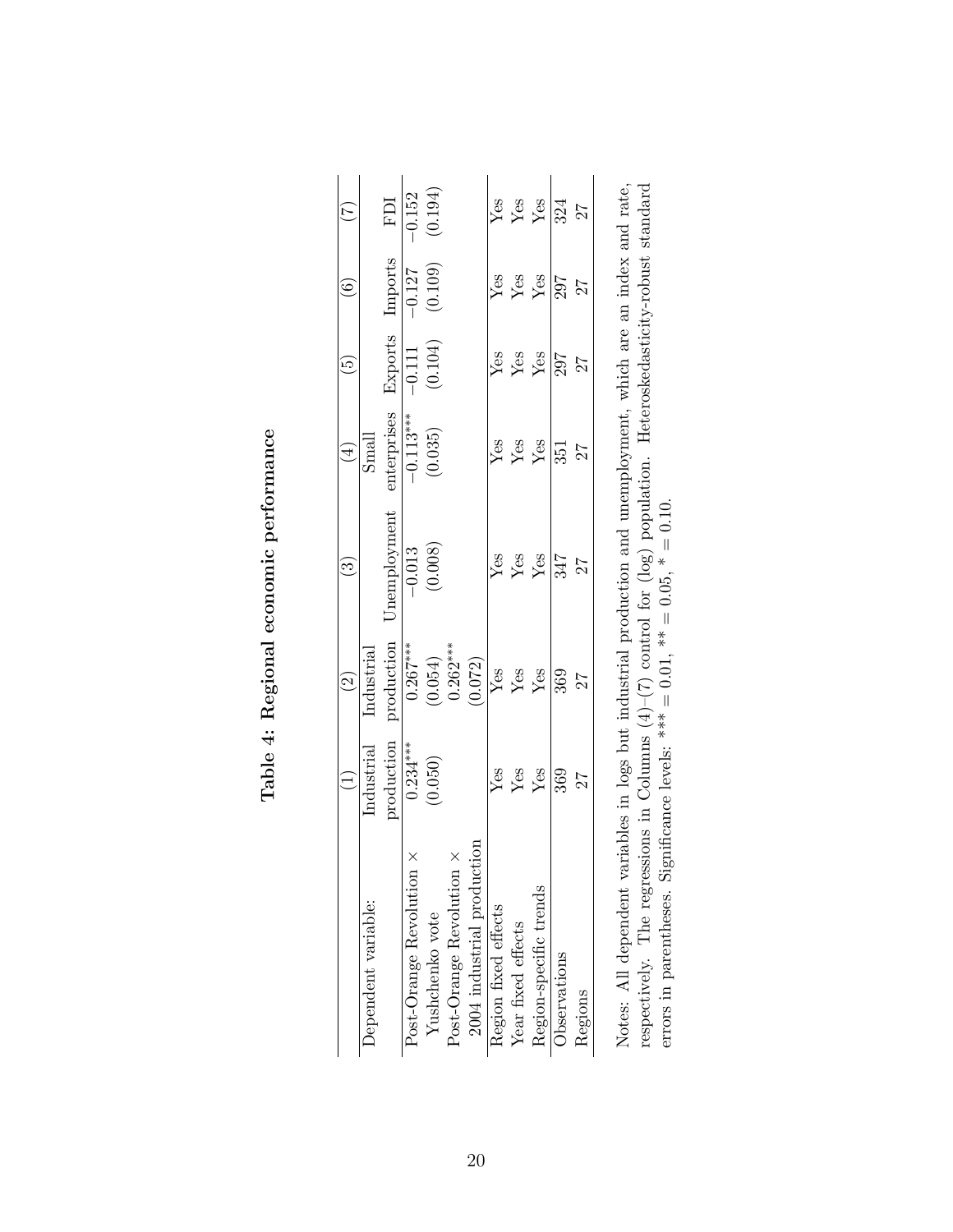Table 4 presents results from this analysis. Column 1 shows that industrial production exhibits the same pattern following the Orange Revolution as firm-level productivity: an increase in regions supportive of Yushchenko, relative to those where Yanukovich did well. Further, Column 2 demonstrates that this is not the consequence of "catch-up" among those regions, largely concentrated in the western part of the country, that saw a larger output fall after the breakup of the Soviet Union. The estimated treatment effect is very similar when controlling for the interaction of Post-Orange Revolution and industrial production in 2004, as a proportion of production in 1990. (The estimated coefficient on the control is in fact positive, suggesting greater divergence from 1990 levels of industrial production.) Looking further, there is no significant effect on unemployment (Column 3), exports (Column 5), imports (Column 6), or foreign direct investment (Column 7). Only for small enterprises (Column 4) is the estimated impact of political turnover statistically significant, but with the opposite sign: pro-Yushchenko regions see a relative decline after 2004 in the number of small enterprises, this notwithstanding the active support provided during the Orange Revolution by small-business associations (Duvanova, 2013, pp. 79–80). All in all, we find no evidence of broader macroeconomic effects of the Orange Revolution that might explain the regional pattern identified with our firm-level data.

A related question is the following: Does the regional divergence represent a new policy of discrimination against Yanukovich regions, or is it rather the consequence of a leveling of the playing field, with firms in Yushchenko regions benefiting from support previously reserved for those in areas supportive of the old regime? The empirical strategy presented in Section 4 provides no leverage in answering this question, as the presence of fixed effects (and trends) precludes estimation of absolute changes in productivity following the Orange Revolution.

To make further progress, it is necessary to compromise on identification, sacrificing fixed effects and trends in order to gain some evidence for interpretation. We estimate

$$
x_{jrst} = f_s(k_{jrst}, l_{jrst}) + O_t V_r \gamma + V_r \beta + \mathbf{Z}_{jrt} \boldsymbol{\mu} + \psi_{st} + \eta_{jrst}, \qquad (2)
$$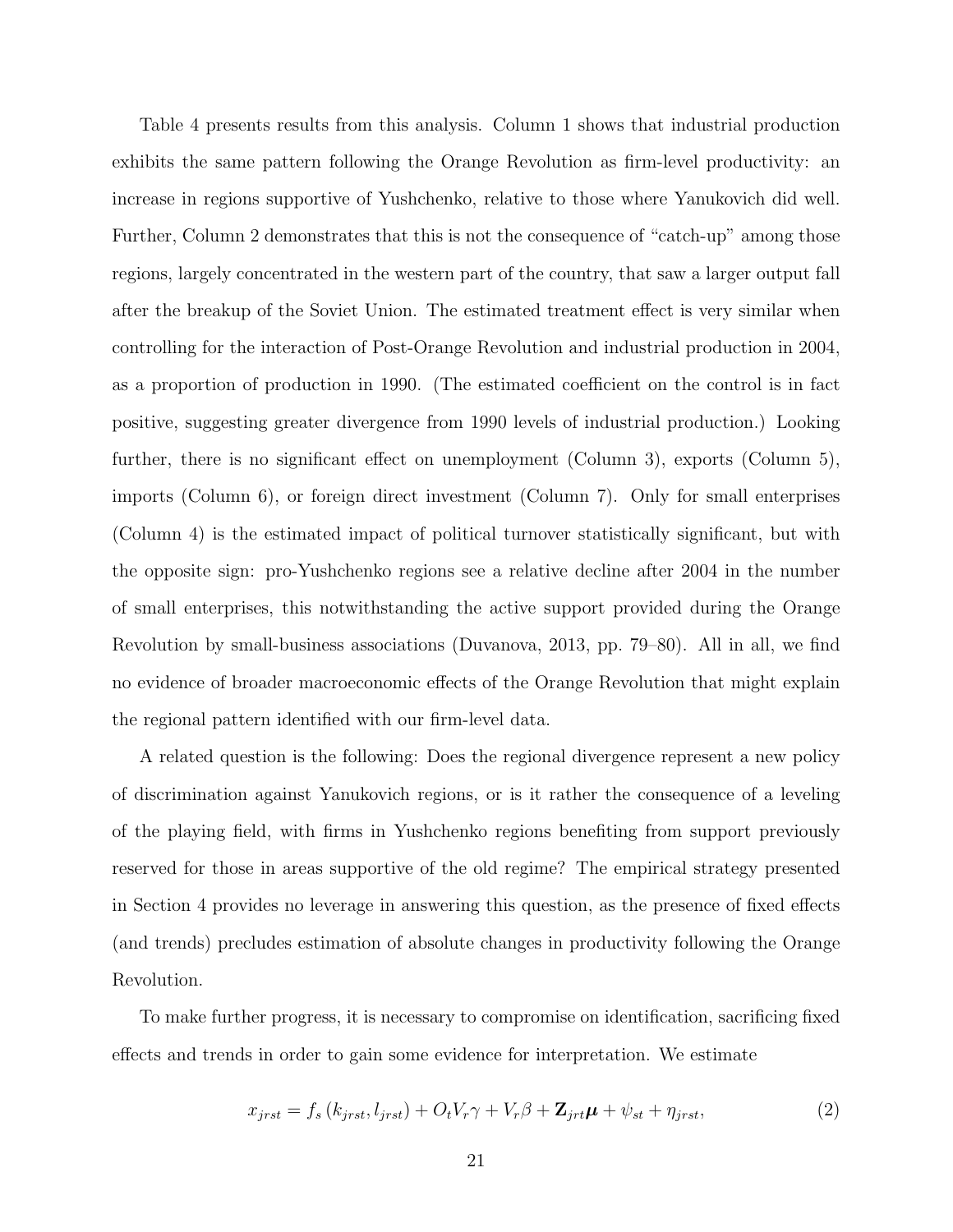which differs from Equation 1 in that it omits the firm fixed effects and trends but includes Yushchenko vote as a direct term (while retaining industry-year interactions). Our estimate of the parameter  $\beta$  (-0.297, SE = 0.112) suggests that firms operating in Yushchenko regions were on average less productive prior to the Orange Revolution than those in the same industry-year but operating in Yanukovich regions. The estimate of the treatment effect  $\gamma$  (0.110, SE = 0.081), in turn, indicates a narrowing of the gap between Yushchenko and Yanukovich regions after 2004. Indeed, the sum of the two estimated coefficients is statistically indistinguishable from zero, suggesting that we cannot exclude the possibility of full convergence after the Orange Revolution. Our cautious interpretation of these results is that firms in Yushchenko regions benefited from support after the Orange Revolution previously reserved for firms from Yanukovich regions.

Some related evidence comes from quarterly surveys of business confidence in four regions conducted by the Institute for Economic Research and Policy Consulting in Ukraine, as presented in Figure 2.<sup>15</sup> The most notable change after the Orange Revolution in late 2004 occurs in Lviv, the center of Yushchenko's geographic base. Although hardly conclusive, the fact the confidence rises in the one Western region and does not fall elsewhere is again suggestive that the improvement in Yushchenko regions did not necessarily come about at the expense of Yanukovich regions.

Taken together, these results suggest the following interpretation: Firms in Yushchenko regions lagged behind those in Yanukovich in the years prior to the Orange Revolution. After 2004, the gap between Yushchenko and Yanukovich regions narrowed considerably. The causes of the latter development seem not to be general changes in economic policy, but rather changes to how firms in various regions were treated by the state. To further explore this idea, we now proceed to examine heterogeneity in the response at the firm level.

<sup>15</sup>We are grateful to Oksana Kuziakiv of IERPC for providing these data.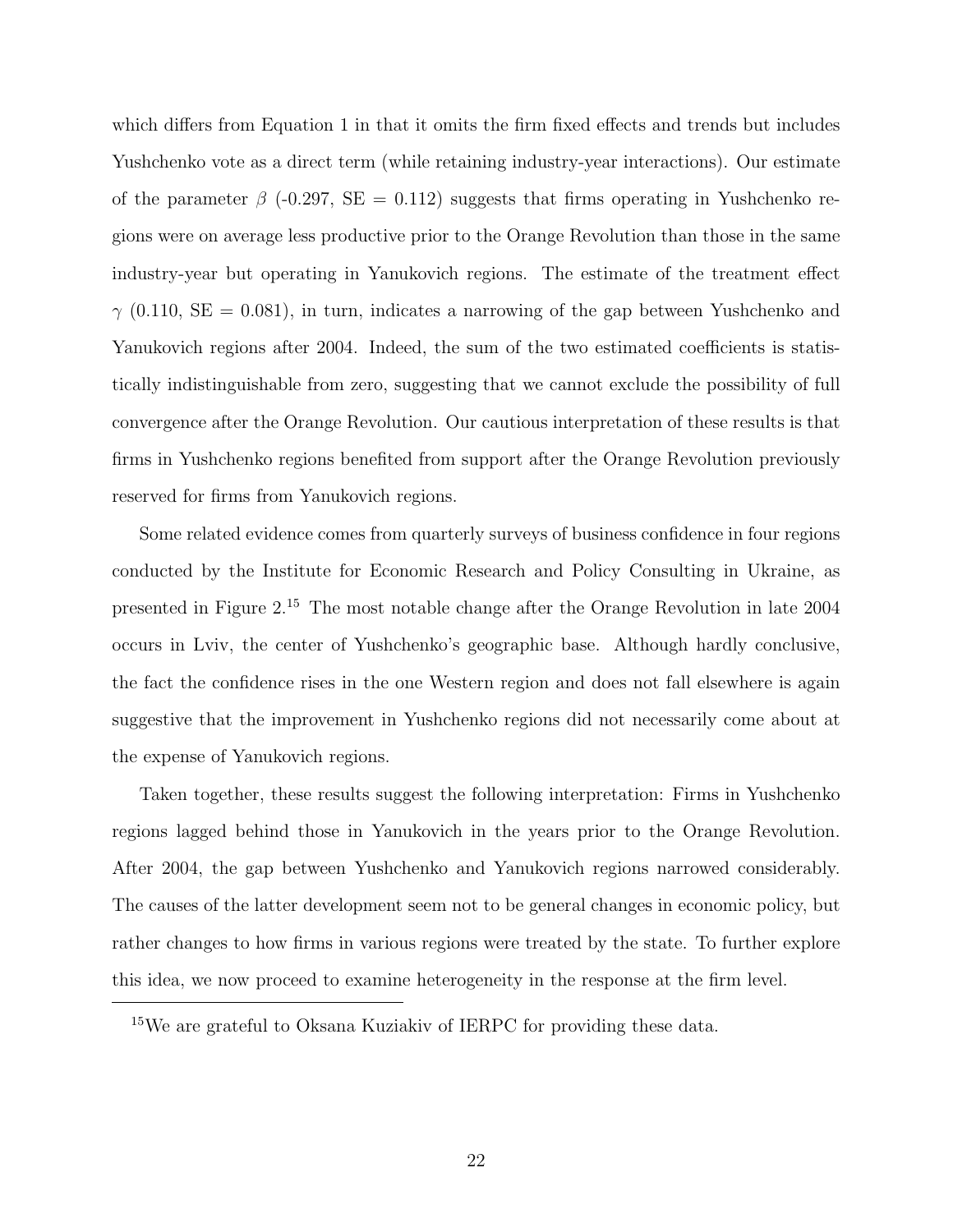

Figure 2: Business confidence over time in four Ukrainian regions

#### 6.2 Heterogeneous effects

As discussed in Section 1, theories about how particularistic policies affect productivity may have observable implications if certain types of firms are more sensitive to political turnover. Our data allow us to distinguish among firms along four such dimensions. First, large firms may be more affected by who is in power at the national level than are small firms, which may be more likely to rely upon local politicians for political support and protection. Second, firms that are owned by politically connected business groups—"oligarchs"—may have more to gain or lose from a redistribution of political connections. Third, firms in sectors that are major government suppliers may be more vulnerable to disruptions of political connections. Finally, when institutions are weak, the productivity of private firms may be more responsive to turnover than the productivity of state-owned enterprises, either because the security of their private property rights depends on maintaining connections to the governing elite, or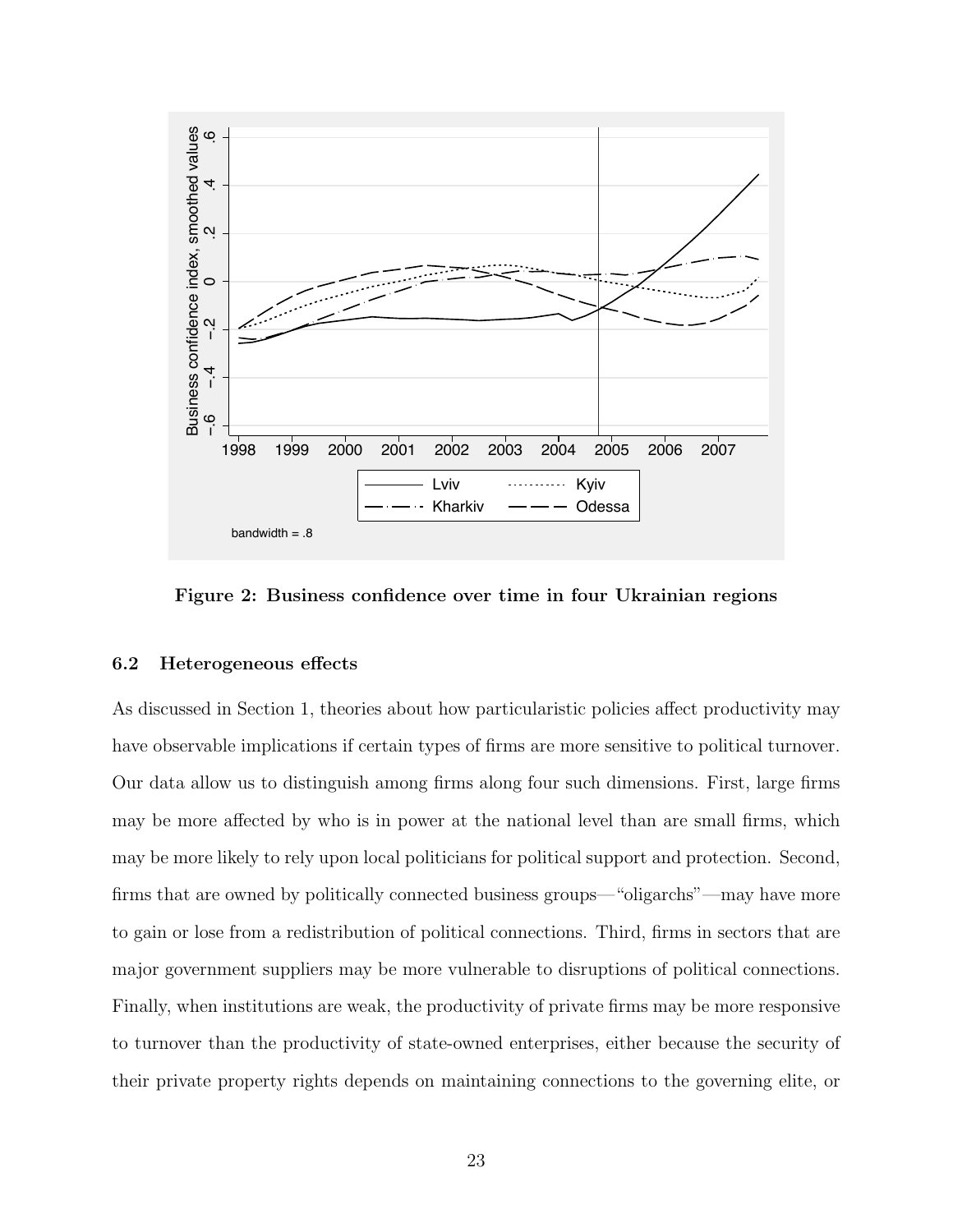because they stand to gain more from an improved business environment.

Examining these hypotheses presents a number of identification and measurement issues. With respect to size, whether a firm is large or small is to some extent endogenous to decisions that affect productivity. Further, as discussed in Section 3, oligarch ownership is measured with considerable noise and is only available as a cross section (for 2002). More generally, ownership is not randomly assigned but the consequence of decisions made by government officials about which firms to target for privatization and by entrepreneurs about which firms to acquire. Finally, we observe sector but do not have direct data on government contracts.

We deal crudely with these problems for the effects of firm size, oligarch ownership, and government supplier. For size, we create the dichotomous variable Large, set equal to one if the firm's mean employment prior to 2004 is greater than 150, the conventional cutoff in the literature for small and medium-sized enterprises. The resulting variable is less sensitive to labor restructuring than the underlying employment measure. With respect to oligarch ownership, we create a dummy variable for firms that are oligarch-owned in 2002. Finally, we proxy for government supplier by creating the indicator *Equipment supplier*, set equal to one for firms with NACE code 29 (manufacture of machinery and equipment, which includes weapons and ammunition) or 35 (manufacture of other transport equipment, which includes rolling stock and aircraft but excludes automobiles). Although there may be many nongovernment suppliers in these sectors, the relative importance of government contracts is likely greater than for the full sample.

Table 5 provides results for size, oligarch ownership, and government supplier. The results in Column 1 indicate that the impact of the Orange Revolution is heterogeneous across size classes and regions. Relative to small firms, large firms see substantial productivity reductions in pro-Yanukovich regions following the Orange Revolution, whereas there is no significant effect of firm size in pro-Yushchenko regions. Put differently, where a firm is located is a predictor of productivity changes following the Orange Revolution only for large enterprises—a finding consistent with the hypothesis that large firms are more sensitive to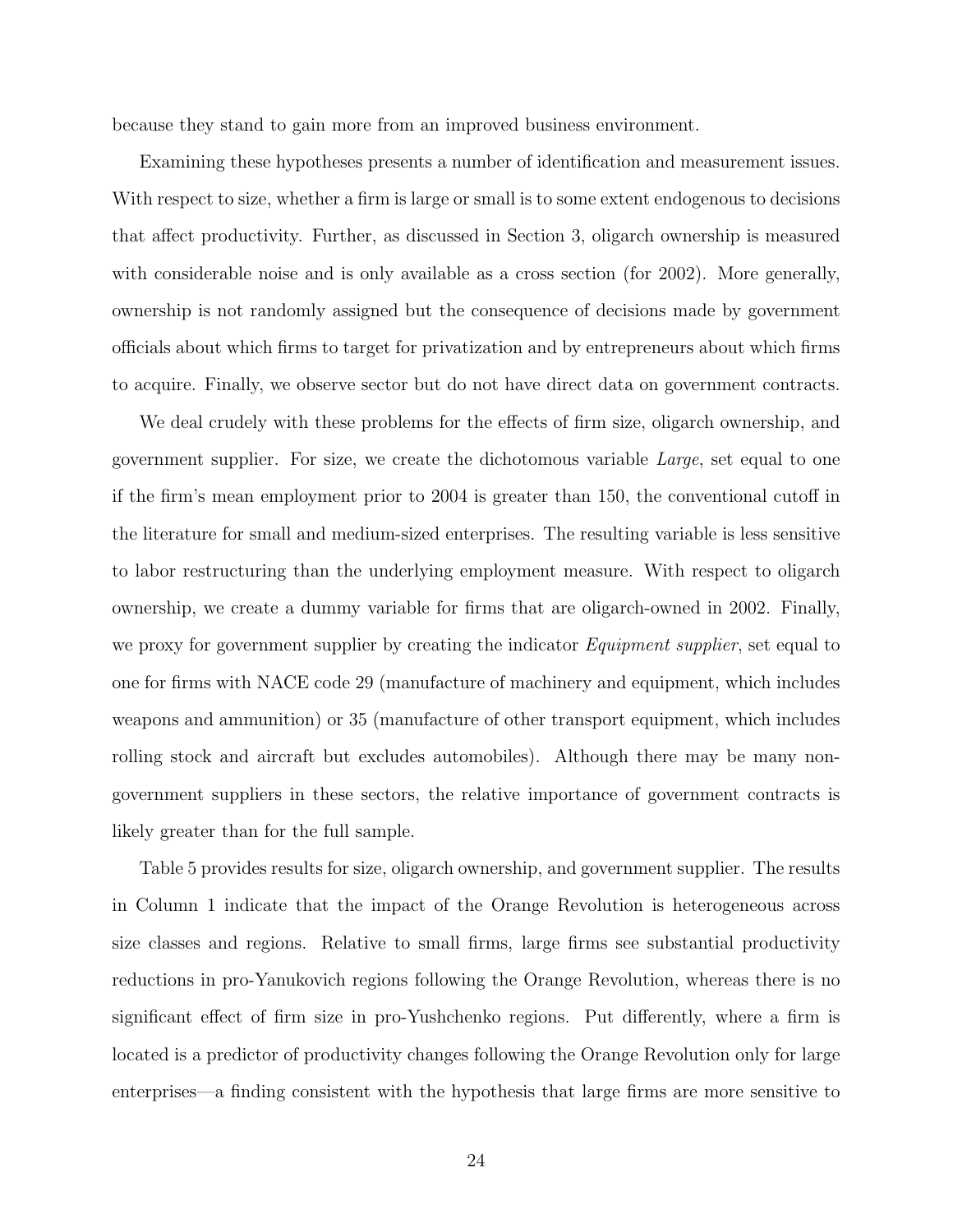| Post-Orange Revolution $\times$             | 0.034       | $0.178**$ | $0.148**$ |
|---------------------------------------------|-------------|-----------|-----------|
| Yushchenko vote                             | (0.086)     | (0.066)   | (0.062)   |
| Post-Orange Revolution $\times$             | $-0.215***$ |           |           |
| large                                       | (0.053)     |           |           |
| Post-Orange Revolution $\times$             | $0.245***$  |           |           |
| Yushchenko vote $\times$ large              | (0.080)     |           |           |
| Post-Orange Revolution $\times$             |             | $-0.045$  |           |
| oligarch ownership                          |             | (0.142)   |           |
| Post-Orange Revolution $\times$             |             | 0.164     |           |
| Yushchenko vote $\times$ oligarch ownership |             | (0.236)   |           |
| Post-Orange Revolution $\times$             |             |           | 0.299     |
| equipment supplier                          |             |           | (3.970)   |
| Post-Orange Revolution $\times$             |             |           | $0.228**$ |
| Yushchenko vote $\times$ equipment supplier |             |           | (0.094)   |
| Industry-year fixed effects                 | Yes         | Yes       | Yes       |
| Firm fixed effects                          | Yes         | Yes       | Yes       |
| Firm-specific trends                        | Yes         | Yes       | Yes       |
| Ownership controls                          | Yes         | Yes       | Yes       |

Table 5: Size, oligarch ownership, and government supplier

Notes: The dependent variable is log(Output), and the independent variables include log(Capital) and log(Employment), with coefficients permitted to vary across industries at the two-digit level. In parentheses, heteroskedasticity-robust standard errors adjusted to allow for clustering at the regional level. Significance levels: \*\*\* =  $0.01$ , \*\* =  $0.05$ , \* =  $0.10$ .

political turnover at the national level because of the nature of their political connections. In contrast, if large firms benefited disproportionately (e.g., because of financial resources or diversification) from an improvement in the business climate that was constant across regions, we would expect to see a size effect that did not vary by Yushchenko vote.

Column 2 presents analogous results for models with our oligarch measure. The sign and magnitude of the coefficient suggest greater vulnerability of oligarch-owned firms to political turnover, but the estimated effect is statistically insignificant at conventional levels. The large standard errors are consistent with substantial heterogeneity in the behavior of oligarch-owned firms: perhaps some firms owned by oligarchs, who as defined here have formal representation in the government or parliament, find it comparatively easy to forge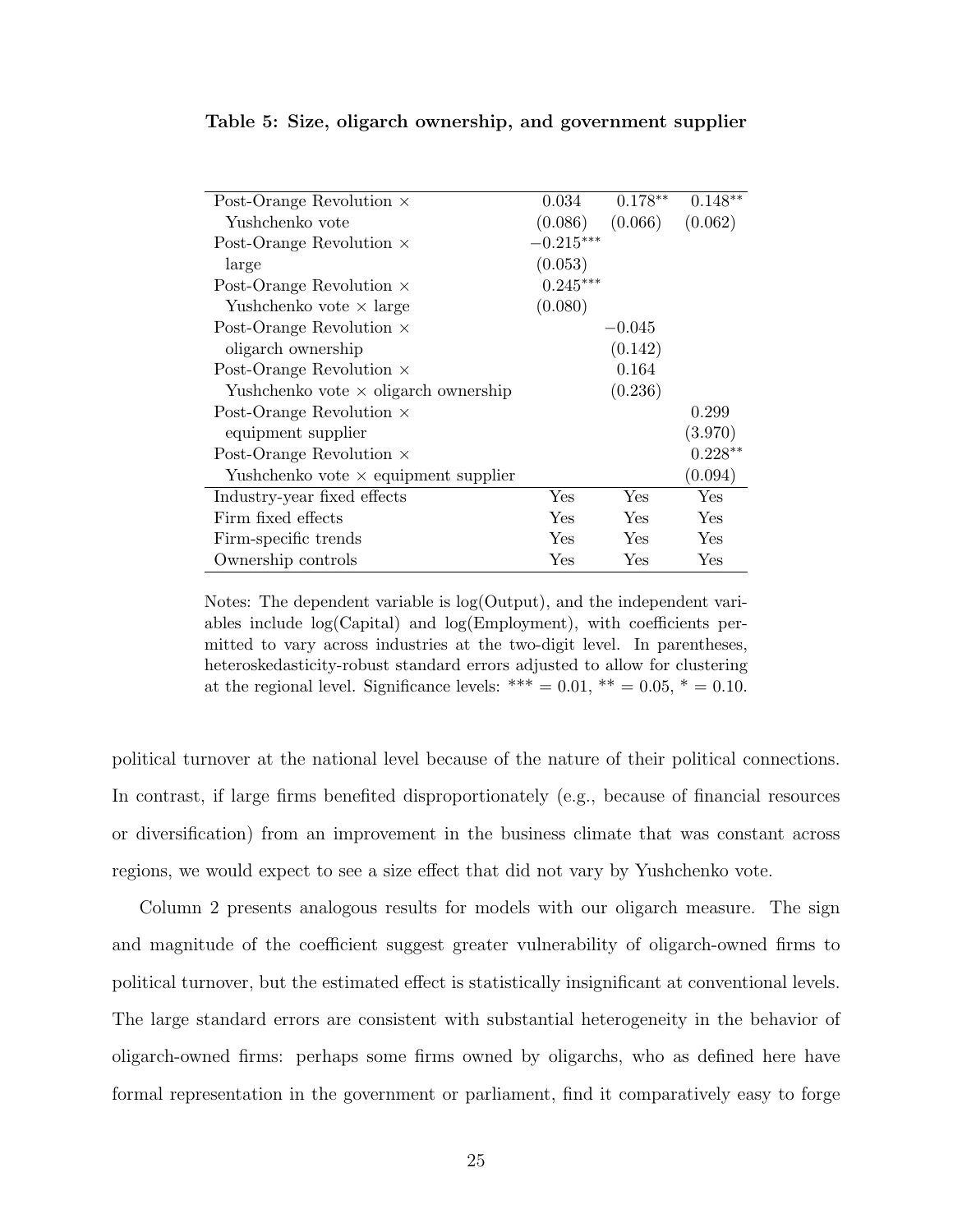new connections following political turnover. When we include interactions with both size and oligarch ownership in a single equation, the qualitative results are essentially unchanged from those reported in Table 5: size clearly matters, whereas the effect of oligarch ownership is unclear.

Finally, Column 3 presents results for models with our proxy for government supplier. The regional effects identified in the previous section are substantially larger for firms in the equipment-supply sector. A natural question is whether this productivity effect is driven by changes at the output margin, as would be the case if government contracts were reallocated after the Orange Revolution to firms in regions supportive of Yushchenko. We take up this question in our "decomposition" exercises further below.

We now proceed to consider the differential response of private firms to the Orange Revolution. Given that private ownership is reliably measured for all firm-years in the sample, we have a clearer path to identification. We follow the two-step approach in Brown, Earle and Gehlbach (2009), which first uses firm-level panel data to estimate the effect of private ownership on multifactor productivity at the regional level, following which those estimates are regressed on various regional characteristics; details are in the online appendix. Figure 3 illustrates results from this exercise by comparing trends in the relative performance of private firms in regions where Yushchenko and Yanukovich did comparatively well in the December 2004 (do-over) runoff election.<sup>16</sup> In both parts of the country, private ownership has little impact on firm performance through 2001. The sharp acceleration after that date may be a consequence of the extensive economic reforms carried out during Yushchenko's 17-month stint as prime minister in 2000 and 2001. There is little obvious difference in the trajectories of Yushchenko and Yanukovich regions before the Orange Revolution, but trends diverge from 2004. By 2007, ownership by domestic private shareholders is estimated to have a 16-percentage-point lower impact on firm productivity in Yanukovich regions than

 $16$ Yushchenko received at least two-thirds of the vote in the 14 regions (out of 27 total) defined here as "Yushchenko regions."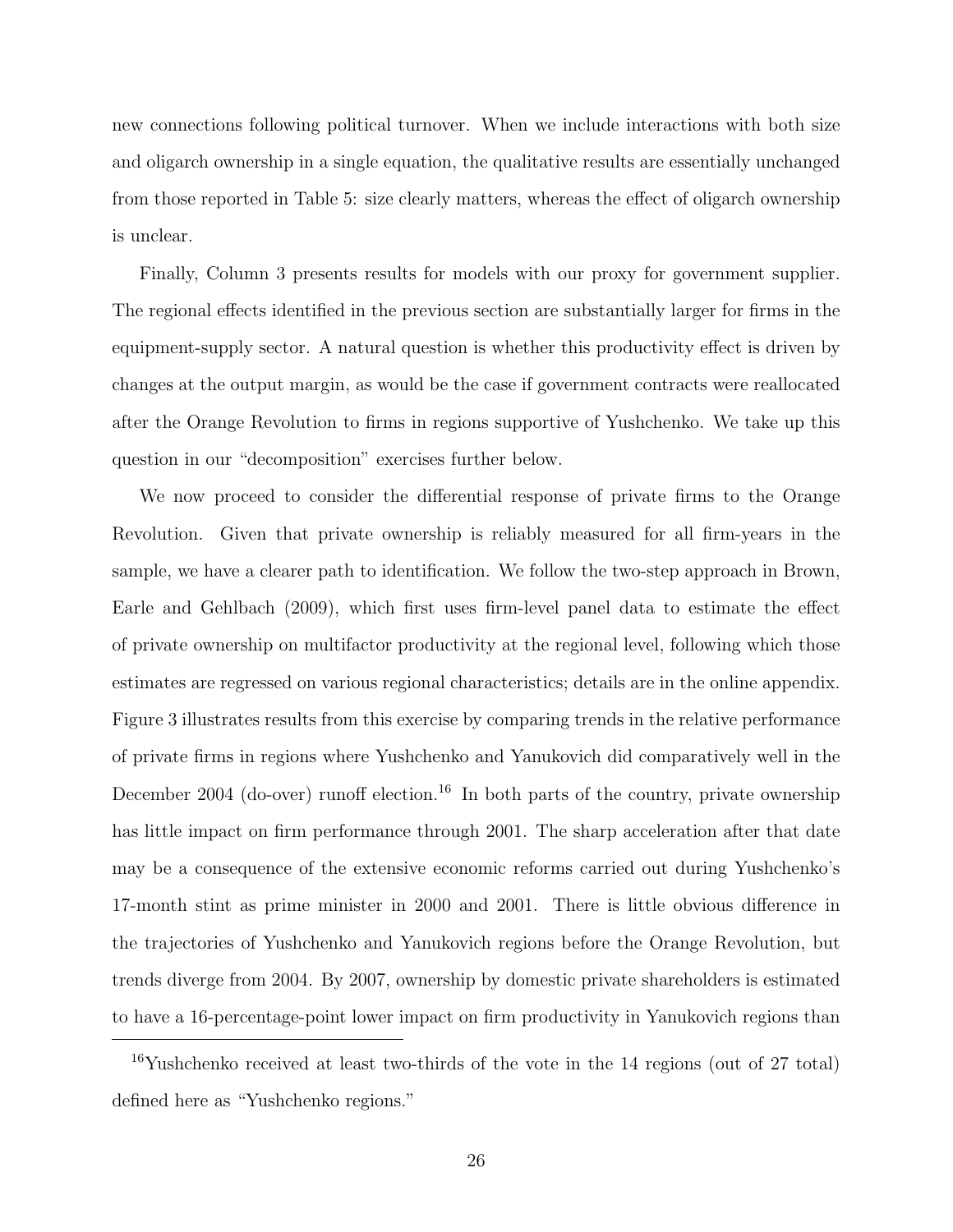

Figure 3: Average effect of private ownership on firm productivity, by year

in Yushchenko regions, a difference that is statistically significant  $(p=0.054)$ .

In sum, the regional shift in productivity gains following the Orange Revolution seems to have been greater for large firms, firms that are government suppliers, and private enterprises. By assumption, these actors are more sensitive to particularistic policies (though private firms may also be more sensitive to general improvements in the business climate), thus reinforcing the general interpretation of our results above.

#### 6.3 Decomposition

As discussed in Section 1, some channels through which political turnover affects productivity may work through output, others through employment or investment in capital, and some through all of these variables. Reallocation of government contracts, for example, should appear in output, and perhaps also (to the extent that firms are already operating at close to full capacity) in inputs. Fear of renationalization, in turn, should reduce investment and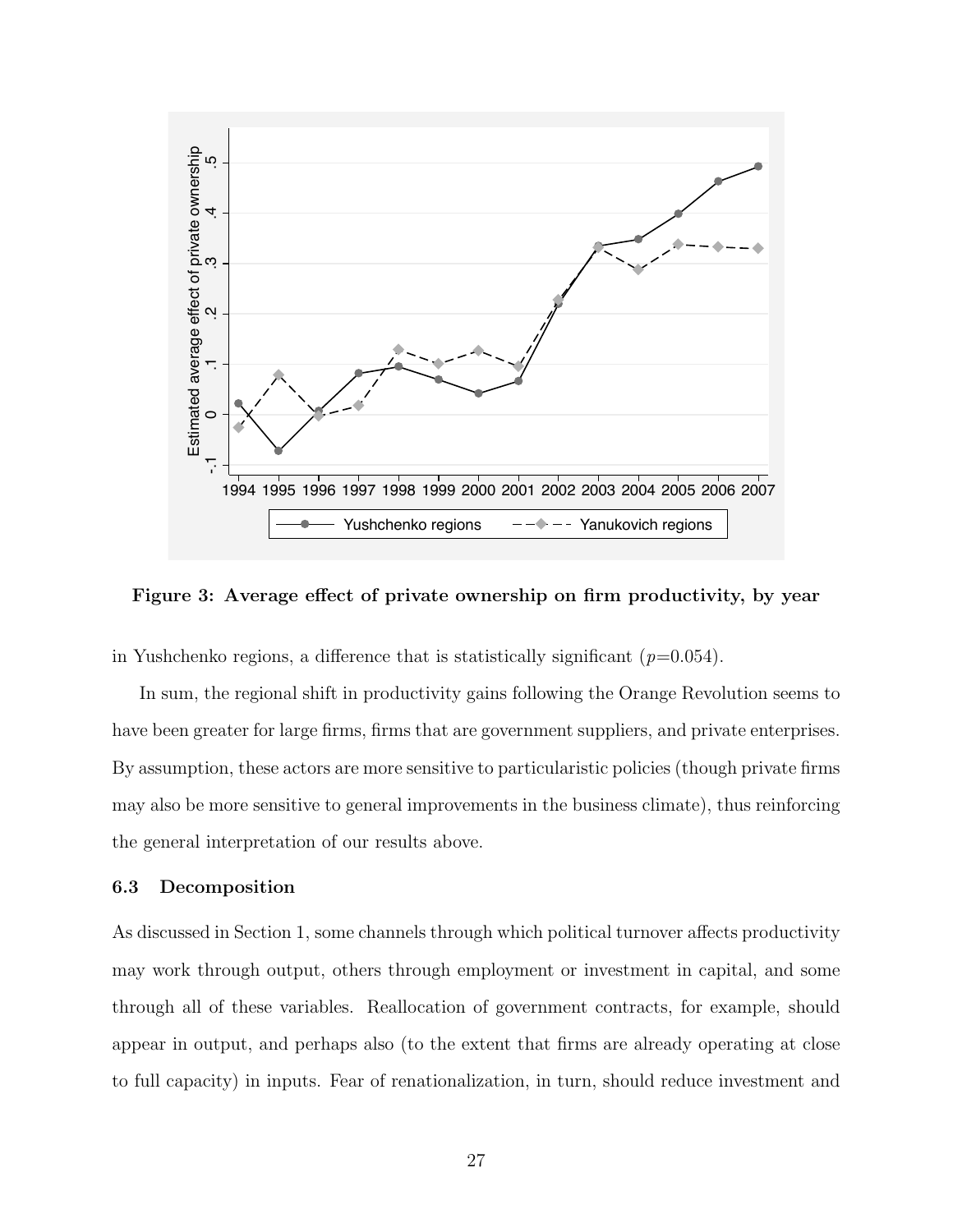| Dependent variable:  | Output  | Employment | Capital    |
|----------------------|---------|------------|------------|
| Post-OR $\times$     | 0.133   | $-0.066$   | $-0.057**$ |
| Yushchenko vote      | (0.084) | (0.057)    | (0.026)    |
| Industry-year FEs    | Yes     | Yes        | Yes        |
| Firm fixed effects   | Yes     | Yes        | Yes        |
| Firm-specific trends | Yes     | Yes        | Yes        |
| Ownership controls   | Yes     | Yes        | Yes        |

Table 6: Decomposition of the productivity effect

Notes: All dependent variables in logs. In parentheses, heteroskedasticity-robust standard errors adjusted to allow for clustering at the regional level. Significance levels:  $*** = 0.01$ ,  $*** = 0.05, * = 0.10.$ 

restructuring, while improved government performance (more "helping," less "grabbing") should increase them.

To explore this idea, we estimate the differential impact of the Orange Revolution on the three components of productivity, as measured here: output, labor, and capital. (We refer to this exercise as "decomposition" of productivity into its components, though strictly speaking there is no decomposition of multifactor productivity, unlike labor productivity.) Table 6 presents our baseline results. Firms in Yushchenko regions experience a sizable but imprecisely estimated increase in output following the Orange Revolution, and a smaller but statistically significant decrease in capital. Productivity, of course, responds positively to marginal increases in output and decreases in inputs, but only the output result is consistent with our theoretical priors.

Although intriguing, these results mask considerable heterogeneity in the firm-level response to political turnover. The online appendix presents models in which the treatment effect is allowed to vary by type of firm, as in the estimation of heterogeneous effects above. The main finding is that the relative increase in output in Yushchenko regions following the Orange Revolution is stronger (larger in magnitude, statistically significant) for large enterprises, for firms in the equipment-supply sector, and for private enterprises. The marginal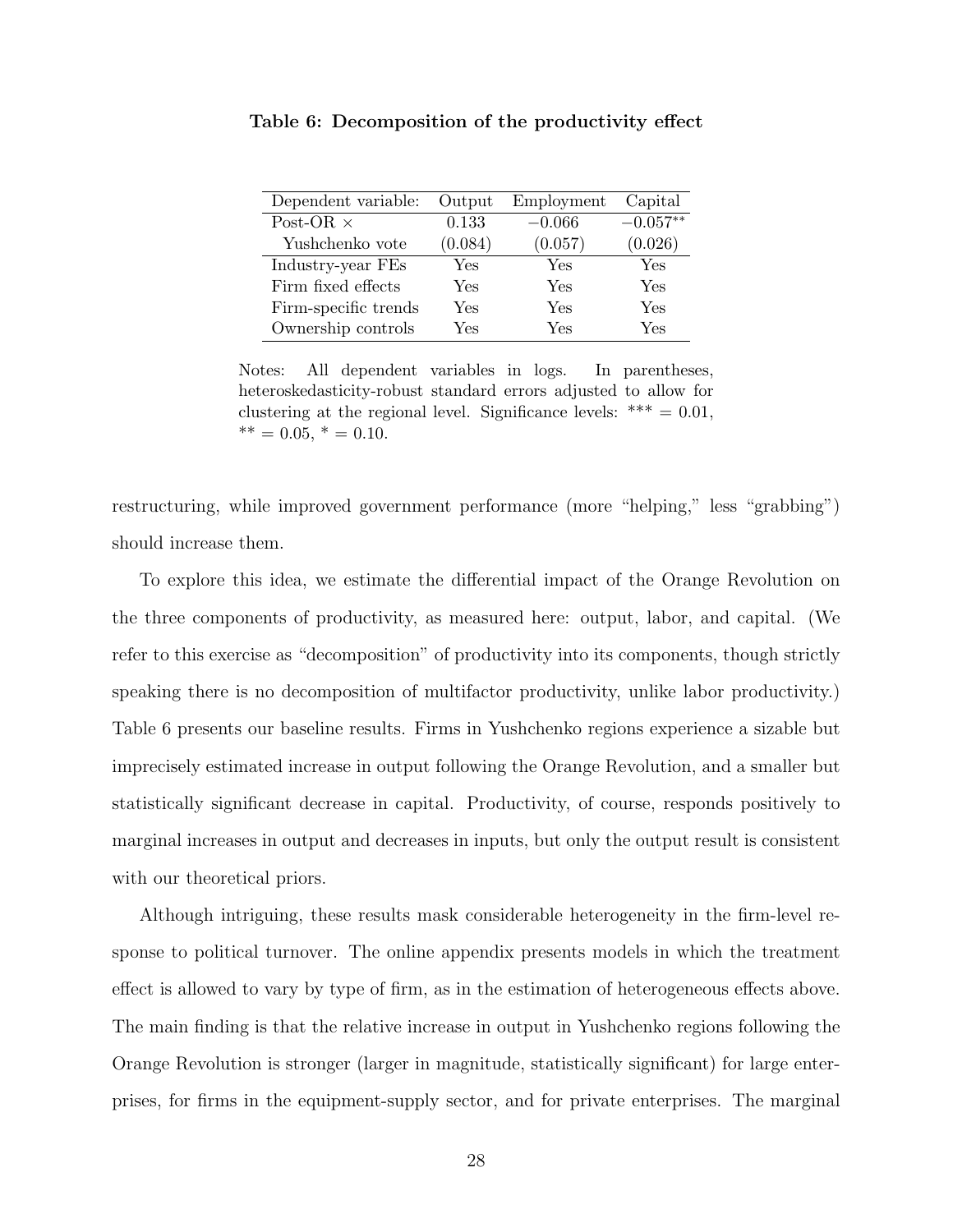effect is strongest  $(0.329, SE = 0.170)$  for firms in the second group; the negative estimated treatment effect in the capital regression in Table 6 also switches signs for such firms. This relative increase in both outputs and inputs is strong evidence for the reallocation of government contracts as a key channel through which political turnover affects productivity. Nonetheless, the similar (though smaller) results for large and private enterprises indicates that other factors may also play a role.

## 7 Conclusion

Following the 2004 Orange Revolution in Ukraine, firms in regions supportive of the new president exhibited a substantial increase in multifactor productivity, relative to firms in regions supportive of the old regime. Although the policies and channels through which this result emerged are difficult to measure and can be discerned only indirectly, our examination of possible evidence suggests that this effect was driven by particularistic rather than general economic policies, with firms in Yushchenko regions benefiting from support previously reserved for those in Yanukovich regions. This geographic pattern is most pronounced among large firms, firms in sectors that supply the government, and private enterprises, all of which had much to gain or lose from national political turnover in a context of generally weak institutions. "Decomposition" of the productivity effect into its components for various firm types indicates that reallocation of government contracts may drive much of our result, though there is room for other mechanisms.

Political turnover is often desirable. Nonetheless, the distributional consequences can be profound when institutions are weak. Oscillation of privilege from one region or sector to another is inefficient, as firms initiate or postpone restructuring based on who happens to be in power. The first-best solution is not to restrict turnover, but to make turnover safe for economic activity, which requires reforming institutions to credibly commit to equal treatment for all actors. Our results suggest that some leveling of the playing field may have indeed occurred in the years that immediately followed the Orange Revolution. Un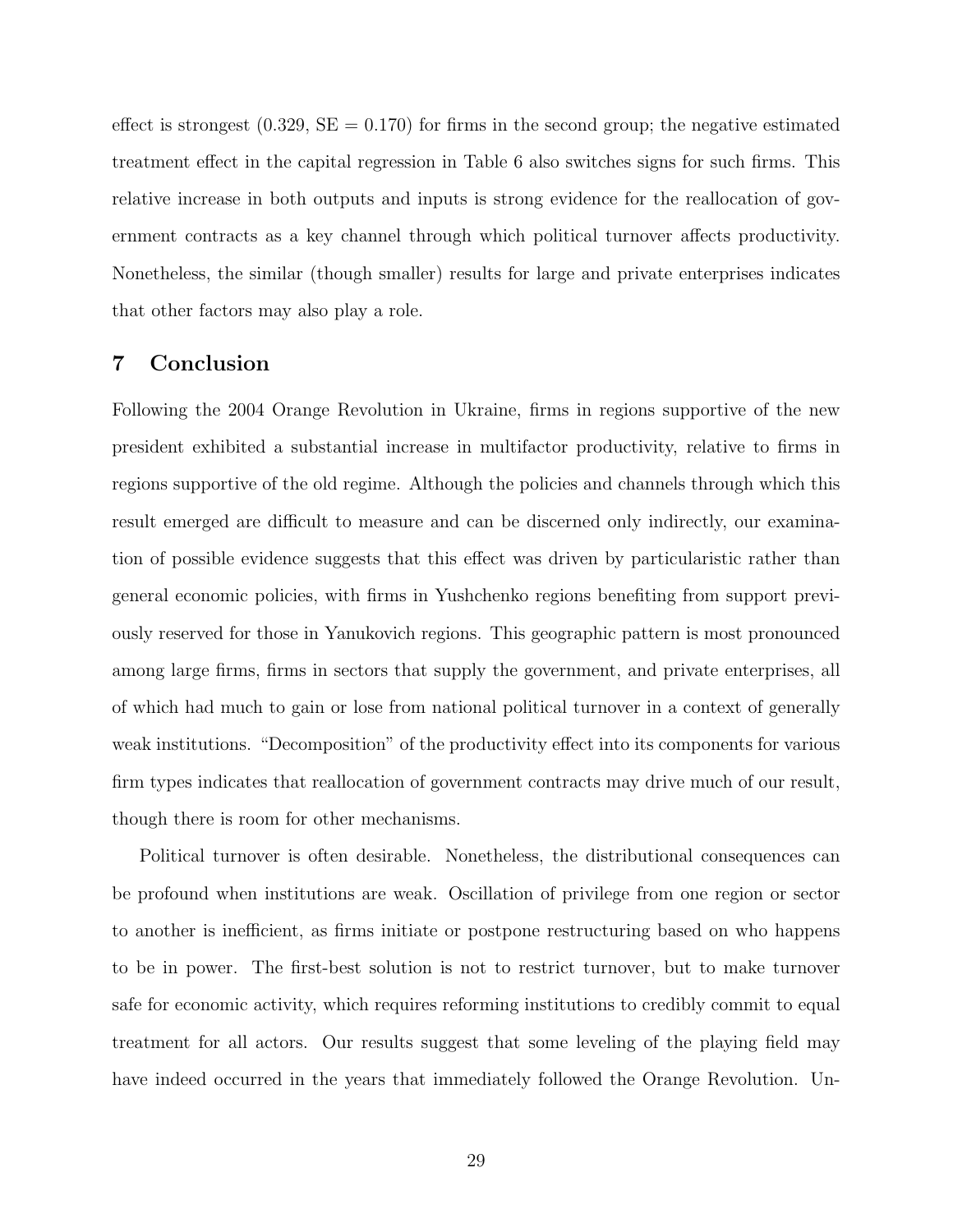fortunately, our data extend only through 2007, prior to Viktor Yanukovich's victory in the presidential election of 2010. Anecdotal evidence suggests that Yanukovich's years in power were marked by a new turn to favoritism, which if true would imply that the institutional basis for any leveling was limited. Allegations of corruption, of course, were a major factor in the Euromaidan protests of 2013–14, which ultimately led to Yanukovich's ouster and the election of chocolate magnate Petro Poroshenko. Whether firm performance continued to respond to political turnover during these later periods is an important topic for future research.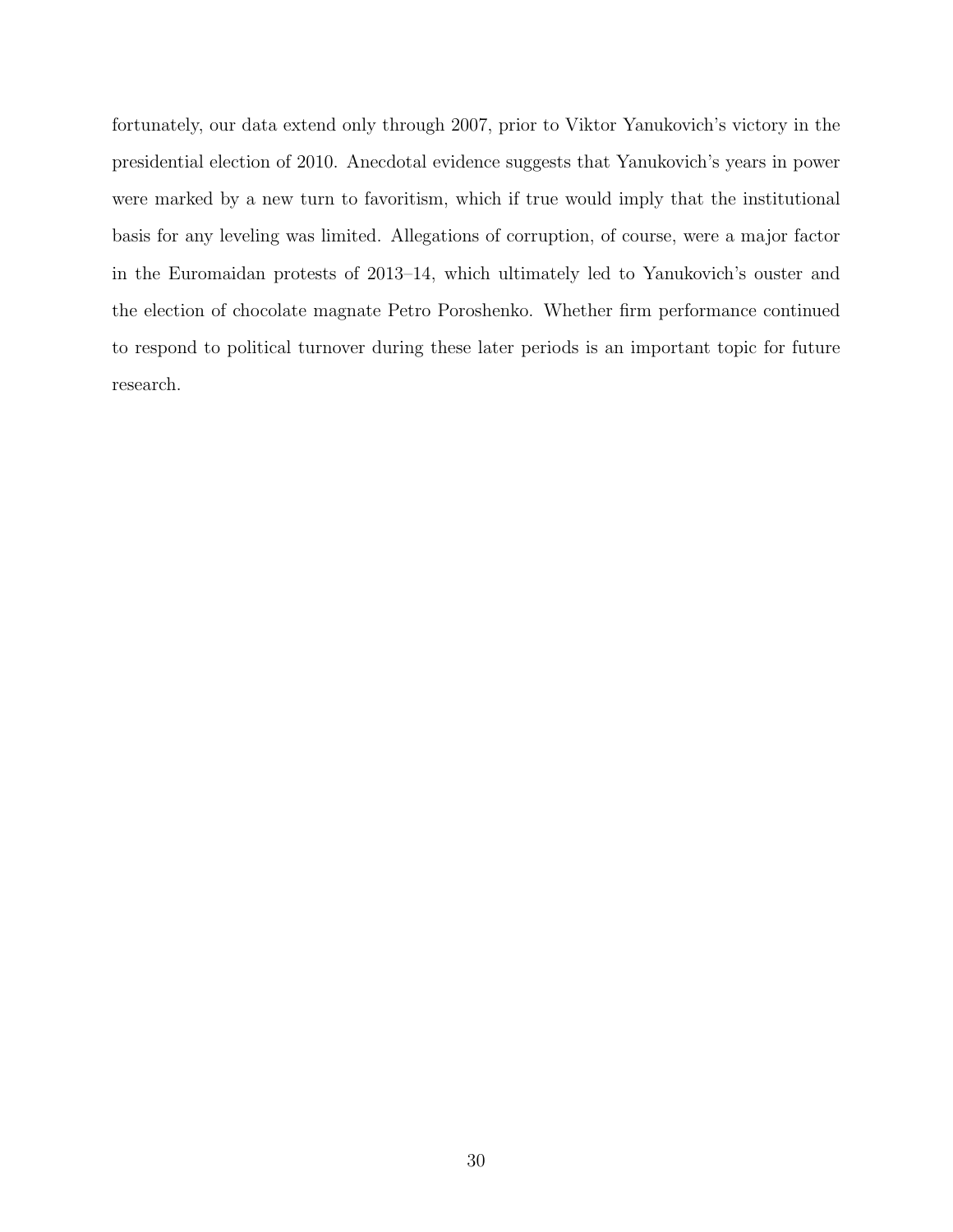# References

- Alesina, Alberto and Roberto Perotti. 1996. "Income Distribution, Political Instability, and Investment." European Economic Review 40(6):1203–1228.
- Alesina, Alberto, Sule Ozler, Nouriel Roubini and Phillip Swagel. 1996. "Political Instability and Economic Growth." Journal of Economic Growth 1(2):189–211.
- Aslund, Anders. 2005. "The Economic Policy of Ukraine after the Orange Revolution." Eurasian Geography and Economics 46(5):327–353.
- Aslund, Anders. 2006. The Ancien Régime: Kuchma and the Oligarchs. In Revolution in Orange: The Origins of Ukraine's Democratic Breakthrough, ed. Anders Åslund and Michael McFaul. Washington, DC: Carnegie Endowment for International Peace.
- Aslund, Anders. 2009. How Ukraine Became a Market Economy and Democracy. Washington, DC: Peterson Institute for International Economics.
- Baker, Scott R., Nicholas Bloom and Steven J. Davis. 2013. "Measuring Economic Policy Uncertainty." Mimeo, Stanford University.
- Barro, Robert J. 1991. "Economic Growth in a Cross Section of Countries." Quarterly Journal of Economics 106(2):407–443.
- Bates, Robert H. and Steven A. Block. 2013. "Revisiting African Agriculture: Institutional Change and Productivity Growth." Journal of Politics 75(2):372–384.
- Beissinger, Mark R. 2007. "Structure and Example in Modular Political Phenomena: The Diffusion of Bulldozer/Rose/Orange/Tulip Revolutions." Perspectives on Politics  $5(1):259-276.$
- Brown, J. David, John S. Earle and Almos Telegdy. 2006. "The Productivity Effects of Privatization: Longitudinal Estimates from Hungary, Romania, Russia, and Ukraine." Journal of Political Economy 114(1):61–99.
- Brown, J. David, John S. Earle and Scott Gehlbach. 2009. "Helping Hand or Grabbing Hand? State Bureaucracy and Privatization Effectiveness." American Political Science Review 103(2):264–283.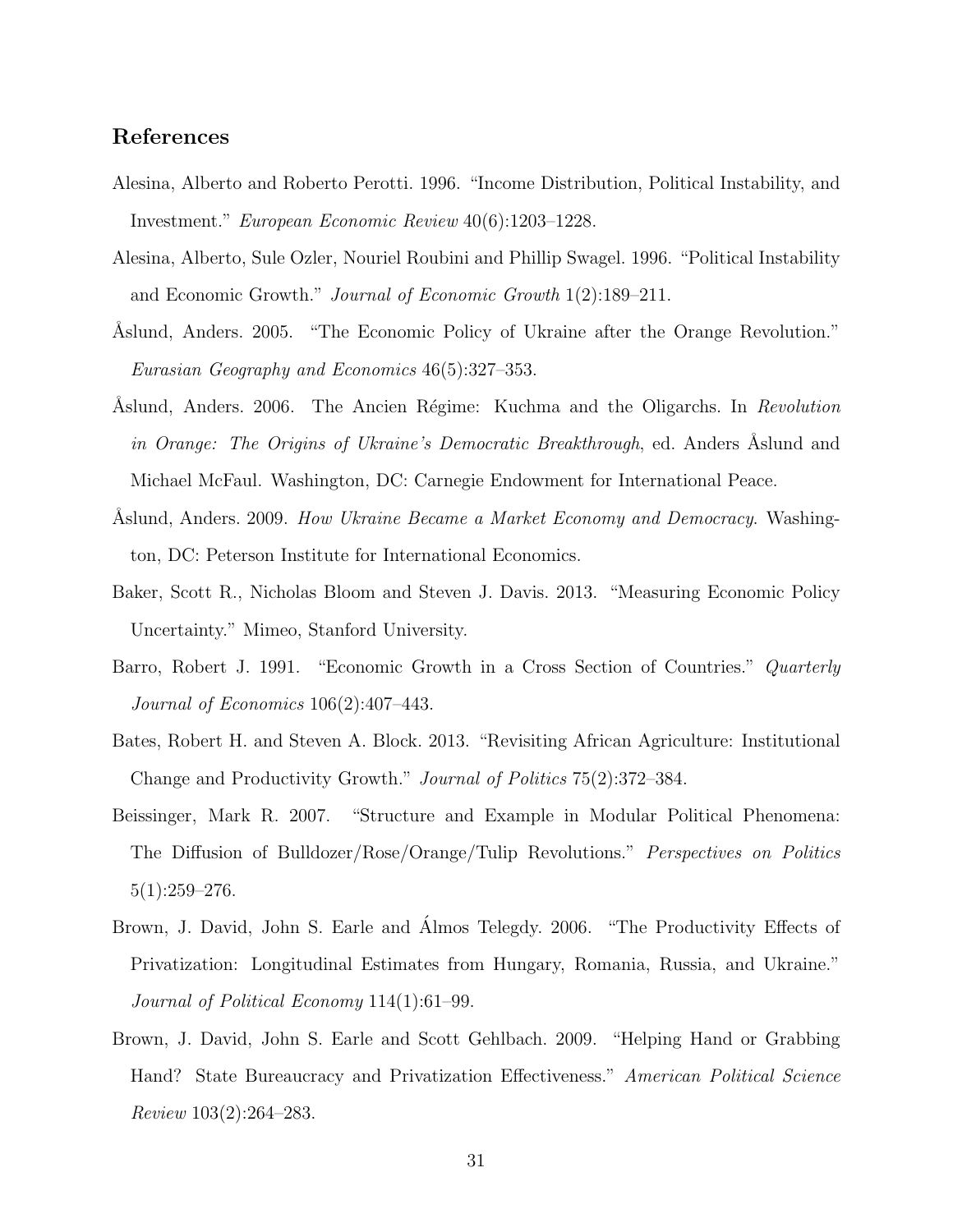- Clem, Ralph S. and Peter R. Craumer. 2005. "Shades of Orange: The Electoral Geography of Ukraine's 2004 Presidential Elections." Eurasian Geography and Economics 46(5):364–385.
- Denisova, Irina, Markus Eller, Timothy Frye and Ekaterina V. Zhuravskaya. 2009. "Who Wants to Revise Privatization? The Complementarity of Market Skills and Institutions." American Political Science Review 103(2):284–304.
- Desai, Raj M. and Anders Olofsgard. 2011. "The Costs of Political Influence: Firm-Level Evidence From Developing Countries." Quarterly Journal of Political Science 6(2):137– 178.
- Duvanova, Dinissa. 2013. Dinissa Duvanova. New York: Cambridge University Press.
- Faccio, Mara. 2010. "Differences between Politically Connected and Non-Connected Firms: A Cross Country Analysis." Financial Management 39(3):905–927.
- Ferguson, Thomas and Hans-Joachim Voth. 2008. "Betting on Hitler–The Value of Political Connections in Nazi Germany." Quarterly Journal of Economics 123(1):101–137.
- Finkel, Evgeny and Yitzhak M. Brudny, eds. 2013. Coloured Revolutions and Authoritarian Reactions. London: Routledge.
- Fisman, David, Raymond J. Fisman, Julia Galef, Rakesh Khurana and Yongxiang Wang. 2012. "Estimating the Value of Connections to Vice-President Cheney." The B.E. Journal of Economic Analysis & Policy 13(3):Article 5.
- Fisman, Raymond. 2001. "Estimating the Value of Political Connections." American Economic Review 91(4):1095-1102.
- Fisman, Raymond and Jakob Svensson. 2007. "Are Corruption and Taxation Really Harmful to Growth? Firm Level Evidence." Journal of Development Economics 83(1):63–75.
- Frye, Timothy. 2006. "Original Sin, Good Works, and Property Rights in Russia." World Politics 58(4):479–504.
- Frye, Timothy and Andrei Shleifer. 1997. "The Invisible Hand and the Grabbing Hand." American Economic Review 87(2):354–358.
- Gehlbach, Scott, Konstantin Sonin and Ekaterina Zhuravskaya. 2010. "Businessman Candi-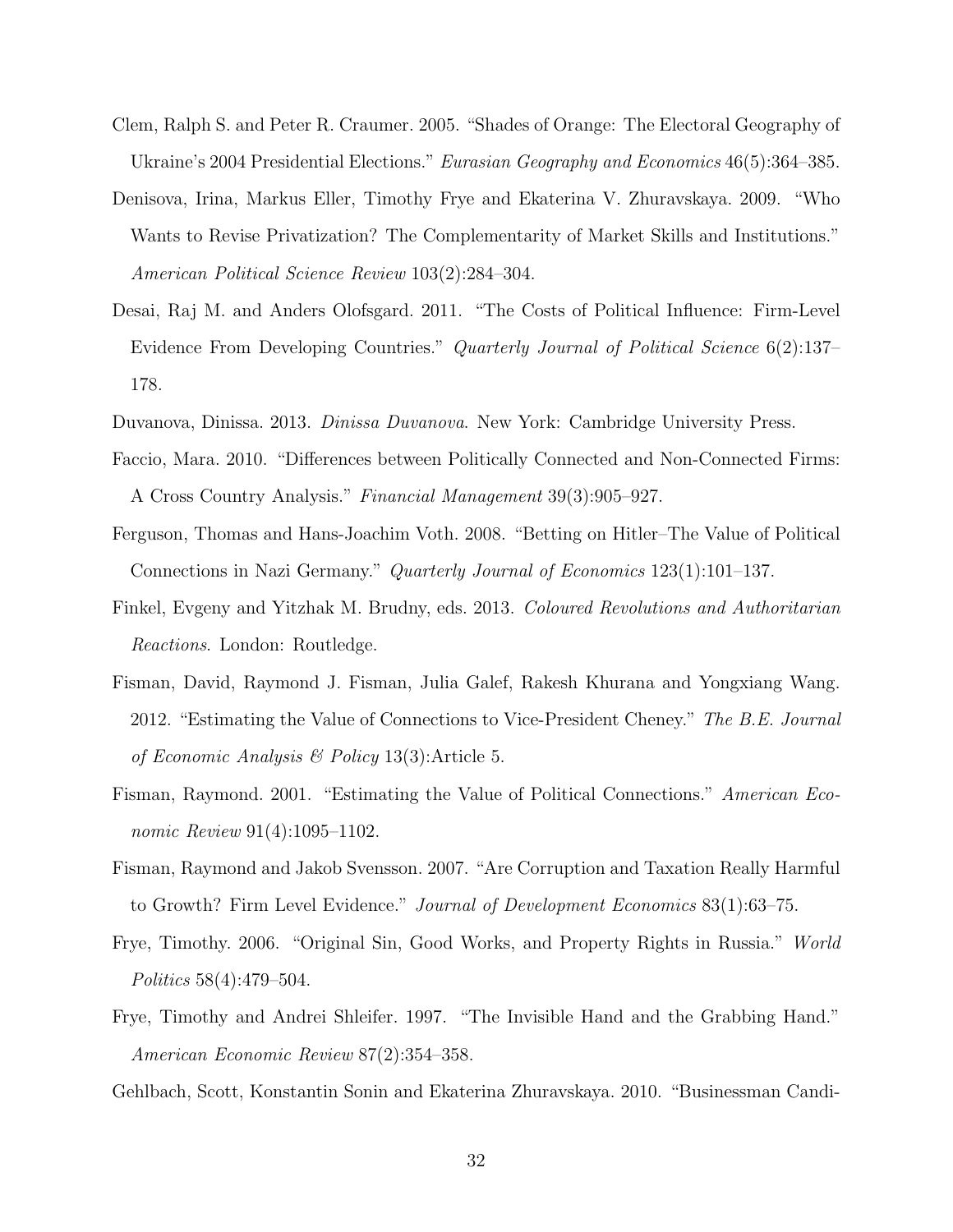dates." American Journal of Political Science 54(3):718–736.

- Gorodnichenko, Yuriy and Yegor Grygorenko. 2008. "Are Oligarchs Productive? Theory and Evidence." Journal of Comparative Economics 36(1):17–42.
- Guriev, Sergei and Andrei Rachinsky. 2005. "The Role of Oligarchs in Russian Capitalism." Journal of Economic Perspectives 19(1):131–150.
- Haber, Stephen and Armando Razo. 1998. "Political Instability and Economic Performance: Evidence from Revolutionary Mexico." World Politics 51(1):99–143.
- Haber, Stephen, Armando Razo and Noel Maurer. 2003. The Politics of Property Rights: Political Instability, Credible Commitments, and Economic Growth in Mexico, 1876–1929. Cambridge: Cambridge University Press.
- Hale, Henry E. 2005. "Regime Cycles: Democracy, Autocracy, and Revolution in Post-Soviet Eurasia." World Politics 58(1):133–165.
- Hanushek, Eric A. 1974. "Efficient Estimators for Regressing Regression Coefficients." The American Statistician 28(2):66–67.
- Katchanovski, Ivan. 2008. "The Orange Evolution? The 'Orange Revolution' and Political Changes in Ukraine." Post-Soviet Affairs 24(4):351–382.
- Kuzio, Taras. 2005. "Ukrainian Economic Policy after the Orange Revolution: A Commentary on Aslund's Analysis." Eurasian Geography and Economics  $46(5):354-363$ .
- Kuzio, Taras. 2006. Everyday Ukrainians and the Orange Revolution. In Revolution in Orange: The Origins of Ukraine's Democratic Breakthrough, ed. Anders Aslund and Michael McFaul. Washington, DC: Carnegie Endowment for International Peace.
- Londregan, John B. and Keith T. Poole. 1990. "Poverty, the Coup Trap, and the Seizure of Executive Power." World Politics 42(2):151–183.
- Malesky, Edmund J. and Krislert Samphantharak. 2008. "Predictable Corruption and Firm Investment: Evidence from a Natural Experiment and Survey of Cambodian Entrepreneurs." Quarterly Journal of Political Science 3(3):227–267.
- Myagkov, Mikhail, Peter C. Ordeshook and Dimitri Shakin. 2009. The Forensics of Election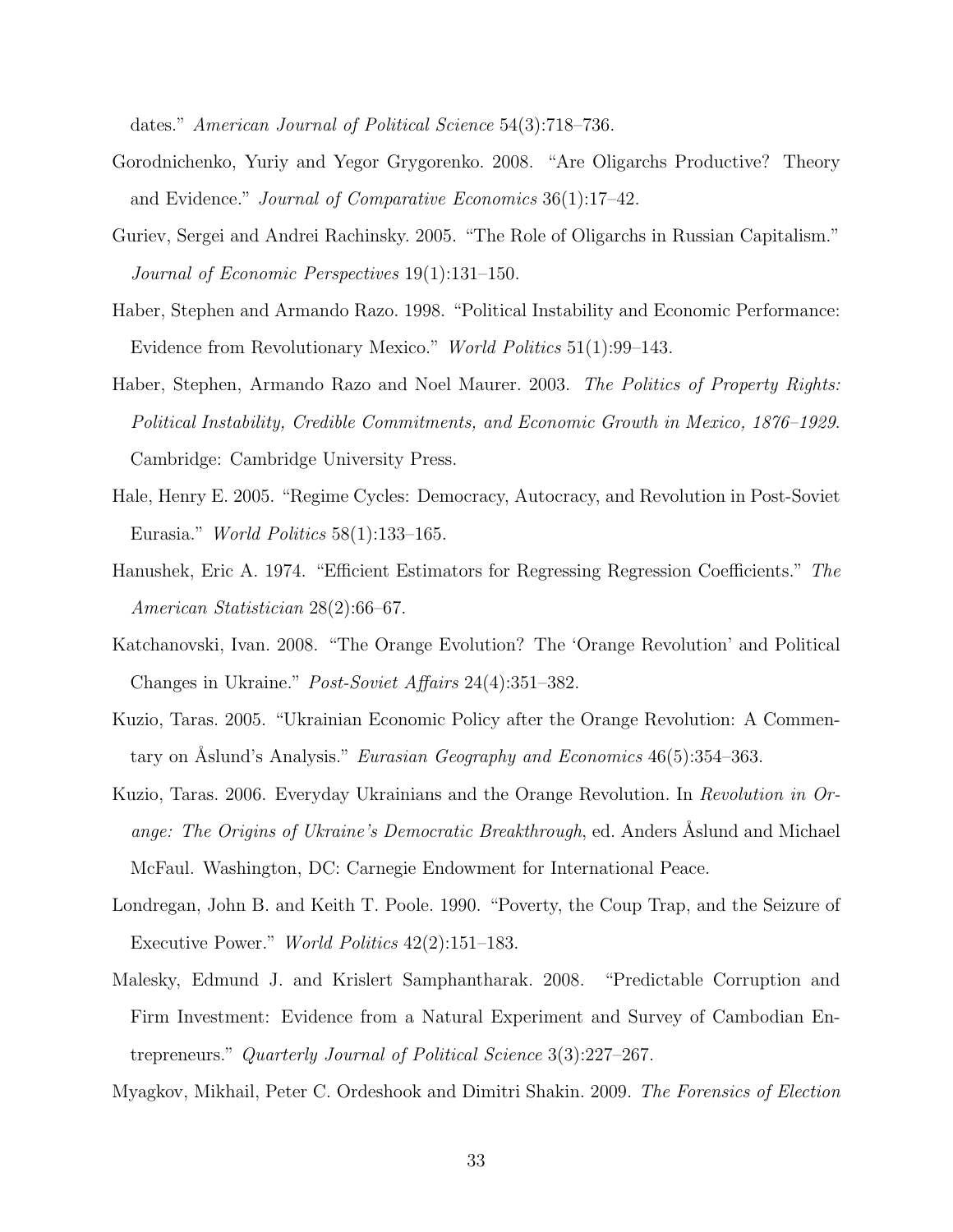Fraud: Russia and Ukraine. New York: Cambridge University Press.

- North, Douglass C., John Joseph Wallis and Barry R. Weingast. 2009. Violence and Social Orders: A Conceptual Framework for Interpreting Recorded Human History. New York: Cambridge University Press.
- Paskhaver, Aleksandr and Lidiia Verkhovodova. 2007. "Privatization Before and After the Orange Revolution." Problems of Economic Transition 50(3):5–40.
- Tucker, Joshua. A. 2007. "Enough! Electoral Fraud, Collective Action Problems, and Post-Communist Colored Revolutions." Perspectives on Politics 5(3):537–553.

Wilson, Andrew. 2005. *Ukraine's Orange Revolution*. New Haven, CT: Yale University Press.

Zhuravskaya, Ekaterina. 2007. "Whither Russia? A Review of Andrei Shleifer's A Normal Country." Journal of Economic Literature 45(1):127–146.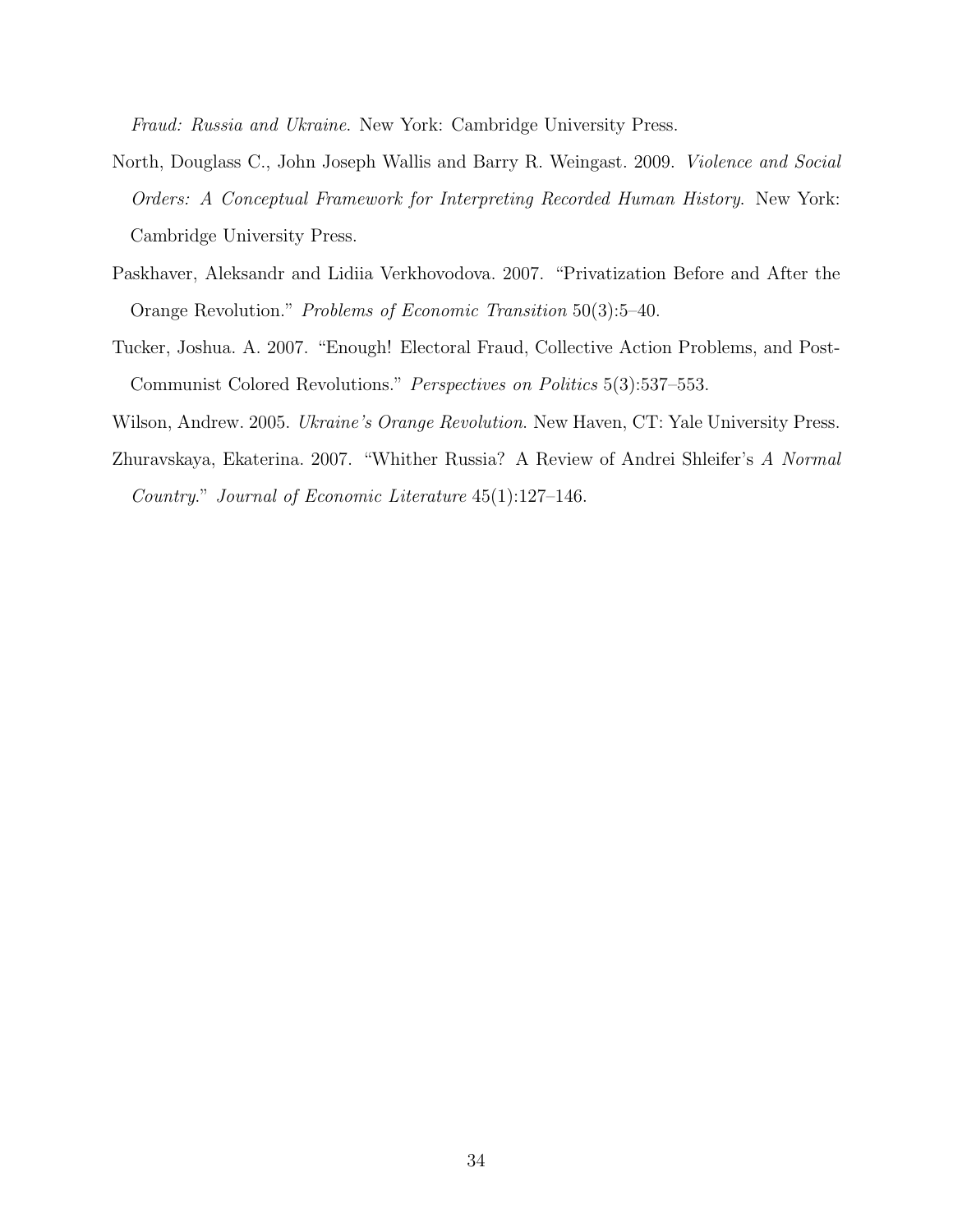### Appendix 1: Instrumental-variables regression

Although our research design takes into account many correlated factors through the inclusion of firm and region fixed effects and firm-specific trends, a possible concern is that the 2004 election results could be endogenous to firm performance at the regional level. Voters may have responded positively or negatively to firm restructuring, for example, depending on how any such restructuring was carried out, and firm owners may have helped to generate votes in return for certain privileges.



Figure A1: Voting and ethnicity

To address this concern, we exploit a striking feature of the 2004 election: the strong correlation between vote outcome and the ethnic character of the region. As shown in Figure A1, regions with large shares of self-identified Russians were overwhelmingly less likely to vote for Yushchenko in 2004. (The results we report are nearly identical if we instead use the percentage of native-Russian speakers, which is correlated with Russian ethnicity at  $r = 0.97$ .) We thus estimate Equation 1 by two-stage least squares, where we instrument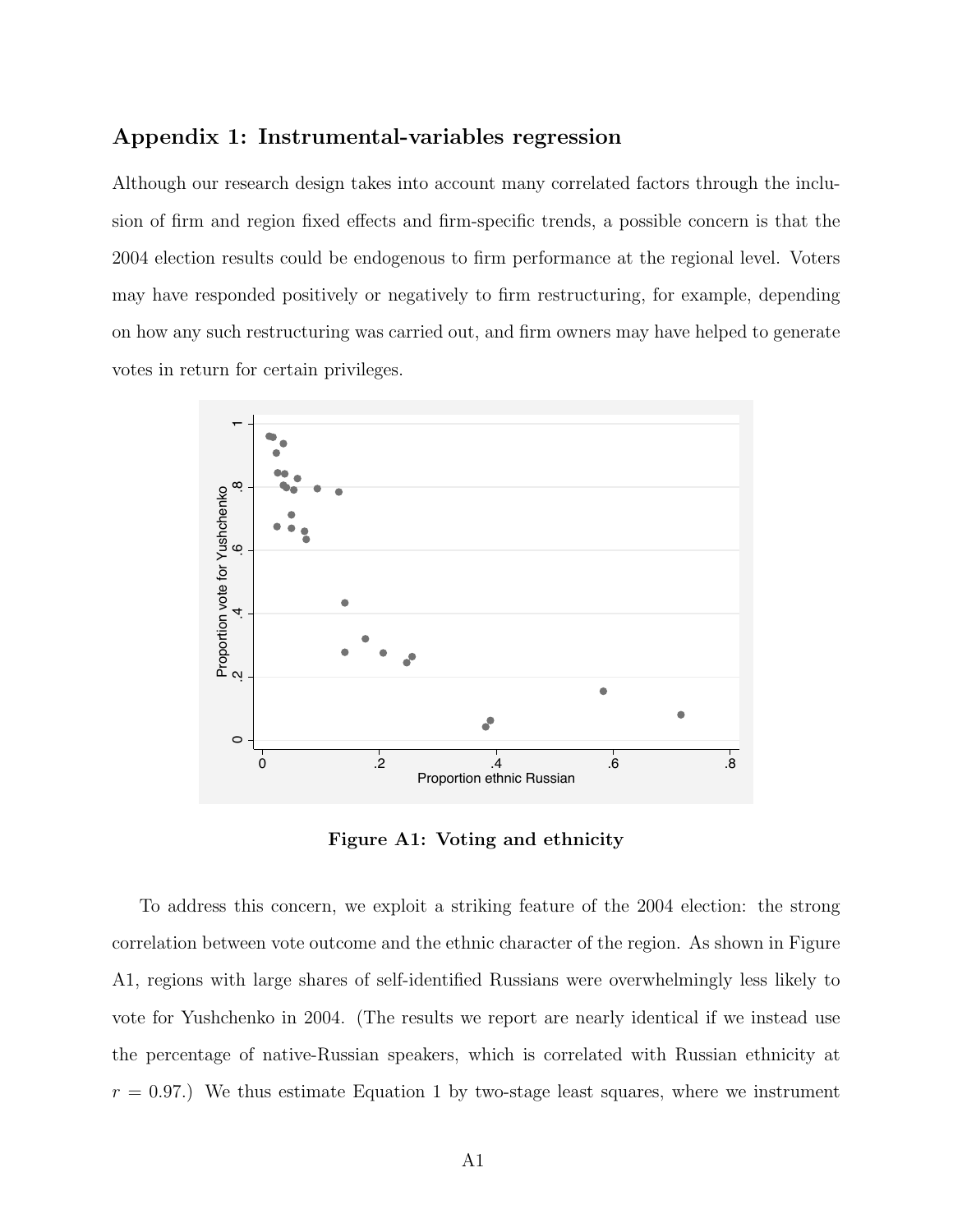| Post-Orange Revolution $\times$        | $0.165**$   |
|----------------------------------------|-------------|
| Yushchenko vote                        | (0.079)     |
| Orange Revolution $\times$             | $-1.860***$ |
| Russian ethnicity (1st stage)          | (0.296)     |
| Kleibergen-Paap $rk$ LM test (p-value) | 521(0.000)  |
| F-stat for excluded instrument         | 39.444      |
| Industry-year fixed effects            | Yes         |
| Firm fixed effects                     | Yes         |
| Firm-specific trends                   | Yes         |
| Ownership controls                     | Yes         |

Table A1: Instrumental-variables regression

Notes: The dependent variable is log(Output), and the independent variables include log(Capital) and log(Employment), with coefficients permitted to vary across industries at the two-digit level. Column (4) is an instrumental-variables regression, with the estimated coefficient on the excluded instrument reported. In parentheses, heteroskedasticity-robust standard errors adjusted to allow for clustering at the regional level. Significance levels: \*\*\*  $= 0.01$ , \*\*  $0.05$ ,  $* = 0.10$ .

 $O_tV_r$  on the interaction of the dummy variable  $O_t$  and the Russian ethnicity of the region.

For this to be a valid instrument, the ethnic identify of the region in which a firm is located should be uncorrelated with changes in firm performance other than through the effects of the Orange Revolution. Two features of our identification strategy support this assumption. First, our estimating equation (Equation 1) includes a full set of industryyear interactions as well as firm fixed effects and trends, thus controlling for the correlation between ethnicity and industrial structure at the regional level. (Russian regions have a predominance of heavy industry.) Second, the data source for Russian ethnicity is the 2001 Ukrainian Census, well prior to the Orange Revolution, when ethnic self-identification might have responded to ethnic appeals and perceptions of Russian involvement in the electoral contest.

Table A1 additionally demonstrates that the instrument is strong. The Kleibergen-Paap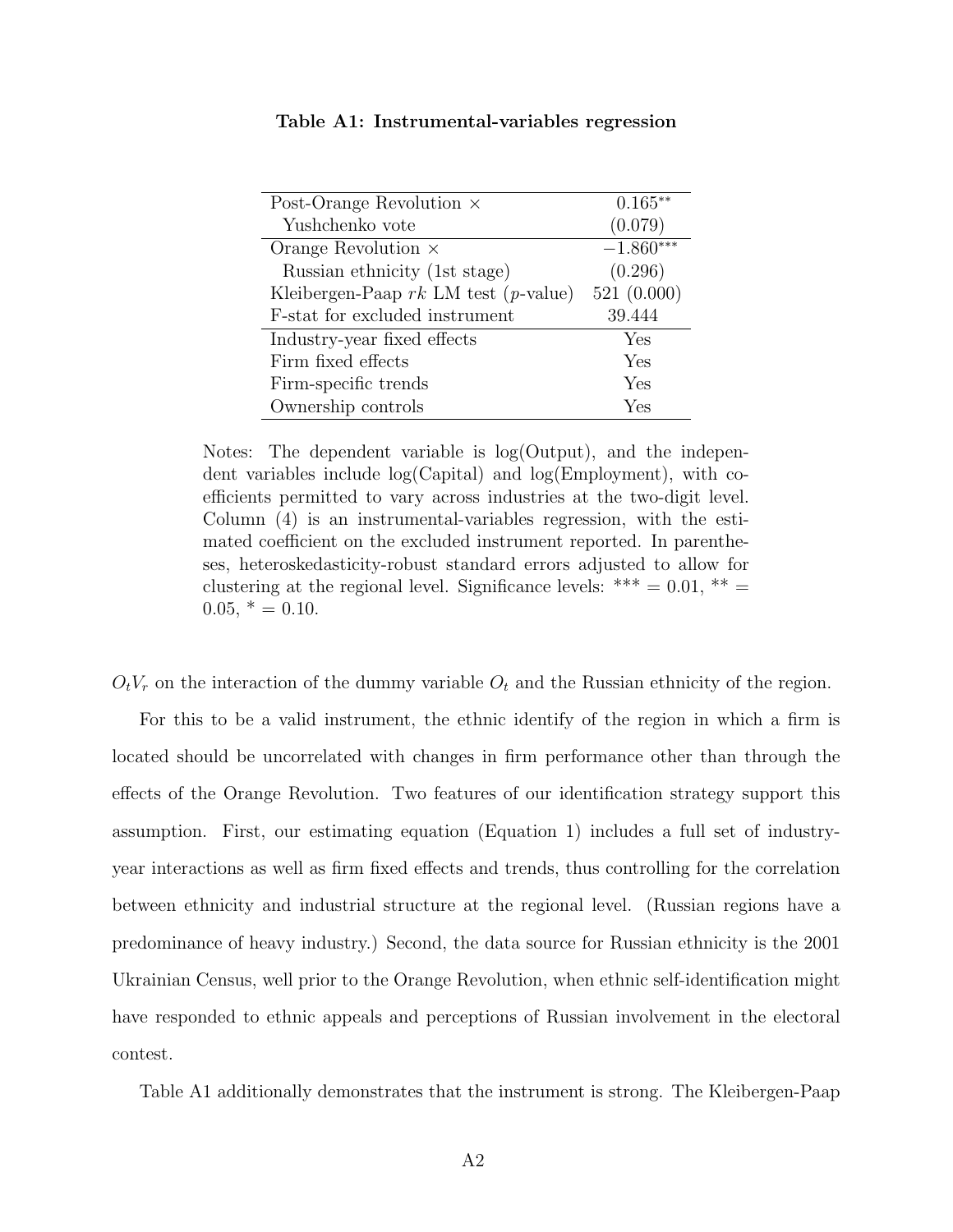test for underidentification comfortably rejects the null that the instrument is uncorrelated with the potentially endogenous regressor. The F-statistic of 39.444, in turn, is comfortably above the critical threshold of 10 commonly used in the literature to reject the null of weak instruments.

The estimated treatment effect reported in Table A1 is large and statistically significant. The point estimate of 0.165 is only marginally smaller than that in the corresponding regression in Column 3 of Table 3. Our qualitative findings are thus robust to exploiting regional ethnicity as a plausibly exogenous source of variation in the 2004 election results.

### Appendix 2: State versus private ownership

We follow the two-step approach in Brown, Earle and Gehlbach (2009), which first uses firm-level panel data to estimate the effect of private ownership on multifactor productivity at the regional level, following which those estimates are regressed on various regional characteristics. Our method differs from Brown, Earle, and Gehlbach primarily in the nature of higher-level variation that we exploit: rather than focusing on cross-sectional variation, we take advantage of a shock that affects regions differentially. Thus, we estimate time-varying regional effects of private ownership on firm performance in the first step of our two-step procedure.

Formally, we estimate the following variant of Equation 1:

$$
x_{jrst} = f_s(k_{jrst}, l_{jrst}) + D_{jrst}\delta_{rt} + D_{jrst}\vartheta_{st} + F_{jrst}\varphi + \psi_{st} + \mathbf{w}_t \alpha_j + \eta_{jrst}, \tag{A1}
$$

where  $D_{jrst}$  is an indicator for domestic private ownership. The region-year ownership effects  $(\delta_{rt})$  control for variation in industrial composition across regions and over time through the sector-year ownership effect  $\vartheta_{st}$ . The variable  $F_{jt}$  is an indicator of whether the firm was foreign-owned at the end of year  $t - 1$ ; given the very small number of foreign-privatized firms in our data set, we do not attempt to estimate a separate foreign-ownership effect for each region-year, but rather assume an effect  $(\phi)$  that is constant across region-years. For conciseness, in what follows we often refer simply to estimated private-ownership effects,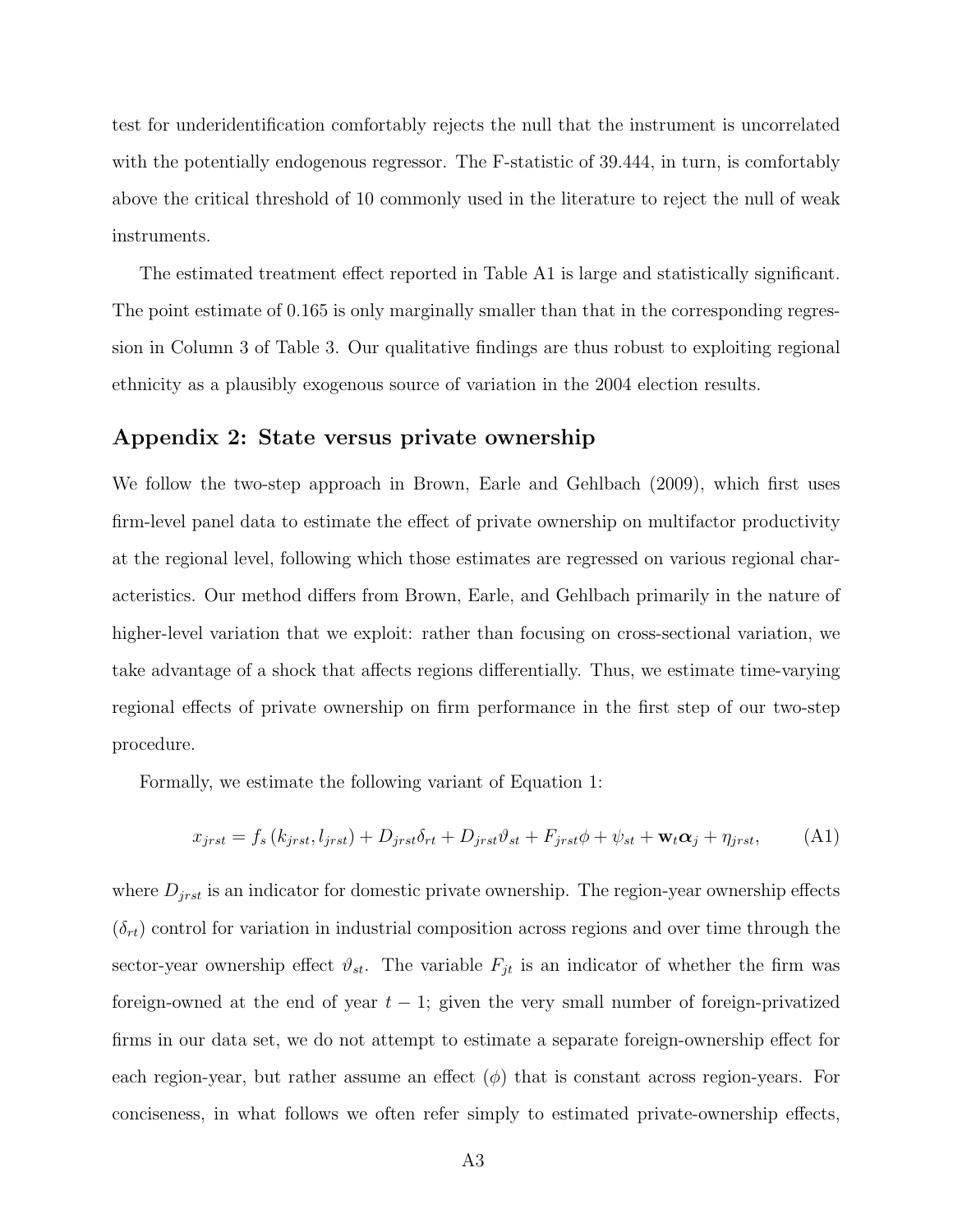omitting the qualifier "domestic."

As discussed in Section 4, Brown, Earle and Telegdy (2006) show that estimation with firm fixed effects and firm-specific trends (i.e.,  $\mathbf{w}_t = (1, t)$ ) corrects for selection into domestic private or foreign ownership. Our estimates of regional ownership effects are therefore based on deviations resulting from privatization from the productivity trend for each individual firm, controlling for industry-year shocks. Thus, for example, private ownership would have the same impact on two firms—one in a sector experiencing rapid technological improvement, the other burdened with excess employment—if it increased productivity two percent above a positive trend in the first case and two percent above a negative trend in the second. Equation A1 allows these regional effects to vary over time—in particular, around the Orange Revolution, which occurred some years after most firms were privatized.

The estimating equation for the second step of our two-step procedure is then

$$
\hat{\delta}_{rt} = O_t V_r \chi + \mathbf{Z}_{rt} \boldsymbol{\xi} + \theta_t + \mathbf{w}_t \zeta_r + \varepsilon_{rt},\tag{A2}
$$

where  $\delta_{rt}$  is the estimated region-year private-ownership effect from estimation of Equation A1. The variables  $O_t$  and  $V_r$  are defined as in Equation 1,  $\mathbf{Z}_{rt}$  is a vector of time-varying regional covariates,  $\theta_t$  is a year fixed effect, and  $\chi$  and  $\xi$  are (vectors of) coefficients to be estimated. Analogous to estimation of Equation 1, we consider two specifications of  $\mathbf{w}_t$ , with  $\mathbf{w}_t = 1$  (region fixed effects) and  $\mathbf{w}_t = (1, t)$  (region-specific linear trends). The term  $\varepsilon_{rt}$  incorporates both idiosyncratic error associated with unobserved time-varying regional characteristics and estimation error arising from firm-level estimation of  $\delta_{rt}$ . The latter source of error introduces heteroskedasticity of a known form, given that first-stage estimates of  $\delta_{rt}$  are generally more precise in region-year cells with more firm-year observations, for which we correct by reporting heteroskedasticity-robust standard errors. (In principle, we could correct for this second-stage heteroskedasticity by employing a feasible generalized least squares [FGLS] estimator of the sort suggested by Hanushek [1974]. In practice, OLS estimation of Equation A2 is consistent, and working with similar data from Russia—with less balance across regions—Brown, Earle and Gehlbach [2009] find little difference between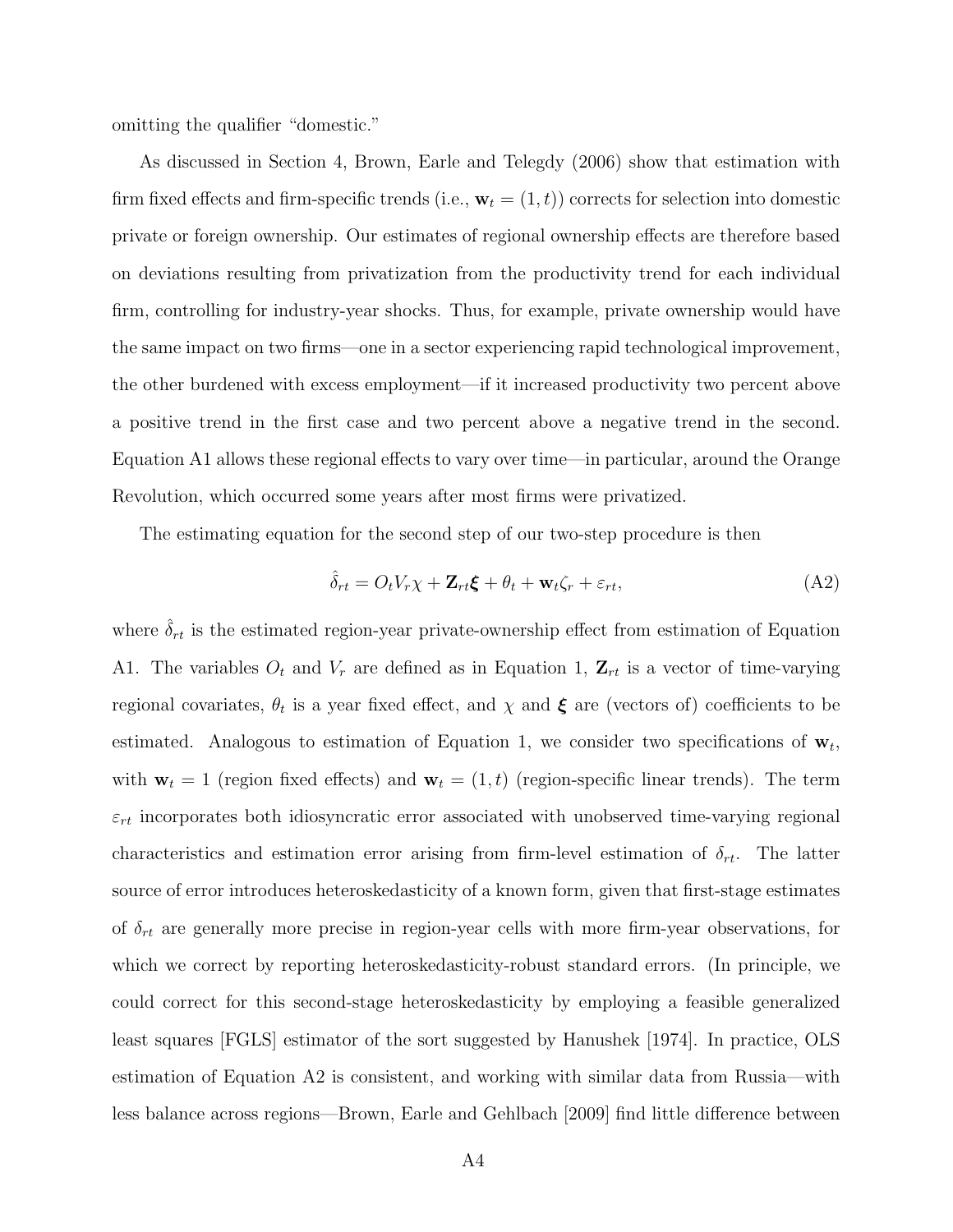|  |  | Table A2: Private ownership |
|--|--|-----------------------------|
|--|--|-----------------------------|

|                                 | $\left(1\right)$ | $\left( 2\right)$ | (3)        | $\left(4\right)$ | $\left(5\right)$ |
|---------------------------------|------------------|-------------------|------------|------------------|------------------|
| Post-Orange Revolution $\times$ | $0.163*$         | $0.208***$        | $0.559***$ | $0.236***$       | $0.265***$       |
| Yushchenko vote                 | (0.096)          | (0.058)           | (0.198)    | (0.062)          | (0.067)          |
| Post-Orange Revolution $\times$ |                  |                   | 0.054      |                  |                  |
| western region                  |                  |                   | (0.053)    |                  |                  |
| Post-Orange Revolution $\times$ |                  |                   | $0.226**$  |                  |                  |
| southern region                 |                  |                   | (0.105)    |                  |                  |
| Post-Orange Revolution $\times$ |                  |                   | $0.282**$  |                  |                  |
| eastern region                  |                  |                   | (0.111)    |                  |                  |
| Post-Orange Revolution $\times$ |                  |                   |            | $-0.033$         |                  |
| western border                  |                  |                   |            | (0.045)          |                  |
| Post-Orange Revolution $\times$ |                  |                   |            | 0.029            |                  |
| eastern border                  |                  |                   |            | (0.041)          |                  |
| Year fixed effects              | Yes              | Yes               | Yes        | Yes              | Yes              |
| Region fixed effects            | ${\rm Yes}$      | ${\rm Yes}$       | Yes        | <b>Yes</b>       | Yes              |
| Region-specific trends          | No.              | Yes               | Yes        | Yes              | Yes              |
| Observations                    | 312              | 312               | 312        | 312              | 373              |
| Regions                         | 26               | 26                | 26         | 26               | 27               |

Notes: Dependent variable is estimated regional effect of private ownership on firm productivity from firm-level FE&FT regression. Heteroskedasticityrobust standard errors in parentheses. Significance levels: \*\*\* =  $0.01$ , \*\*  $0.05, * = 0.10.$ 

#### OLS and FGLS estimates.)

Table A2 presents results from the second step of this two-step procedure. For most specifications, we report results for a balanced panel of estimated private-ownership effects from 1996 through 2007, as there are relatively few privatizations prior to 1996, and we drop Sevastopol from the analysis, as there are very few firm-year observations in that region (city). Column 5 extends the panel to include these estimated region-year effects. The results show a robustly larger impact of the Orange Revolution on privately owned firms, consistent with the idea that the defeat of Yanukovich may have particularly threatened the property rights of private owners connected to the old regime or that the incentives of private owners are more sensitive to general changes in the business climate.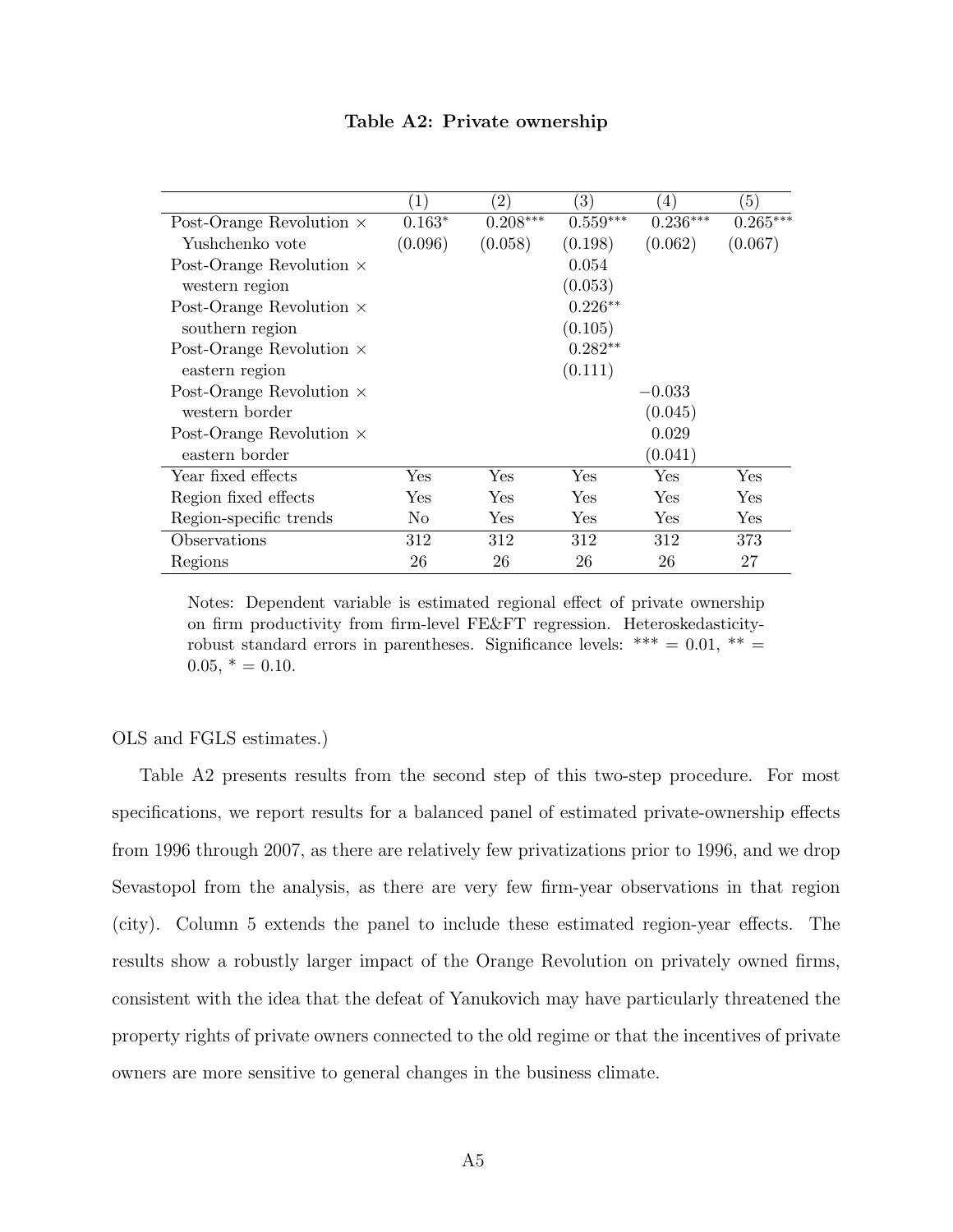# Appendix 3: Decomposition

The following tables present additional results from our decomposition exercise.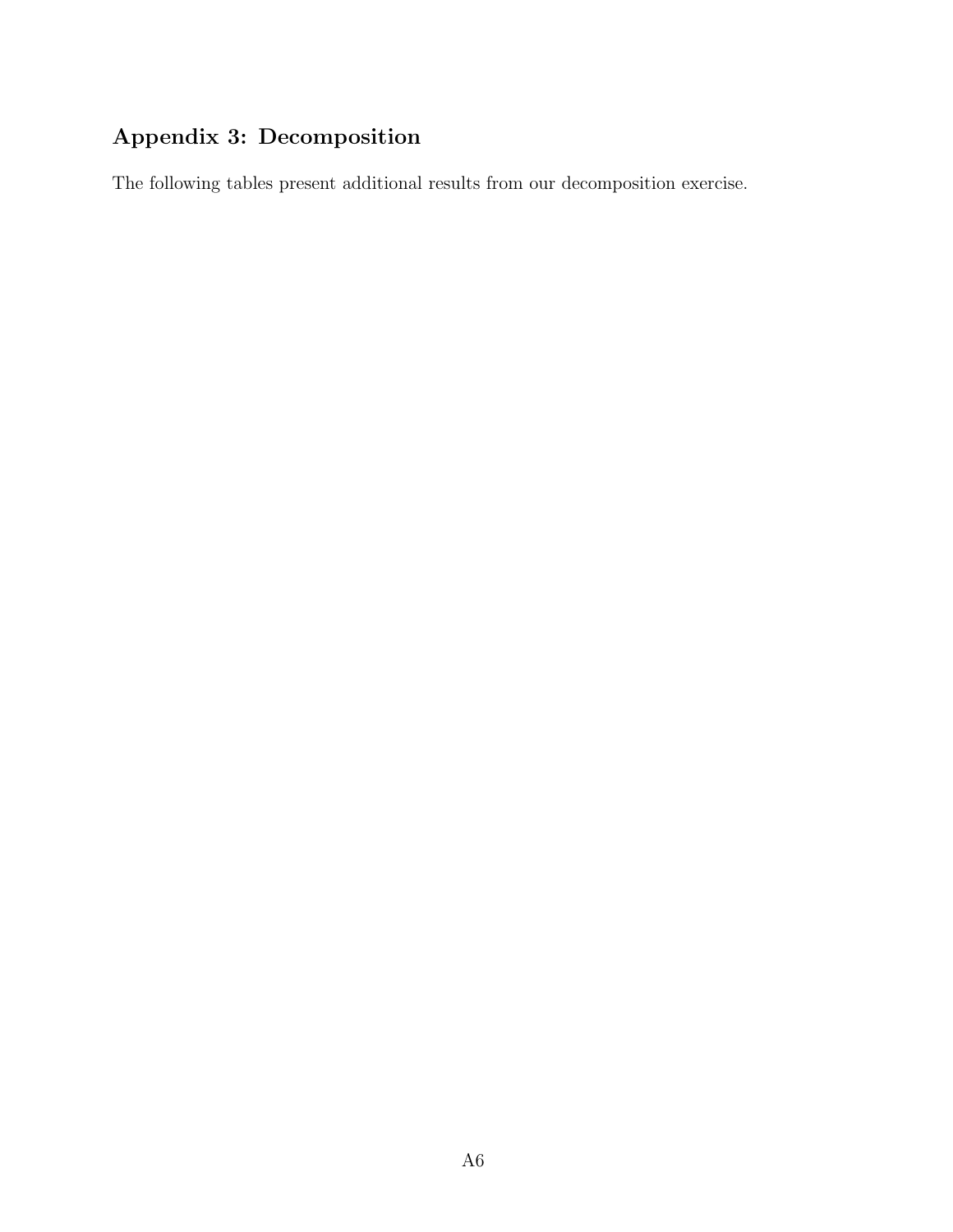| Dependent variable:                         |                                                                                           | Output                                                               |                                |                                                                                            | Employment            |                                                            |                                                                      | ${\rm Capital}$                |                      |
|---------------------------------------------|-------------------------------------------------------------------------------------------|----------------------------------------------------------------------|--------------------------------|--------------------------------------------------------------------------------------------|-----------------------|------------------------------------------------------------|----------------------------------------------------------------------|--------------------------------|----------------------|
| Post-Orange Revolution $\times$             |                                                                                           | 0.142                                                                | 0.076                          |                                                                                            | $-0.046$              | $-0.087$                                                   | $-0.034$                                                             | $-0.041$                       | $-0.081***$          |
| Yushchenko vote                             |                                                                                           | (0.088)                                                              | (0.091)                        |                                                                                            | (0.063)               | (0.061)                                                    |                                                                      | (0.027)                        | (0.028)              |
| Post-Orange Revolution ×                    |                                                                                           |                                                                      |                                |                                                                                            |                       |                                                            |                                                                      |                                |                      |
| large                                       | $-0.044$<br>$(0.127)$<br>$-0.230***$<br>$(0.074)$<br>$(0.074)$<br>$0.282***$<br>$(0.121)$ |                                                                      |                                | $\begin{bmatrix} -0.079 \\ (0.064) \\ -0.011 \\ (0.040) \\ (0.040) \\ 0.021 \end{bmatrix}$ |                       |                                                            | $\begin{array}{c} (0.040) \\ 0.044 \\ (0.039) \\ -0.036 \end{array}$ |                                |                      |
| Post-Orange Revolution $\times$             |                                                                                           |                                                                      |                                |                                                                                            |                       |                                                            |                                                                      |                                |                      |
| Yushchenko vote $\times$ large              |                                                                                           |                                                                      |                                | (0.069)                                                                                    |                       |                                                            | (0.052)                                                              |                                |                      |
| $Post-Orange$ Revolution $\times$           |                                                                                           |                                                                      |                                |                                                                                            | $0.180**$             |                                                            |                                                                      | $0.231***$                     |                      |
| oligarch ownership                          |                                                                                           |                                                                      |                                |                                                                                            |                       |                                                            |                                                                      |                                |                      |
| Post-Orange Revolution $\times$             |                                                                                           |                                                                      |                                |                                                                                            | $(0.087)$<br>-0.254** |                                                            |                                                                      |                                |                      |
| Yushchenko vote $\times$ oligarch ownership |                                                                                           | $\begin{array}{c} 0.147 \\ (0.184) \\ -0.071 \\ \end{array}$ (0.255) |                                |                                                                                            | (0.122)               |                                                            |                                                                      | $(0.046)$<br>-0.164<br>(0.109) |                      |
| Post-Orange Revolution $\times$             |                                                                                           |                                                                      | $-1.765$                       |                                                                                            |                       | $-2.237$                                                   |                                                                      |                                | $-2.479**$           |
| equipment supplier                          |                                                                                           |                                                                      | $(2.727)$<br>0.329*<br>(0.170) |                                                                                            |                       |                                                            |                                                                      |                                | $(0.913)$<br>0.139** |
| Post-Orange Revolution ×                    |                                                                                           |                                                                      |                                |                                                                                            |                       | $\begin{array}{c} (3.806) \\ 0.116 \\ (0.129) \end{array}$ |                                                                      |                                |                      |
| Yushchenko vote $\times$ equipment supplier |                                                                                           |                                                                      |                                |                                                                                            |                       |                                                            |                                                                      |                                | (0.058)              |

| and communications are<br>l<br>֠                                                                                              |
|-------------------------------------------------------------------------------------------------------------------------------|
| ١                                                                                                                             |
| بر موجود منه<br>منابع<br>$\vdots$                                                                                             |
| i<br>.<br>היה היידים הוא ה                                                                                                    |
| {<br>{                                                                                                                        |
| -<br>-<br>-<br>-<br>י<br>ו                                                                                                    |
| is a factor of the contract of the contract of the contract of the contract of the contract of the contract of<br>İ<br>l<br>I |
| l                                                                                                                             |
| I<br>j<br>į<br>י<br> <br>.<br>!<br>I                                                                                          |

Notes: All dependent variables in logs. In parentheses, heteroskedasticity-robust standard errors adjusted to allow for clustering at the regional level. Significance levels: \*\*\* = 0.01, \*\* = 0.05, \* = 0.10. Notes: All dependent variables in logs. In parentheses, heteroskedasticity-robust standard errors adjusted to allow for clustering at the regional level. Significance levels: \*\*\*  $= 0.01$ , \*\*  $= 0.05$ , \*  $= 0.10$ .